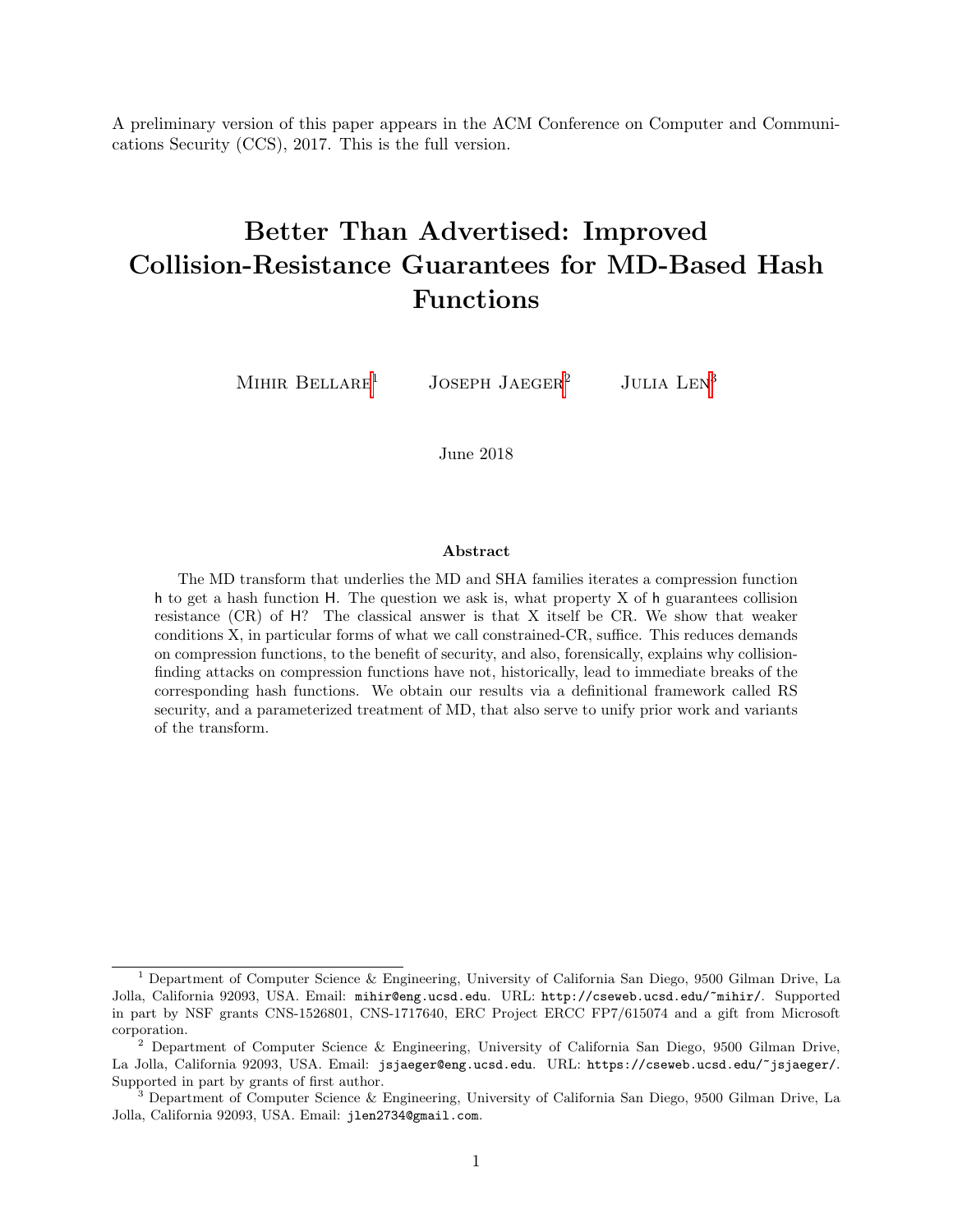## Contents

| 1 Introduction                  | $\bf{3}$ |
|---------------------------------|----------|
| 2 Notation and conventions      | 6        |
| 3 RS Security framework         | 6        |
| 4 The MD transform              | 7        |
| 5 CR preservation of MD         | 8        |
| 6 Weakening assumptions on h    | 14       |
| 7 A minimal transform           | 20       |
| 8 Relationships between notions | 22       |
| 9 Reduction complexity          | 29       |
| 10 Conclusions                  | 31       |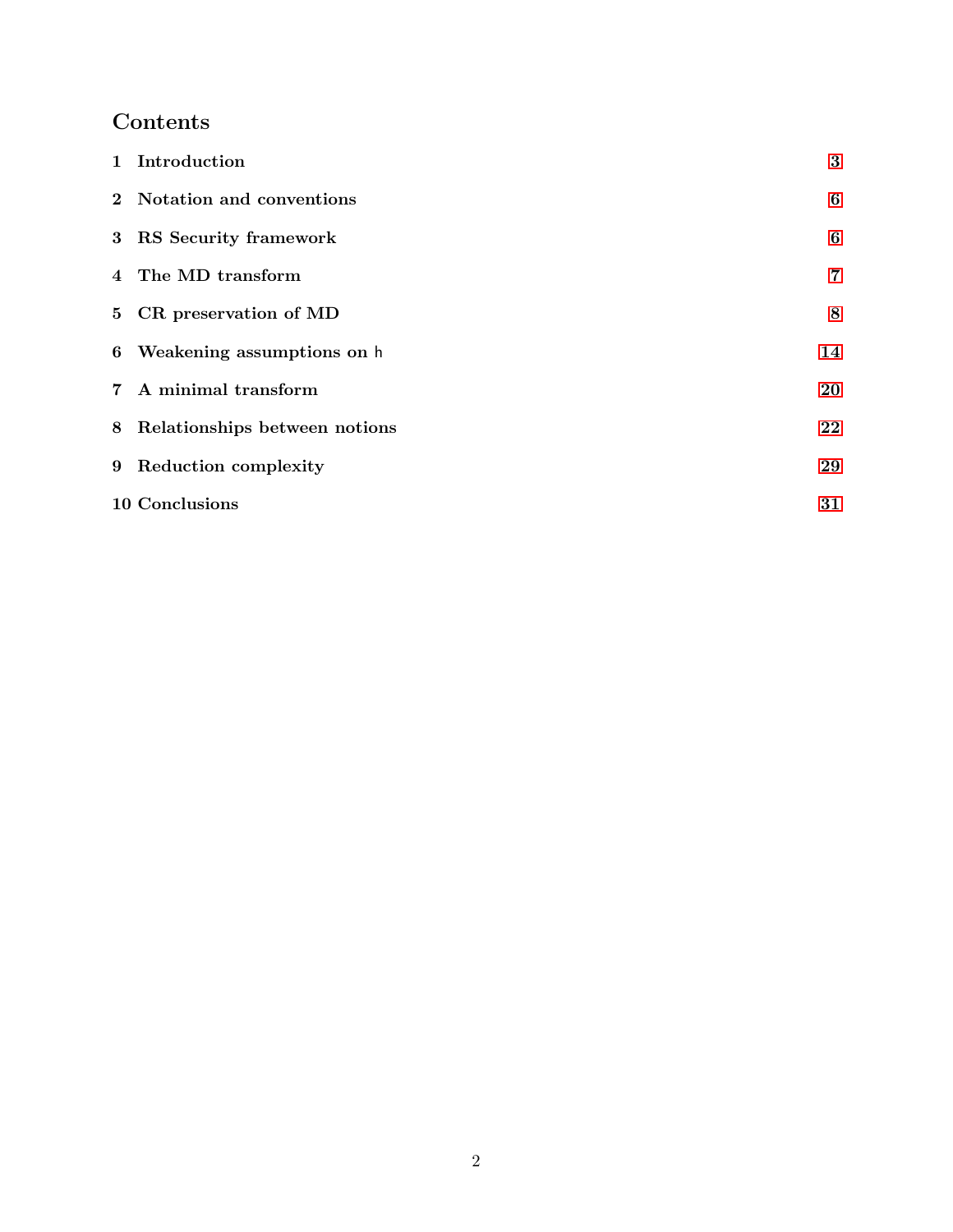#### <span id="page-2-1"></span><span id="page-2-0"></span>1 Introduction

The so-called MD transform [\[25,](#page-32-0) [16\]](#page-31-0) iterates a compression function h to get a hash function H. The question we ask is, what property X of h guarantees collision resistance  $(CR)$  of H? The classical answer is that X itself be  $CR$  [\[25,](#page-32-0) [16\]](#page-31-0). We show that weaker conditions X, in particular forms of what we call constrained-CR, suffice.

The benefit is that if we ask less of compression functions (as we can now do), they are less likely to disappoint. Put another way, our result lowers the bar for the compression function designer, and raises it for the compression function attacker. It also explains an historical cryptanalytic phenomenon, namely that collision-finding attacks on compression functions [\[17,](#page-31-1) [31\]](#page-32-1) have not immediately led to breaks of the corresponding hash functions. (Our explanation is that the attacks on the compression functions did not break constrained collision resistance.) In this (second) light, our work formalizes existing cryptanalytic intuition.

We obtain our results via a broader treatment that also serves to unify prior work and different variants of the transform, and to formalize folklore. It involves (1) a definitional framework called RS security that allows us to formulate both classical and new security goals in a unified way, and (2) a modular treatment of MD that parameterizes it via a splitting function and a compression function.

The MD transform was used in the MD series of hash functions (MD4 [\[28\]](#page-32-2) and MD5 [\[27\]](#page-32-3)) and now underlies the most widely used hash functions in practice, namely the SHA series (SHA-1, SHA-256, SHA-512) [\[26\]](#page-32-4). An improved understanding of its security, as we provide, is thus of both historical and current interest.

MD framework. We formulate MD in a general, parameterized way, as a transform taking (1) a compression function  $h: \{0,1\}^k \times (\{0,1\}^{\mu} \times \{0,1\}^{\sigma}) \to \{0,1\}^{\sigma}$ , (2) a splitting function Split: D  $\rightarrow (\{0,1\}^{\mu})^*$  and (3) a set  $S \subseteq \{0,1\}^{\sigma}$  of starting points (also called initial vectors) to return a hash function  $H = MD[h, Split, S] : D \to \{0, 1\}^{\sigma}$ . The compression function takes a key k and an input  $x = (m, c)$  consisting of a message block m and chaining variable c, and returns output c'  $= h_k((m, c))$ . The domain D is intended to be large, usually the set of all strings of length up to some big maximum length. The key  $(k, s)$  for H consists of a random key k for h and a random starting point s from S. The splitting function breaks the input M to  $H_{(k,s)}$  into a sequence  $\mathbf{m} =$  $m[1] \dots m[n]$  of  $\mu$ -bit blocks. To compute  $H_{(k,s)}(M)$ , set  $c[1] \leftarrow s$ , iterate the compression function via

For  $i = 1, \ldots, n$  do  $\mathbf{c}[i+1] \leftarrow h_k((\mathbf{m}[i], \mathbf{c}[i])),$ 

and return  $\mathbf{c}[n+1]$  as the value of  $\mathsf{H}_{(k,s)}(M)$ .

CHARACTERIZING CR PRESERVATION. We start by revisiting the classical question of showing that H is CR assuming h is CR  $(X=CR)$ . Several works have noted that suffix-freeness of Split is sufficient for this purpose [\[18,](#page-32-5) [19,](#page-32-6) [1,](#page-31-2) [5\]](#page-31-3). (Some of these attribute the result to [\[25,](#page-32-0) [16\]](#page-31-0), but neither paper appears to actually contain such a claim.) For completeness, we give, in our setting, a formal claim (suffix-freeness of Split plus CR of h implies CR of H, Theorem [5.3\)](#page-9-0) together with the (easy) proof. We then complement this with a novel result: we show that the sufficient condition of suffix-freeness on Split is also *necessary*. We do this by showing that given *any* Split that is not suffix-free, we can construct a compression function h and set S such that (1) h is CR but (2)  $H = MD[h, Split, S]$  is not CR. This fully characterizes MD for the (classical) case where the assumption X made on h is CR.

Unifying variants. Papers, textbooks and standards present variants of the MD transform that differ in details. We can capture them as special cases, corresponding to different choices of splitting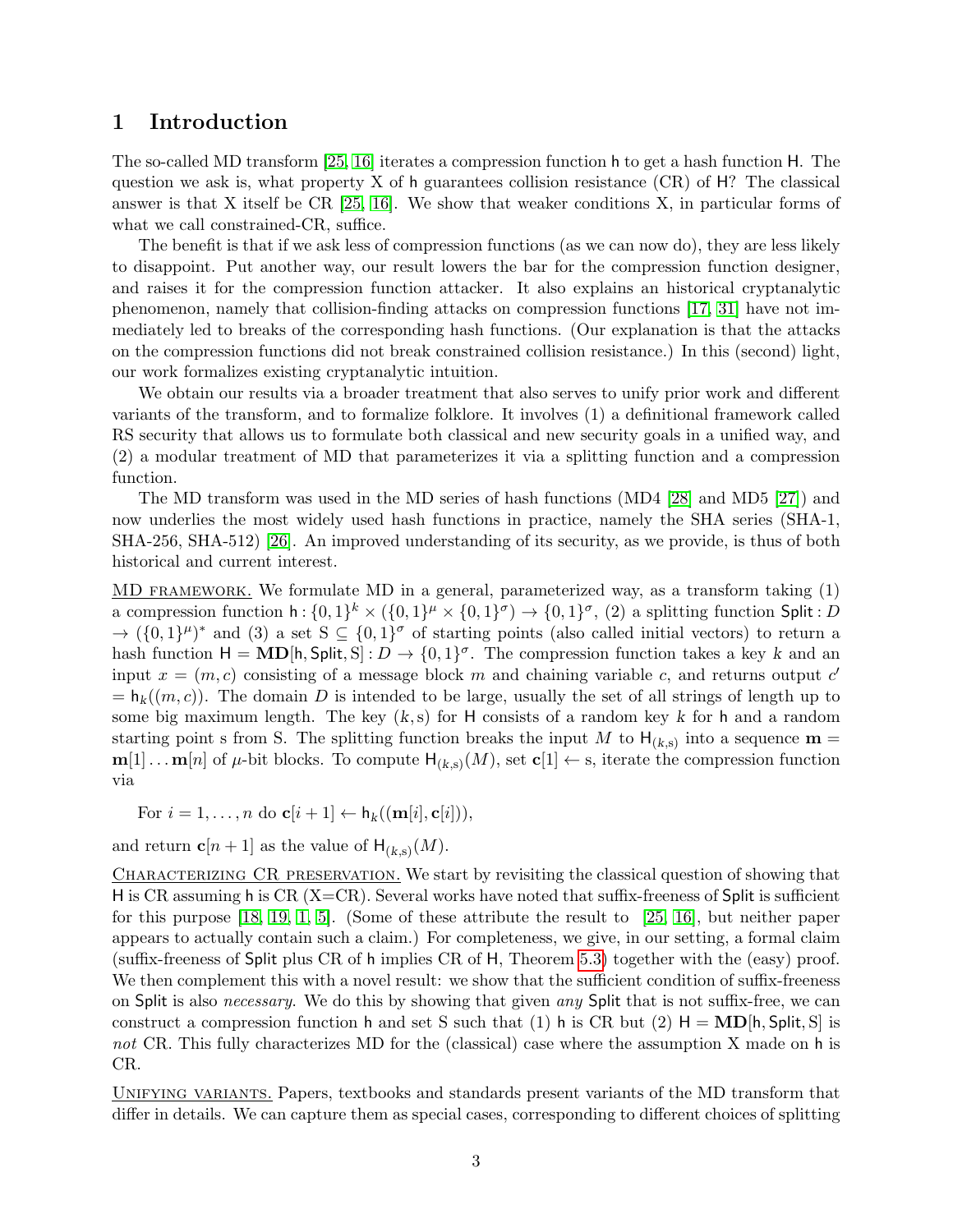<span id="page-3-0"></span>function Split and set S of starting points. Together with our above-mentioned characterization, this unifies prior work.

To elaborate, a basic version of MD, from Merkle [\[24\]](#page-32-7), MOV [\[23\]](#page-32-8) and KL [\[21\]](#page-32-9), corresponds to the splitting function that pads the message M to a multiple of the block length  $\mu$  and appends a block encoding the length of M. Stinson's [\[32\]](#page-32-10) version corresponds to the last block encoding the amount of padding rather than the message length. Damgård's version [\[16\]](#page-31-0) starts each block of the padded message with a 1 bit except the first, which it starts with a 0 bit, and also appends a block encoding the amount of padding. The SHA functions [\[26\]](#page-32-4) use yet another variant where the (padded) message may spill into the last block so that the latter does not encode just the message length (cf. Fig. [3\)](#page-8-0). In papers and textbooks the starting point s is usually  $0^{\sigma}$  [\[24,](#page-32-7) [16,](#page-31-0) [23,](#page-32-8) [21,](#page-32-9) [32\]](#page-32-10), but, in the SHA series, s differs across hash functions. (For example, for SHA-256 it is the first 32 bits of the square roots of each of the first 8 primes.) All these MD variants can be captured in our framework as making particular choices of suffix-free splitting functions Split and (singleton) spaces S.

CR IS NOT NECESSARY. We would like to show CR of  $H = MD[h, Split, S]$  under an assumption X on the compression function h that is weaker than CR. We first ask, is this even possible? Or, is CR of h necessary for CR of H? We show in Section [6](#page-13-0) that CR of h is not necessary. Given a suffix-free Split, we build a compression function h and set S such that  $(1)$  h is not CR, yet  $(2)$  $H = MD[h, Split, S]$  is CR. This opens the door to proving CR of H under relaxed assumptions on h.

RS SECURITY. But what would these assumptions be? Towards finding and formulating them, we step back to give a framework to define security goals for h. Security is parameterized by a relation R and a set S. The game gives the adversary  $A$  a random key k for h and a random point s in S. It returns an object denoted *out*, and wins if R, given k, s, *out*, returns true. Its RS-advantage is the probability that it wins. Classical X=CR is captured by viewing *out* as a pair of strings that R checks are a collision under  $h_k$ , with s not being involved, formally  $S = \{\varepsilon\}.$ A form of pre-image resistance that we will use is captured by having R check that *out* gives a pre-image of  $s \in S = \{0,1\}^{\sigma}$  under  $h_k$ . We can also capture constrained forms of collision resistance (ccr), so called because extra requirements are made on the collision, thereby constraining it. In particular, we define R<sub>ccr</sub>S security. Here winning requires that *out* contains, not only a collision  $(m_1, c_1), (m_2, c_2)$  for  $h_k$ , but also, for both  $j = 1, 2$ , if  $c_j \neq s$ , a further pre-image of it under  $h_k$ . Providing the auxiliary information in addition to a collision makes the adversary's job harder, so  $X=R_{\text{ccr}}S$  security is a weaker assumption on h than CR. We can define other relaxations of CR as well.

CR from CCR. Theorem [6.4](#page-16-0) relaxes the CR assumption, made on the compression function h in Theorem [5.3,](#page-9-0) to  $R_{\text{ccr}}S$  security. That is, we show that if Split is suffix free and h is  $R_{\text{ccr}}S$  secure, then hash function  $H = MD[h, Split, S]$  is CR secure. The first consequence of this is that the bar is lowered for the compression function designer (their design only needs to provide  $R_{\rm ccr}S$  security, which is easier than providing CR) and raised for the cryptanalyst (their attack needs to violate  $R_{cc}S$  security, which is harder than violating CR). We now discuss another consequence, namely to (possibly) better understand some cryptanalytic history.

Already in 1996, Dobbertin had found collisions for the compression function md5 of MD5 [\[17\]](#page-31-1). This did not, however, yield collisions on MD5 itself. This, to us, was an indication that MD was "better than advertised:" it was (possibly) able to promote a non-CR compression function to a CR hash function. Our work is an attempt to capture this intuition formally. Now, it is true that in this particular case the hope was not realized, meaning MD5 failed to be CR, as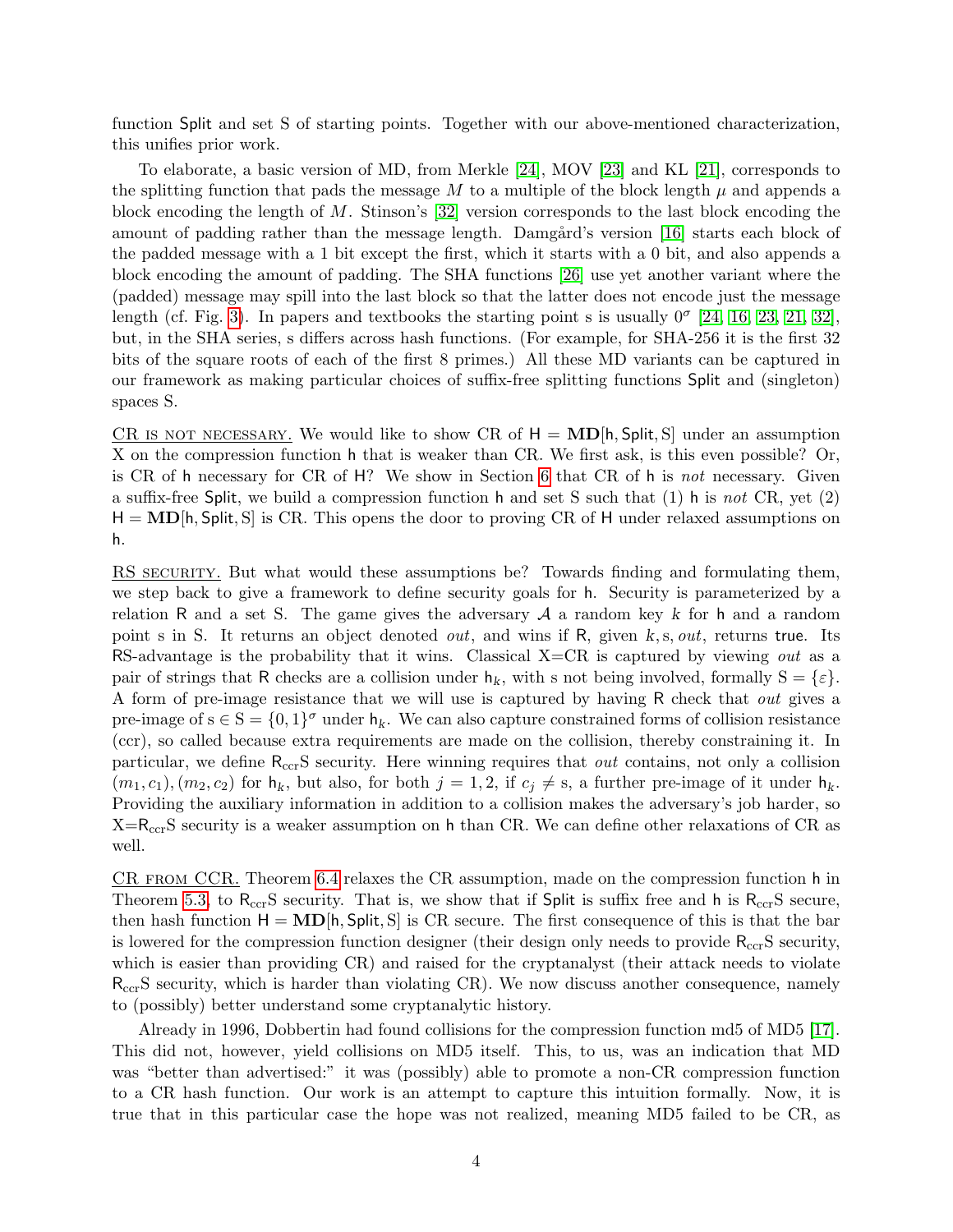<span id="page-4-0"></span>shown by direct attack [\[35,](#page-32-11) [34\]](#page-32-12). What that tells us is that the compression function md5 is even weaker than we thought: not only is it not CR, it is not even  $R_{\rm ccr}$ S. In fact, starting from known MD5 collisions, our reduction will construct collisions, and accompanying auxiliary information, to violate RccrS security of md5. The story repeats with SHA-1, where collisions found for the compression function sha-1 [\[31\]](#page-32-1) did not immediately yield collisions for SHA-1, but the latter have now been found [\[30\]](#page-32-13). Again, it means sha-1 is not even R<sub>ccr</sub>S. This, in our view, improves our understanding of compression function security.

SPEEDING UP MD. Suppose the message  $M = 0^{2\mu-1}$  to be hashed is a bit short of twice the block length  $\mu$ . A typical suffix-free encoding (for example that of SHA-256) will pad M and append an encoding of the length  $|M|$ , to result in a 3-block string  $m$ , over which the compression function is iterated. The compression function is thus called 3 times. One might hope for better, just 2 calls. More generally, the savings from dropping one compression function call are significant since messages in practice are often short. This leads us to ask why not use a minimal splitting scheme, like just 10<sup>\*</sup> pad the message, which in our example results in  $\mathbf{m} = 0^{2\mu-1}1$  being 2 blocks long, so that MD will use only two calls to the compression function. But this splitting function is not suffixfree, and did we not show that the suffix-freeness assumption on Split is necessary for CR of H? Yes, but that was when the assumption on h is CR. Hence it is of course also true when the assumption is RccrS, since that is implied by CR, but in Section [7](#page-19-0) we show that mere injectivity of Split (in particular  $10^*$  padding of the message) does guarantee CR of  $H = \text{MD}[\text{h}, \text{Split}, S]$  under *alternative* assumptions on h, specifically that it is both CCR and fixed-point resistant. The assumption seems quite plausible compared to CR, so the performance gain and simplicity of the splitting could make this version of MD attractive.

We note that the proceedings version of this paper [\[10\]](#page-31-4) assumes pre-image resistance of the compression function instead of the weaker notion of fixed-point resistance. Our new result thus improves on this version as well as a similar result of Dodis and Puniya [\[18\]](#page-32-5), which uses full collision resistance instead of CCR.

In Section [8](#page-21-0) we then specify relationships between all of the notions we defined in the RS security framework. Furthermore, we extend proof techniques of Dodis and Puniya [\[18\]](#page-32-5) to show that injectivity of Split can additionally be proven to suffice assuming that H is CCR and satisfies a notion of output uniformity.

REDUCTION COMPLEXITY. As indicated above, many prior works have claimed or proved that CR of h implies CR of H, either for particular choices of Split or assuming the latter is suffix free. It is interesting that, with the exception of a work on formal verification [\[5\]](#page-31-3), not only papers [\[25,](#page-32-0) [16,](#page-31-0) [18,](#page-32-5) [19,](#page-32-6) [1,](#page-31-2) [5\]](#page-31-3), but also textbooks [\[32,](#page-32-10) [21,](#page-32-9) [23\]](#page-32-8), fail to explicitly specify the reduction underlying the proof. This takes attention away from, and makes it difficult to address, the important question of the (computational) complexity (efficiency) of the reduction. Whether in showing CR or CCR of h implies CR of H, we in contrast are interested in the precise complexity of the reduction. We accordingly give explicit, pseudocode reductions. In the main sections, we give the reductions that emanate naturally from the proof. Then, in Section [9,](#page-28-0) we revisit the question of complexity to give alternative reductions that are more memory-efficient [\[4\]](#page-31-5).

DISCUSSION AND RELATED WORK. MD-based hash functions are also used for HMAC [\[8\]](#page-31-6). If we contemplate changes in splitting functions, we want to ensure HMAC security is preserved. However, current analyses of HMAC security [\[6,](#page-31-7) [20\]](#page-32-14) show that suffix-free, and even injective, splitting functions suffice.

Our focus is on MD as a way to achieve collision resistance. Other works have looked at it for other ends. Use of MD with prefix-free (as opposed to suffix-free) encodings has been shown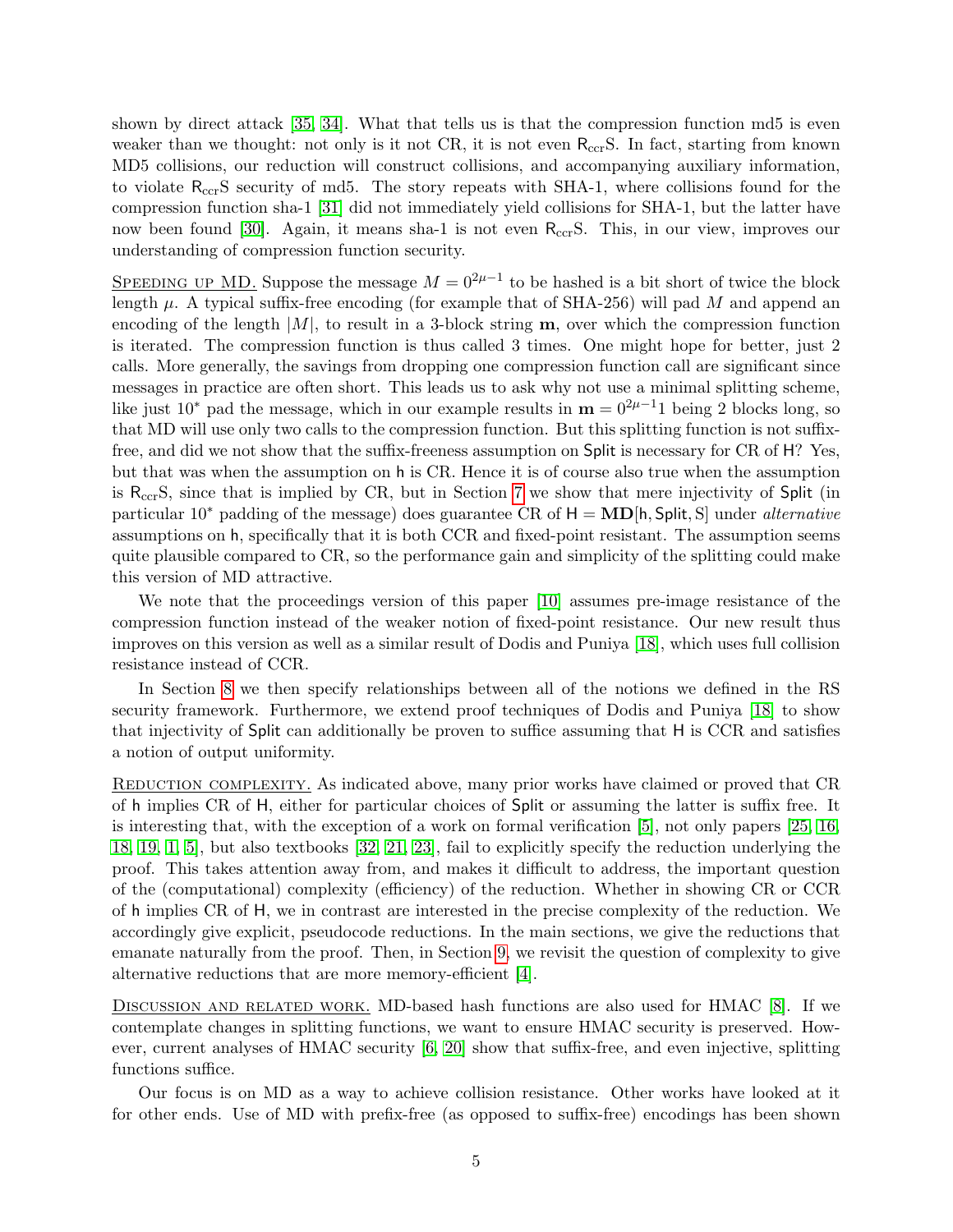<span id="page-5-2"></span>in [\[9,](#page-31-8) [7\]](#page-31-9) to preserve PRF security. Its ability to provide indifferentiability from a random oracle is studied in [\[19\]](#page-32-6). More broadly, MD is one of many possible domain extension methods, and some works [\[11,](#page-31-10) [2\]](#page-31-11) consider methods that preserve multiple properties.

#### <span id="page-5-0"></span>2 Notation and conventions

If **m** is a vector then  $|\mathbf{m}|$  denotes its length,  $\mathbf{m}[i]$  denotes its *i*-th coordinate and  $\mathbf{m}[i..j]$  denotes the vector consisting of coordinates i through j of **m**. For example if  $\mathbf{m} = (010, 11, 10, 111)$  then  $|\mathbf{m}| =$ 4,  $m[2] = 11$ ,  $m[2..4] = (11, 10, 111)$ . By  $\varepsilon$  we denote the empty vector, which has length 0. If D is a set, we say that **m** is a vector over D if all its components belong to D, and we let  $D^*$  denote the set of all finite-length vectors over D. If  $\mathbf{m}, \mathbf{y}$  are vectors, their concatenation, denoted  $\mathbf{m} \Vert \mathbf{y}$ , is the vector  $(\mathbf{m}[1], \ldots, \mathbf{m}[[\mathbf{m}]], \mathbf{y}[1], \ldots, \mathbf{y}[[\mathbf{y}]])$ . For example  $(01, 11, 1)||(10, 000) = (01, 11, 1, 10, 000)$ .

A string y is identified with a vector over  $\{0, 1\}$ , so that |y| denotes its length,  $y[i]$  denotes its *i*-th bit and  $y[i..j]$  denotes bits i through j of y. For example if  $y = 0100$  then  $|y| = 4$ ,  $y[2] = 1$ and  $y[2..4] = 100$ . In this case,  $\varepsilon$  denotes the empty string,  $\{0,1\}^*$  is the set of all binary strings,  $x\|y$  denotes the concatenation of strings x, y. For example 010 11 = 01011. By  $\overline{y}$  we denote the bitwise complement of string y. (For example if  $y = 010$  then  $\overline{y} = 101$ .)

By  $\mathbb{N} = \{0, 1, 2, ...\}$  we denote the set of all non-negative integers. For  $p \in \mathbb{N}$  with  $p \geq 2$ , we let  $\mathbb{Z}_p = \{0, 1, \ldots, p-1\}$  denote the set of integers modulo p. If  $x, n \in N$  satisfy  $0 \le x < 2^n$  then  $\langle x \rangle_n$ denotes the encoding of x as a binary string of length (exactly) n. For example  $\langle 7 \rangle_4 = 0111$ .

If X is a finite non-empty set, we let  $x \leftarrow^* X$  denote picking an element of X uniformly at random and assigning it to x. Algorithms may be randomized unless otherwise indicated. Running time and memory usage are worst case. If A is an algorithm, we let  $y \leftarrow A(x_1, \ldots, r)$  denote running A with random coins r on inputs  $x_1, \ldots$  and assigning the output to y. We let  $y \leftarrow^* A(x_1, \ldots)$  be the result of picking r at random and letting  $y \leftarrow A(x_1, \ldots; r)$ . We let  $[A(x_1, \ldots)]$  denote the set of all possible outputs of A when invoked with inputs  $x_1, \ldots$ 

We use the code based game playing framework of [\[12\]](#page-31-12). (See Fig. [1](#page-6-1) for an example.) By  $Pr[G]$  we denote the probability of the event that the execution of game G results in the game returning true. We adopt the convention that the running time of an adversary refers to the worst-case execution time of the game with the adversary. We adopt the analogous convention for the memory usage. This means that usually in reductions, adversary time and memory complexity can be roughly maintained.

#### <span id="page-5-1"></span>3 RS Security framework

FUNCTION FAMILIES. A function family  $F : F.K$ eys  $\times$  F. lnp  $\rightarrow$  F. Out is a 2-argument function taking a key fk in the keyspace F.Keys and an input x in the input space F.Inp to return an output  $F(fk, x)$ in the output space F.Out. For  $fk \in F.K$ eys we let  $F_{fk}$ : F.Inp  $\to F.O$ ut be defined by  $F_{fk}(x) = F(fk, x)$ for all  $x \in$  F.lnp.

RS SECURITY. Our definition of security for a function family F is parameterized by a relation  $R: \{0,1\}^* \times \{0,1\}^* \times \{0,1\}^* \rightarrow \{\text{true},\text{false}\}\$ and a set  $S \subseteq \{0,1\}^*$ . Different choices of the pair (R, S) allow us to recover classical definitions including collision resistance, and to specify extensions and variants including constrained collision resistance. The formalism considers game  $\mathbf{G}_{\mathsf{F}}^{\mathsf{RS}}(\mathcal{A})$  of Fig. [1](#page-6-1) associated to R, S, F and adversary A. The latter is given the key fk and a challenge point s drawn randomly from S, and returns some output denoted out. It wins (the game returns true) if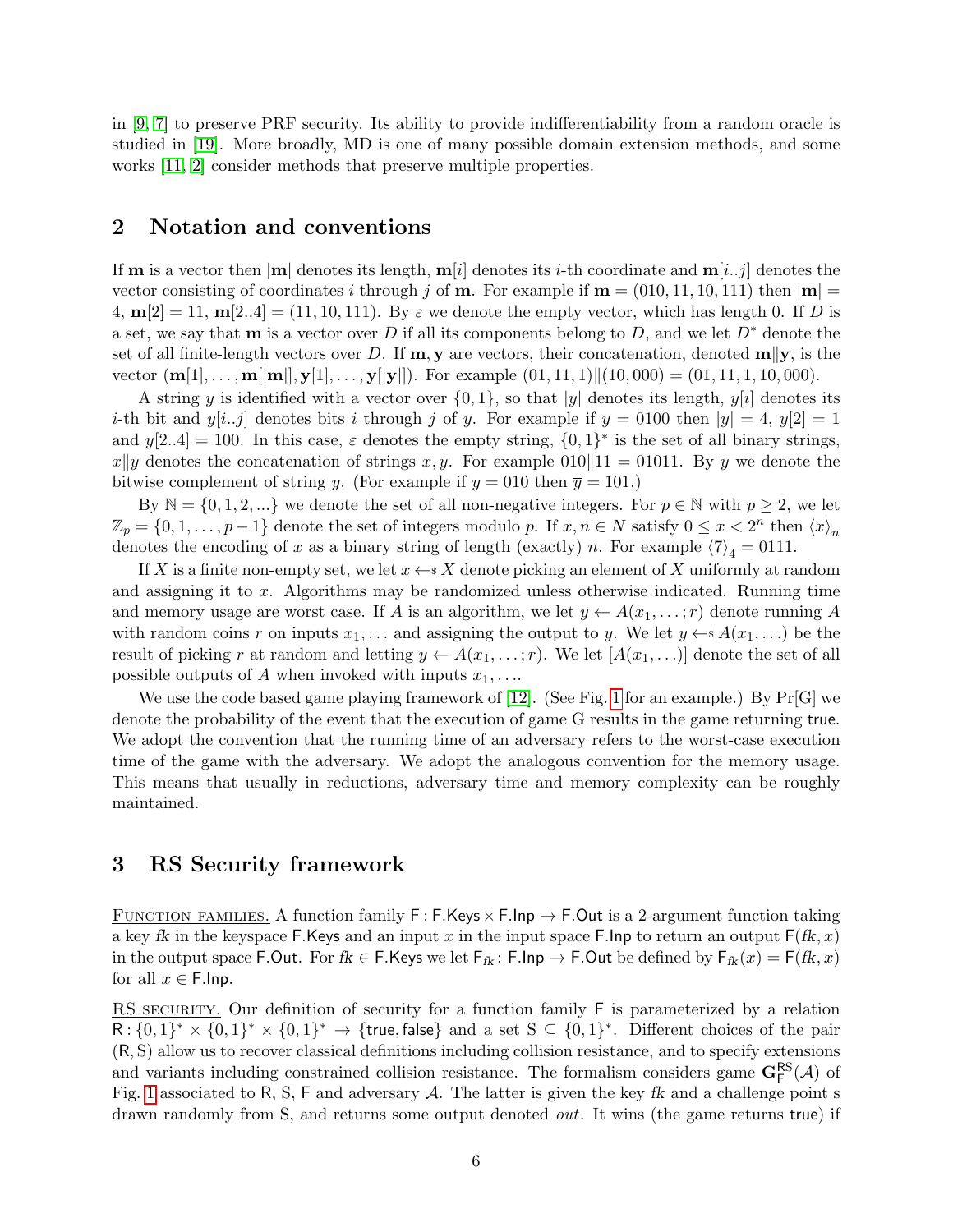| Game $\mathbf{G}_{\mathsf{F}}^{\mathsf{RS}}(\mathcal{A})$                                                          |  |
|--------------------------------------------------------------------------------------------------------------------|--|
| $f k \leftarrow s \mathsf{F}.\mathsf{Keys}$ ; $s \leftarrow s \mathsf{S}$ ; $out \leftarrow s \mathcal{A}(f k, s)$ |  |
| Return $R(fk, s, out)$                                                                                             |  |
|                                                                                                                    |  |

<span id="page-6-2"></span>

|               | out          | $R(fk, s, out)$ returns true iff                                                                                                                                                               |                        |
|---------------|--------------|------------------------------------------------------------------------------------------------------------------------------------------------------------------------------------------------|------------------------|
| $R_{cr}$      | $(x_1, x_2)$ | $x_1 \neq x_2$ and $F_{fk}(x_1) = F_{fk}(x_2)$                                                                                                                                                 | Collision resistance   |
| $R_{pre}$     |              | $F_{fk}(x) = s$                                                                                                                                                                                | Pre-image resistance   |
| $R_{\rm ccr}$ |              | $((m_1, c_1), (m_2, c_2), (a_1, a_2)) \mid \mathsf{R}_{cr}(fk, \varepsilon, (m_1, c_1), (m_2, c_2)) \wedge (c_1 \in \{s, \mathsf{F}_{fk}(a_1)\}) \wedge (c_2 \in \{s, \mathsf{F}_{fk}(a_2)\})$ | Constrained CR         |
| $R_{\rm fix}$ | m            | $F_{ik}(\mathbf{m}[[\mathbf{m}]], \dots (F_{ik}(\mathbf{m}[2], F_{ik}(\mathbf{m}[1], s)))) = s$                                                                                                | Fixed-point resistance |

<span id="page-6-1"></span>Figure 1: Top: Game for defining R-security of function family F. Bottom: Some relations we will use. For R<sub>cr</sub> we have  $s = \varepsilon$ . For R<sub>ccr</sub> and R<sub>fix</sub>, function family F: F.Keys  $\times$  (F.Bl  $\times$  F.Out)  $\rightarrow$  F.Out is a compression function.

relation R returns true on inputs fk, s, out. The advantage of  $A$  relative to R, S, also called its RS advantage, is defined as  $\mathbf{Adv}_{\mathsf{F}}^{\mathsf{RS}}(\mathcal{A}) = \Pr[\mathbf{G}_{\mathsf{F}}^{\mathsf{RS}}(\mathcal{A})]$ , the probability that the game returns true.

COLLISION RESISTANCE. Recall that a *collision* for a function f is a pair of distinct points  $x_1, x_2$  in the domain of f such that  $f(x_1) = f(x_2)$ . Classical collision resistance of a function family F asks that it be hard for an adversary A, given fk, to find a collision  $x_1, x_2$  for the function  $F_{fk}$ . In our framework, this is  $R_{cr}S_{\varepsilon}$  security, where  $S_{\varepsilon} = \{\varepsilon\}$  consists of just the empty string and  $R_{cr}(fk, s, out)$ parses out as a pair,  $(x_0, x_1) \leftarrow out$ , and returns true iff  $F(fk, x_1) = F(fk, x_2)$  and  $x_1 \neq x_2$ , meaning  $x_1, x_2$  is a collision for  $\mathsf{F}_{\mathsf{fk}}$ . We recover familiar notation for collision resistance by letting game  $\mathbf{G}_{\mathsf{F}}^{\text{cr}}(\mathcal{A}) = \mathbf{G}_{\mathsf{F}}^{\mathsf{R}_{\text{cr}}\mathsf{S}_{\varepsilon}}(\mathcal{A}) \text{ and } \mathbf{Adv}_{\mathsf{F}}^{\text{cr}}(\mathcal{A}) = \mathbf{Adv}_{\mathsf{F}}^{\mathsf{R}_{\text{cr}}\mathsf{S}_{\varepsilon}}(\mathcal{A}).$ 

PRE-IMAGE RESISTANCE. This is a form of one-wayness where the adversary, given fk and challenge s, tries to recover a pre-image of s under  $F_{fk}$ . Generalizing [\[29\]](#page-32-15), our formalization is parameterized by the set S from which s is drawn, and is obtained via our RS framework, as follows. Let  $R_{\text{pre}}(fk, s, out)$  return true iff  $F_{fk}(out) = s$ , meaning  $out \in F.lnp$  is a pre-image of s under  $F_{fk}$ . Then RpreS security captures pre-image resistance for challenges drawn from S. We further discuss this notion, and its relation to other types of pre-image resistance, in Section ??.

Restricted collision resistance. Restricted collision resistance makes the adversary's job harder by asking that the collision  $x_1, x_2$  satisfy some additional condition that will be specified by R. We will describe the particular restriction we are interested in later in Section [6.](#page-13-0)

FIXED-POINT RESISTANCE. Fixed-point resistance is strictly more difficult for an adversary to satisfy than pre-image resistance because it requires that the adversary instead provides a vector of messages such that when iterated upon through the MD transform under  $F_{fk}$ , it outputs s. We will describe this in more detail in Section [7.](#page-19-0)

#### <span id="page-6-0"></span>4 The MD transform

COMPRESSION FUNCTIONS. Let h be a family of functions with domain h.lnp = h.Bl  $\times$  h.Out, meaning h : h.Keys  $\times$  (h.Bl  $\times$  h.Out)  $\rightarrow$  h.Out. A point in the domain is a pair  $(m, c)$  where c, called the chaining variable, is in the range of  $h$ , and  $m$ , called a message block, is in the space h.Bl of message blocks. Such an h is called a compression function. For example, the compression function <code>h</code> = sha256 of <code>SHA256</code> has sha256.Bl =  $\{0,1\}^{512}$  and <code>sha256.Out</code> =  $\{0,1\}^{256}.$  Its key space sha256.Keys =  $\{k\}$  is a singleton, where k consists of 64 32-bit strings which are the first 32 bits of the fractional parts of the cube roots of the first 64 primes [\[26\]](#page-32-4).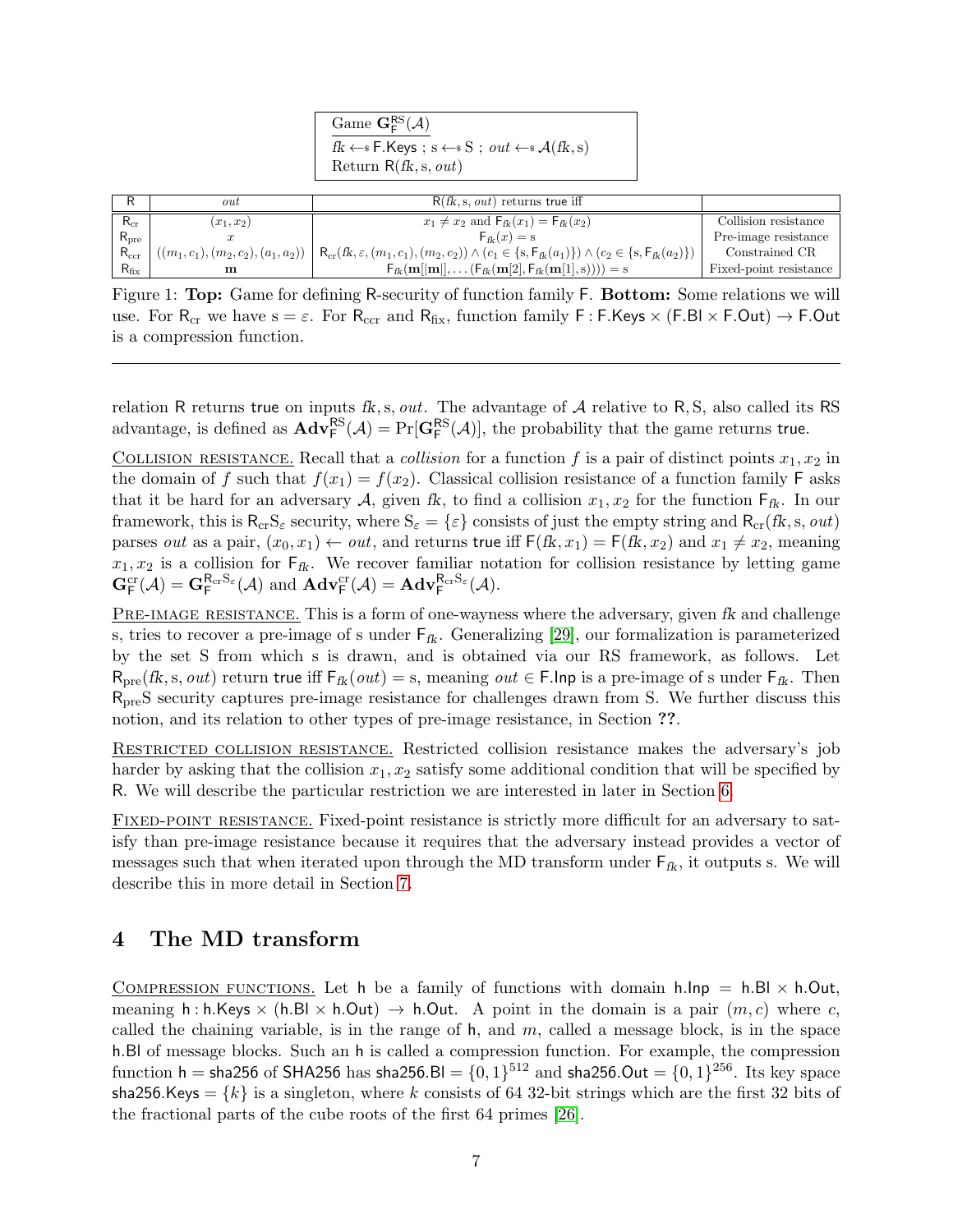$H_{(k,s)}(M)$  $\overline{\mathbf{m} \leftarrow \mathsf{Split}(M)$ ;  $c \leftarrow s$ ;  $n \leftarrow |\mathbf{m}|$ For  $i = 1, \ldots, n$  do  $c \leftarrow h_k((\mathbf{m}[i], c))$ Return c

<span id="page-7-2"></span><span id="page-7-1"></span>Figure 2: Function family  $H = \text{MD}[h, \text{Split}, S]$  obtained by applying the MD transform to compression function h, splitting function Split and space S of initial vectors.

SPLITTING FUNCTIONS. Let Split: Split.Inp  $\rightarrow$  Split.Bl<sup>\*</sup> be a function that takes a message M  $\in$ Split. Inp and returns a vector  $\mathbf{m} = \mathsf{Split}(M)$  over a set Split. Bl. We require that this function is injective, and there is an inverse <code>Split−1</code> : <code>Split.Bl\* → Split.Inp∪{ $\perp$ } such that <code>Split $^{-1}(\mathbf{m})=M$  if  $\mathbf{m}$ </code></code>  $=$  Split(M) and  $\perp$  otherwise. We call Split a splitting function. The domain Split. Inp is expected to be a large set, usually all strings of length up to some very high maximum. In usage,  $Split.B = h.B$ will be the set of message blocks for a compression function.

THE MD TRANSFORM. Let h: h.Keys  $\times$  (h.Bl  $\times$  h.Out)  $\rightarrow$  h.Out be a compression function. Let Split : Split.Inp  $\rightarrow$  h.Bl<sup>\*</sup> be a splitting function whose range Split.Bl<sup>\*</sup>, as the notation indicates, is h.Bl<sup>\*</sup>. Let S ⊆ h.Out be a set of *starting points*, also called *initial vectors*. The MD transform  $MD[h, Split, S]$  associates to them the family of functions H that is defined as follows. Let H.Inp = Split. Inp be the set of messages that are possible inputs to the splitting function. Let  $H.Out = h.Out$ . Let H.Keys = h.Keys  $\times$  S, so that a key for H is a pair  $(k, s)$  consisting of a key k for the compression function and a particular starting point (initial vector)  $s \in S$ . Then H is specified in Fig. [2.](#page-7-1)

SPLITTING IN SHA. Our rendition of MD generalizes prior ones, both from the literature [\[24,](#page-32-7) [15,](#page-31-13) [1\]](#page-31-2) and from standards [\[26\]](#page-32-4), all of which can be seen as particular choices of Split and S. We illustrate by recovering SHA256 as  $\text{MD}[\text{sha256}, \text{SplitSha}_{(\mu, \mathfrak{e})}, \{s\}]$  for choices of the components that we now specify. The compression function sha256 :  $\{k\} \times (\{0,1\}^{512} \times \{0,1\}^{256}) \to \{0,1\}^{256}$  is of course the compression function of SHA256 as per [\[26\]](#page-32-4), with k the  $64.32$  bit key discussed above. The starting point s, as specified in [\[26\]](#page-32-4), is a 256-bit string, viewed as 8 32-bit blocks which are the first 32 bits of the square roots of the first 8 primes. We define  $\text{SplitSha}_{(\mu,\mathfrak{e})}$  as the general splitting function for the SHA function families: SHA1, SHA256, SHA512. It is parameterized by  $\mu$ , the block length, and  $\epsilon$ , the length of the encoding of the message length. These values are shown for each SHA function in Fig. [4.](#page-8-1) Specifically for SHA256,  $\mu = 512$  and  $\mathfrak{e} = 64$ . To define SplitSha<sub>( $\mu$ , $\mathfrak{e}$ ), first define</sub> function  $\textsf{pad}_{(\mu,\varepsilon)}$  to take as input an integer L, with  $0 \leq L < 2^{\varepsilon}$ , and return  $1||0^{\ell}||\langle L \rangle_{\varepsilon}$ , where  $\langle L \rangle_{\varepsilon}$ is an e-bit encoding of L, and  $\ell \geq 0$  is the smallest integer such that  $L + \epsilon + 1 + \ell$  is a multiple of  $\mu$ . Let SplitSha.Inp be the set of all strings of length at most  $2^{\epsilon}$ , and let SplitSha.Bl =  $\{0,1\}^{\mu}$ . The function SplitSha: SplitSha.Inp  $\rightarrow$  SplitSha.Bl\*, on input M, lets  $L = |M|$  be the length of M, and lets  $X = M||\text{pad}_{(\mu,\varepsilon)}(L)$ . Note that the length of string X is a multiple of  $\mu$ . Let  $n \leftarrow |X|/\mu$ , and let  $m[i] = X[1 + \mu(i-1)... \mu i]$  be the  $\mu$  bit-block consisting of bits  $1 + \mu(i-1)$  through  $\mu i$  of X, for  $1 \leq i \leq n$ . Then SplitSha $(M)$  returns **m**, which is a vector over  $\{0,1\}^{\mu}$ .

#### <span id="page-7-0"></span>5 CR preservation of MD

Here we recall the classical problem of showing collision resistance of the hash function  $H =$ MD[h, Split, S] assuming only collision resistance of the compression function h. As noted in the introduction, several works have noted that suffix-freeness of Split is sufficient for this purpose [\[18,](#page-32-5) [19,](#page-32-6) [1,](#page-31-2) [5\]](#page-31-3). For completeness, we will provide a formal claim together with the (easy) proof in our setting.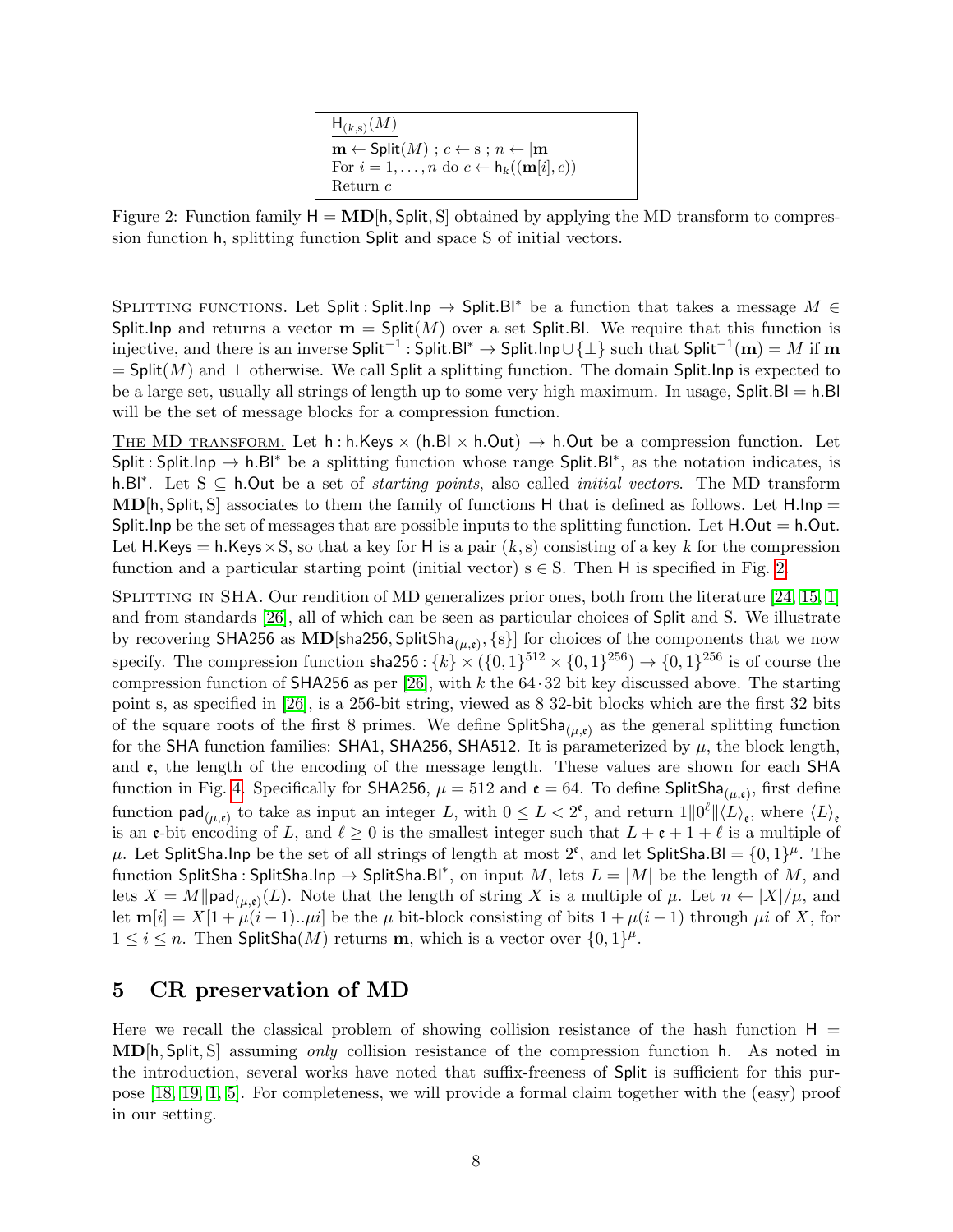| $\mathsf{SplitSha}_{(\mu,\mathfrak{e})}(M)$                                   | $\mathsf{pad}_{(\mu,\mathfrak{e})}(L)$                  |
|-------------------------------------------------------------------------------|---------------------------------------------------------|
| $L \leftarrow  M $                                                            | $\ell \leftarrow (\mu - \mathfrak{e} - 1 - L) \mod \mu$ |
| $X \leftarrow M \ \textsf{pad}_{(\mu,\varepsilon)}(L) : n \leftarrow  X /\mu$ | Return $1  0^{\ell}  \langle L \rangle_e$               |
| For $1 \leq i \leq n$ do                                                      |                                                         |
| $\mathbf{m}[i] \leftarrow X[1 + \mu(i-1) \ldots \mu i]$                       |                                                         |
| Return m                                                                      |                                                         |

<span id="page-8-0"></span>Figure 3: SplitSha and pad, the splitting function and padding function, respectively, of the SHA function families. They are parameterized by  $\mu$ , the block length, and  $\mathfrak{e}$ , the length of the encoding of the message length.

| Function         | $\mu$ | $\sigma$ | e   |
|------------------|-------|----------|-----|
| SHA <sub>1</sub> | 512   | 160      | 64  |
| <b>SHA256</b>    | 512   | 256      | 64  |
| <b>SHA512</b>    | 1024  | 512      | 128 |

<span id="page-8-1"></span>Figure 4: Choices of parameters across different hash functions.

We then expand on this knowledge to establish a novel result that the property of being suffixfree is precisely the property required for this proof; it is a necessary condition in addition to being sufficient. To demonstrate this, we construct, for any splitting function which is not suffix-free, a compression function that is collision resistant in isolation, but for which the result of applying the MD transform is not collision resistant.

SUFFIX-FREENESS. Let  $x, y \in D^*$  be vectors over a set D. We say that x is a suffix of y, written  $y \supseteq x$ , if there exists a vector  $z \in D^*$  such that  $y = z|x$ . (The notation  $y \supseteq x$  is intended to visualize x being the right-hand side of y.) For example,  $(10, 11)$  is a suffix of  $(00, 11, 10, 11)$ , namely  $(00, 11, 10, 11) \sqsupseteq (10, 11)$ , by letting  $z = (00, 11)$ . However,  $(01, 11)$  is not a suffix of  $(00, 11, 10, 11)$ , namely  $(00, 11, 10, 11) \not\supseteq (01, 11)$ . We say that splitting function Split: Split. Inp  $\rightarrow$  Split. Bl<sup>\*</sup> is suffix-free if for any two distinct messages  $M_1, M_2 \in$  Split. Inp we have Split $(M_1) \not\supseteq$  Split $(M_2)$ , that is, Split $(M_2)$  is not a suffix of Split $(M_1)$ .

<span id="page-8-2"></span>Suffix-freeness of SplitSha. We discussed above how SHA256 is underlain by a particular splitting function that we defined and called  $\mathsf{SplitSha}_{(\mu,\mathfrak{e})}$ . Here we show that this function is suffix-free to provide an example of a suffix-free scheme.

**Proposition 5.1** The function  $\textsf{SplitSha}_{(\mu,\mathfrak{e})}$  is suffix-free.

**Proof:** (of *Proposition* 5.[1\)](#page-8-2) Let  $M_1, M_2 \in \mathsf{SplitSha}_{(\mu,\mathfrak{e})}$ . Inp be distinct. Consider when  $|M_1| \neq$  $|M_2|$ . Then the last blocks of vectors  $\text{SplitSha}_{(\mu,\mathfrak{e})}(M_1)$  and  $\text{SplitSha}_{(\mu,\mathfrak{e})}(M_2)$  are, respectively,  $\mathsf{pad}_{(\mu,\mathfrak{e})}(|M_1|)$  and  $\mathsf{pad}_{(\mu,\mathfrak{e})}(|M_2|)$ . But then  $\langle |M_1|\rangle_{\mathfrak{e}}\neq \langle |M_2|\rangle_{\mathfrak{e}},$  which implies  $\mathsf{pad}_{(\mu,\mathfrak{e})}(|M_1|\rangle\neq 0$  $\mathsf{pad}_{(\mu,\mathfrak{e})}(|M_2|)$  and so neither vector can be a suffix of the other.

We now consider the case when  $|M_1| = |M_2|$ . In this case we have that  $|\textsf{SplitSha}_{(\mu,\mathfrak{e})}(M_1)| =$  $|\mathsf{SplitSha}_{(\mu,\mathfrak{e})}(M_2)|$ . Then in order for  $\mathsf{SplitSha}_{(\mu,\mathfrak{e})}(M_1) \sqsupseteq \mathsf{SplitSha}_{(\mu,\mathfrak{e})}(M_2)$  or the opposite to hold it must be that  $\mathsf{SplitSha}_{(\mu,\mathfrak{e})}(M_1) = \mathsf{SplitSha}_{(\mu,\mathfrak{e})}(M_2).$  Notice that  $\mathsf{SplitSha}_{(\mu,\mathfrak{e})}(M)$  prepends the message M to its output. Since  $M_1 \neq M_2$ , we have that  $\mathsf{SplitSha}_{(\mu,\mathfrak{e})}(M_1) \neq \mathsf{SplitSha}_{(\mu,\mathfrak{e})}(M_2)$  and so SplitSha $_{(\mu,\mathfrak{e})}(M_1)\not\supseteq \mathsf{SplitSha}_{(\mu,\mathfrak{e})}(M_2)$  as required.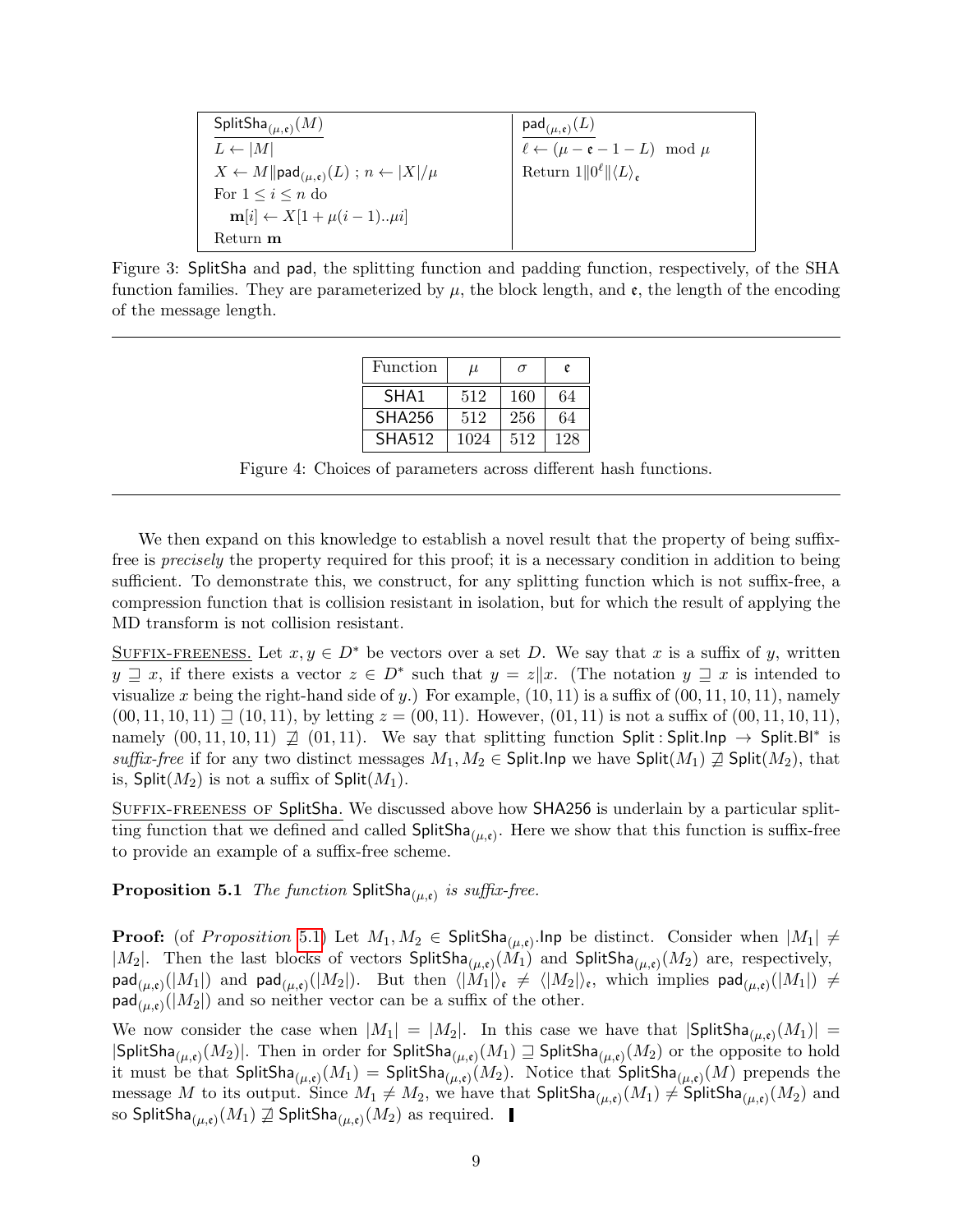<span id="page-9-3"></span>THE STRUCTURE OF MD COLLISIONS. We now proceed to a simple lemma about the structure of collisions in the MD transform. This will be used for our proof that the MD transform preserves collision resistance when the splitting function is suffix-free. This lemma argues the correctness of an algorithm  $B_{\rm cr}$  to formalize the observation that if  $M_1, M_2$  form a collision for the MD transform with a suffix-free splitting function, then by examining the computation of the hash function on these inputs we can easily find a collision for the underlying compression function.

<span id="page-9-1"></span>**Lemma 5.2** Let h be a compression function, let Split be a splitting function with Split. Bl = h.Bl and let  $S \subseteq h$ . Out be a set of possible starting points. Let  $H = MD[h, Split, S]$  be the hash function associated to these components via the MD transform of Fig. [2.](#page-7-1) Let  $k \in h$ . Keys,  $s \in S$ . Suppose  $M_1, M_2 \in$  Split.Inp are a pair of distinct messages satisfying (1) Split( $M_1$ )  $\supseteq$  Split( $M_2$ ) and Split( $M_2$ )  $\not\supseteq$  Split( $M_1$ ) and (2)  $M_1, M_2$  are a collision for  $H_{(k,s)}$ . Then, on inputs  $(k,s), M_1, M_2$ , algorithm  $B_{cr}$  of Fig. [5](#page-10-0) returns  $(x_1, c_1), (x_2, c_2)$  that form a collision for  $h_k$ .

The algorithm  $B_{cr}$  simply creates vectors of the chaining variables and message blocks used when computing  $H_{(k,s)}(M_1)$  and  $H_{(k,s)}(M_2)$ . The it iterates backwards until it finds the first place that these differ between the two computations. The following proof shows that these will necessarily be a collision for  $h_k$ .

**Proof:** (of Lemma [5.2\)](#page-9-1) From algorithm  $B_{cr}$ , let  $m_1 = \text{Split}(M_1)$ ,  $m_2 = \text{Split}(M_2)$ ,  $n_1 = |m_1|$ , and  $n_2 = |m_2|$ . First  $B_{cr}$  computes the vectors of chaining variables,  $c_1$  and  $c_2$  as shown in the pseudocode. Assume (without loss of generality) that  $n_1 \geq n_2$ , i.e. that  $|\mathbf{m}_1| \geq |\mathbf{m}_2|$ . Since  $M_1, M_2$ are a collision for  $H_{(k,s)}$ , we have  $H_{(k,s)}(M_1) = H_{(k,s)}(M_2)$ . Because  $m_1 \not\supseteq m_2$  and  $m_2 \not\supseteq m_1$ , there must exist  $i \in \{0, ..., n_2 - 1\}$  such that  $(\mathbf{m}_1[n_1 - i], \mathbf{c}_1[n_1 - i]) \neq (\mathbf{m}_2[n_2 - i], \mathbf{c}_2[n_2 - i])$ . Let j represent the minimal such value. Then it will hold that  $c_1[n_1 - j + 1] = c_2[n_2 - j + 1]$ . Thus, the pair  $(\mathbf{m}_1[n_1-j], \mathbf{c}_1[n_1-j])$ ,  $(\mathbf{m}_2[n_2-j], \mathbf{c}_2[n_2-j])$  returned by  $B_{\text{cr}}$  will form a collision for  $\mathsf{h}_k$ .

Suffix-freeness preserves CR. Finally, we show a reduction from the collision resistance of the hash function  $H = \text{MD}[\mathsf{h}, \text{Split}, S]$  to the collision resistance of the compression function h when using a suffix-free splitting function Split.

<span id="page-9-0"></span>**Theorem 5.3** Let h be a compression function, let Split be a suffix-free splitting function with Split.Bl = h.Bl and let  $S \subseteq h$ .Out be a set of possible starting points. Let  $H = \textbf{MD}[h, \text{Split}, S]$  be the hash function associated to these components via the MD transform of Fig. [2.](#page-7-1) Given an adversary  $\mathcal{A}_{H}$ , we can build  $\mathcal{A}_{h}$  (specified in the proof) using  $B_{cr}$  from Fig. [5.](#page-10-0) Then

<span id="page-9-2"></span>
$$
\mathbf{Adv}_{\mathsf{H}}^{\mathrm{cr}}(\mathcal{A}_{\mathsf{H}}) \leq \mathbf{Adv}_{\mathsf{h}}^{\mathrm{cr}}(\mathcal{A}_{\mathsf{h}}).
$$
\n
$$
(1)
$$

The time complexity of  $A_h$  is the sum of the time complexities of  $A_H$  and  $B_{cr}$ . The memory complexity of  $A_h$  is the maximum of the memory complexity of  $A_H$  and the memory complexity of  $B_{\rm cr}.$ 

In Section [9,](#page-28-0) we revisit this and other reductions to give alternative reductions that are more memory-efficient [\[4\]](#page-31-5).

**Proof:** (of *Theorem* 5.[3\)](#page-9-0) The adversary  $A_h$  is defined as follows.

Adversary 
$$
\mathcal{A}_{h}(k, \varepsilon)
$$
  
\n $s \leftarrow s S$ ;  $(M_1, M_2) \leftarrow \mathcal{A}_{H}((k, s), \varepsilon)$   
\nReturn  $B_{cr}((k, s), M_1, M_2)$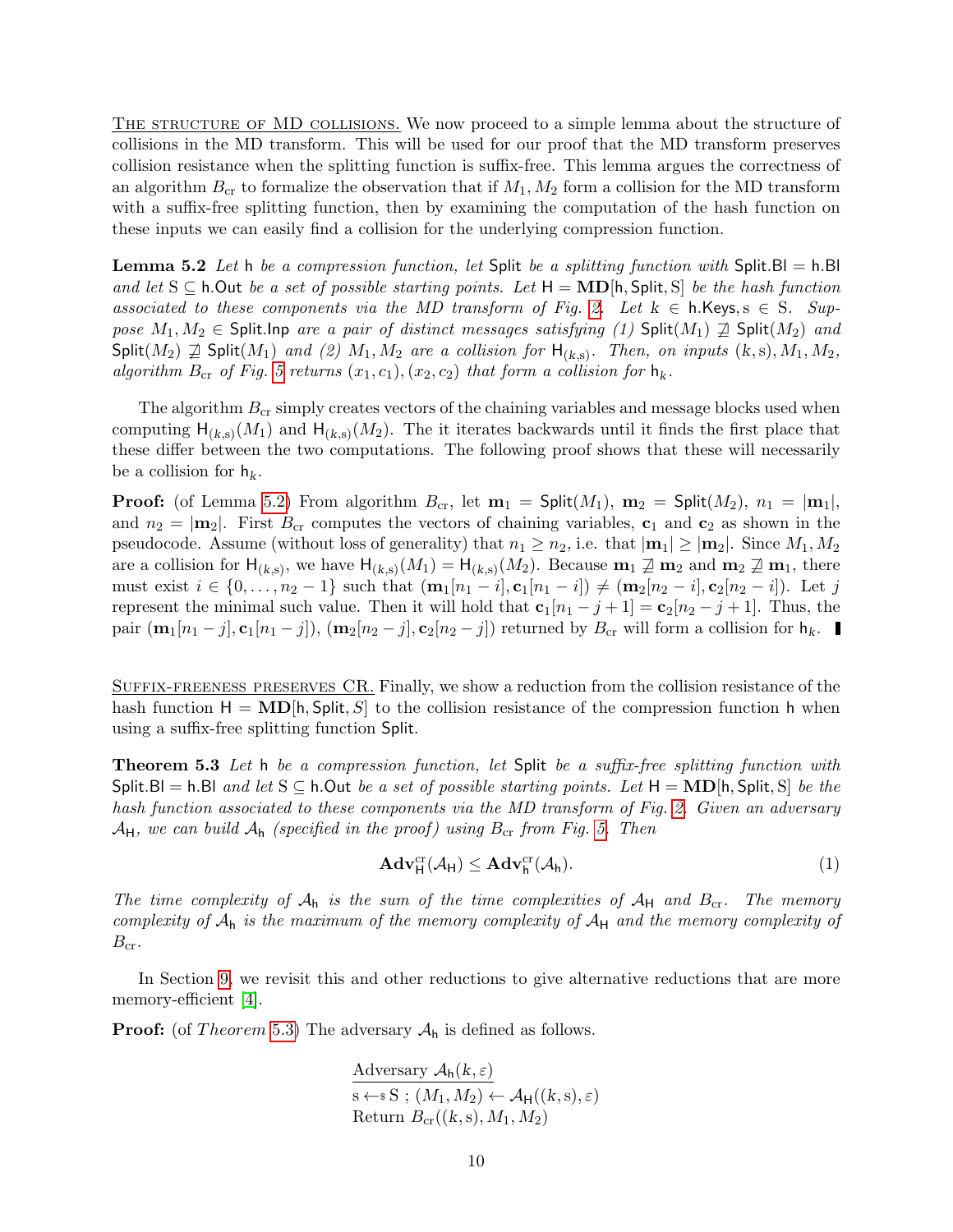```
Algorithm B_{\rm cr}((k, s), M_1, M_2)m_1 \leftarrow \mathsf{Split}(M_1); m_2 \leftarrow \mathsf{Split}(M_2)n_1 \leftarrow |\mathbf{m}_1|; n_2 \leftarrow |\mathbf{m}_2|\mathbf{c}_1[1] \leftarrow \mathbf{s}; \mathbf{c}_2[1] \leftarrow \mathbf{s}For i = 1, \ldots, n_1 do \mathbf{c}_1[i+1] \leftarrow \mathsf{h}_k((\mathbf{m}_1[i], \mathbf{c}_1[i]))For i = 1, \ldots, n_2 do \mathbf{c}_2[i+1] \leftarrow \mathsf{h}_k((\mathbf{m}_2[i], \mathbf{c}_2[i]))n \leftarrow \min(n_1, n_2)For i = 0, ..., n - 1 do
(x_1, c_1) \leftarrow (\mathbf{m}_1[n_1 - i], \mathbf{c}_1[n_1 - i])\left(x_2, c_2\right) \leftarrow \left(\mathbf{m}_2[n_2-i], \mathbf{c}_2[n_2-i]\right)If (x_1, c_1) \neq (x_2, c_2) then return ((x_1, c_1), (x_2, c_2))Return ⊥
```
<span id="page-10-0"></span>Figure 5: Algorithm  $B_{cr}$  for Lemma [5.2](#page-9-1) and Theorem [5.3.](#page-9-0)

It is clear that the time and memory complexity of adversary  $A_h$  are as stated in the theorem. Note the memory is the maximum of  $A_H$  and  $B_{cr}$  because  $A_h$  can re-use the memory of  $A_H$  when running  $B_{cr}$ .

Let  $k \in \mathsf{h}$ . Keys,  $s \in \mathsf{S}$  be the values sampled when  $A_{\mathsf{h}}$  is executed and  $M_1, M_2 \in \mathsf{Split}$ . Inp be the values returned by  $\mathcal{A}_{H}$ . Suppose they form a collision for  $H_{(k,s)}$ .

Then we have  $\text{Split}(M_1) \not\supseteq \text{Split}(M_2)$  and  $\text{Split}(M_2) \not\supseteq \text{Split}(M_1)$  because Split is suffix-free, so they fulfill the conditions of Lemma [5.2](#page-9-1) and  $B_{cr}$  is guaranteed to return a collision for  $h_k$ . As an immediate result, Equation [\(1\)](#page-9-2) holds, completing the proof.

Necessity. We can now complete the picture for splitting functions when assuming the compression function is collision resistant by showing that the suffix-free restriction is *precisely* the correct restriction on the splitting function. In particular, we will establish that Split being suffix-free is a necessary condition for proving that  $MD[h, Split, S]$  is secure under the assumption that h is collision resistant, in addition to a sufficient one.

Given an arbitrary splitting function Split and a pair of inputs  $M_1, M_2$  such that Split $(M_1) \supseteq$  $Split(M_2)$ , we construct a compression function h which is collision resistant (from another function which we assume to be collision resistant), but for which the pair  $M_1, M_2$  is a collision for **MD**[h, Split, S] (with high probability over the choice of  $s \in S$  in the case that  $S = h \cdot Out$ ).

For simplicity, we will first consider the simpler case when S consists of a single, fixed value s on which our choice of compression function can depend. For this case, we can directly construct the compression function so that when chained with the starting value s on the blocks contained uniquely in Split $(M_1)$  but not those in Split $(M_2)$ , it "loops" back to s. We then extend this technique to cover the case when S is some larger set from which s is sampled randomly.

It will be convenient to describe our results in terms of the MD transform applied to messages that have already been split into blocks. For any set BI we let  $I : Bl^* \to Bl^*$  be the splitting function which simply outputs its input unchanged. For some compression function  $h$  and set  $S$ , let  $H^1 = \textbf{MD}[h, l, S]$ . We will informally say that h loops on  $(s, \textbf{u})$  if  $H^1_{(k,s)}(\textbf{u}) = s$  for all  $k \in h$ .Keys. The following lemma observes that if h loops on  $(s, u)$  and  $\text{Split}(M_1) = u \|\text{Split}(M_2)$ , then the pair  $M_1, M_2$  is a collision for **MD**[h, Split, S].

<span id="page-10-1"></span>**Lemma 5.4** Let h : h.Keys  $\times$  (h.Bl  $\times$  h.Out)  $\rightarrow$  h.Out be a compression function, Split : Split.Inp  $\rightarrow$ h.Bl<sup>\*</sup> be a splitting function, and S  $\subseteq$  h.Out be a set of starting points. Let  $H = \text{MD}[h, \text{Split}, S]$ be the hash function associated to these components via the MD transform of Fig. [2.](#page-7-1) Let I be the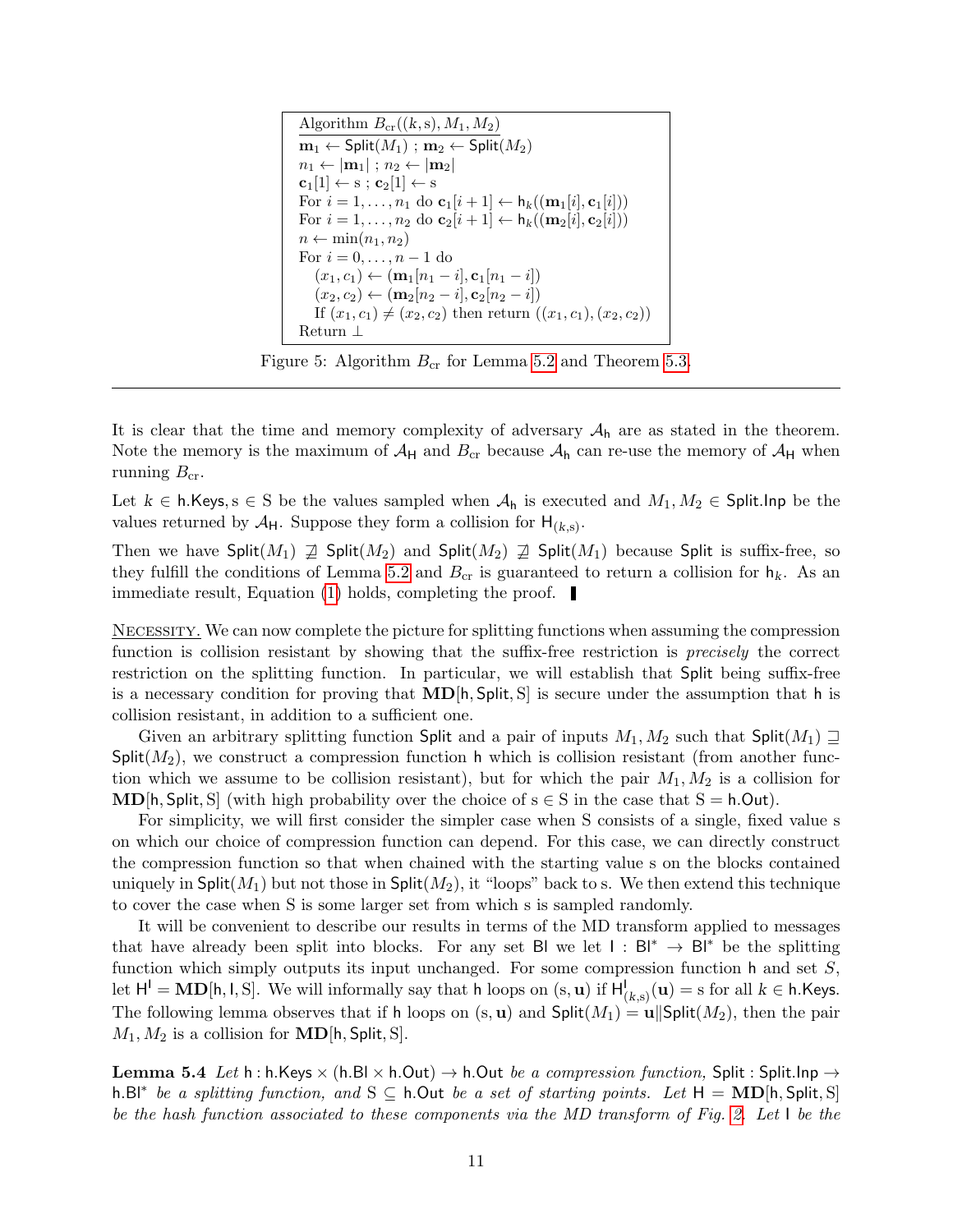splitting function described above and  $H^1 = \text{MD}[\text{h}, \text{l}, \text{S}]$  be the corresponding hash function obtained via the MD transform. Suppose  $M_1, M_2 \in$  Split. Inp are a pair of distinct messages satisfying  $\text{Split}(M_1) \supseteq \text{Split}(M_2)$ . Let u be the vector for which  $\text{Split}(M_1) = \text{u}||\text{Split}(M_2)$ . For any choice of  $(k, s) \in \mathsf{H}$ .Keys, if  $\mathsf{H}_{(k, s)}^{\mathsf{I}}(\mathbf{u}) = s$  then  $M_1, M_2$  is a collision for  $\mathsf{H}_{(k, s)}$ .

**Proof:** (of Lemma [5.4\)](#page-10-1) First note that for any vectors  $\mathbf{m}, \mathbf{y} \in \mathsf{Bl}^*, \mathsf{H}_{(k,s)}^{\mathsf{I}}(\mathbf{m}||\mathbf{y}) = \mathsf{H}_{(k,s')}^{\mathsf{I}}(\mathbf{y})$  where  $s' = H_{(k,s)}^{\dagger}(\mathbf{m})$ . This is a simple observation from the code of the MD transform shown in Fig. [2.](#page-7-1) The chaining variable  $c[|\mathbf{m}|+1]$  obtained during the computation of  $H^1_{(k,s)}(\mathbf{m}||\mathbf{y})$  would be the output of  $H_{(k,s')}^{\perp}(\mathbf{m})$ . The rest of the computation then exactly mirrors  $H^{\perp}$  applied to y with  $\mathbf{c}[\mathbf{m}|+1]$ serving the role of the starting point.

Using this observation, the proof is straightforward. We can rewrite  $H$  on input  $M_1$  as follows

$$
H_{(k,s)}(M_1) = H_{(k,s)}^1(\mathbf{u}||\mathsf{Split}(M_2))
$$

$$
= H_{(k,s')}^1(\mathsf{Split}(M_2))
$$

$$
= H_{(k,s')}(M_2)
$$

where  $s' = H_{(k,s)}^{\mathsf{I}}(\mathbf{u})$ . From our assumption, this equals s. Thus  $H_{(k,s)}(M_1) = H_{(k,s)}(M_2)$ .

First we will handle the case when the s used for the MD transform is an a priori fixed value.

<span id="page-11-0"></span>**Proposition 5.5** Let Split be a splitting function and  $M_1, M_2 \in$  Split. Inp satisfy Split $(M_1) \supseteq$ Split(M<sub>2</sub>). Let **u** be the vector for which it holds that  $\text{Split}(M_1) = \textbf{u} \mid \text{Split}(M_2)$ . Let  $b \in \mathbb{N}$  and  $a = b + |\mathbf{u}|$ . Let f be a family of functions with f.lnp = Split. Bl  $\times \mathbb{Z}_a$  and f. Out =  $\mathbb{Z}_b$ . Then we can build a compression function  $g^{\mathbf{u}}$  (shown in Fig. [6,](#page-12-0) with  $g\cdot \ln p = f\cdot \ln p$  and  $g\cdot \text{Out} = \mathbb{Z}_a$ ) such that for all adversaries A, we have  $\mathbf{Adv}_{g^u}^{cr}(\mathcal{A}) \leq \mathbf{Adv}_{f}^{cr}(\mathcal{A})$ . Furthermore, letting  $G = \mathbf{MD}[g^u, \mathsf{Split}, \{0\}],$ we can build an efficient adversary B (shown in Fig. [6\)](#page-12-0) such that

$$
\mathbf{Adv}^{\mathrm{cr}}_G(\mathcal{B})=1.
$$

The compression function  $g^{\mathbf{u}}$  above is specifically defined in a contrived way so that it loops on  $(0, \mathbf{u})$  and thus  $M_1, M_2$  is a collision for the MD transform.

In the above we fixed the starting point s to 0 and the set of chaining variables  $g^{\mathbf{u}}$ . Out to  $\mathbb{Z}_a$ . This is without loss of generality because the lemma can easily be extended to any reasonable choice of  $g^u$ . Out and fixed  $s \in g^u$ . Out by using an efficiently computable and invertible mapping  $e(\cdot) : \mathbf{g}^{\mathbf{u}}$ .Out  $\to \mathbb{Z}_{|\mathbf{g}^{\mathbf{u}}$ .Out| which satisfies  $e(\mathbf{s}) = 0$ .

**Proof:** (of Proposition [5.5\)](#page-11-0) We will first show that any collision for  $g^u$  is also a collision for f by proving that if  $\mathsf{g}_k^{\mathbf{u}}((m,c)) = \mathsf{g}_k^{\mathbf{u}}((m',c'))$  it either holds that  $(m,c) = (m',c')$  or that  $f_k((m,c)) =$  $f_k((m', c'))$ . As such, suppose  $\mathbf{g}_k^{\mathbf{u}}((m, c)) = \mathbf{g}_k^{\mathbf{u}}((m', c')).$ 

Note that the first return statement of  $g^{\mathbf{u}}$  always outputs a value less than  $|\mathbf{u}|$  while the second always outputs a value greater than  $|\mathbf{u}|$ . We can consider these two cases separately.

Let us first suppose that  $\mathbf{g}_{k}^{\mathbf{u}}((m, c)) < |\mathbf{u}|$ . This then means that  $c + 1 = c' + 1 \pmod{|\mathbf{u}|}$ , so c and  $c'$  must be the same (because the condition of the if statement guarantees that both are less than |u|). The if statement inside  $g^{\mathbf{u}}$  must evaluate to true for both pairs, so we have  $m = \mathbf{u}[c+1] =$  $u[c'+1] = m'$  and so  $(m, c) = (m', c')$ .

Now consider the other case, that  $\mathsf{g}_k^{\mathbf{u}}((m,c)) \geq |\mathbf{u}|$ . Then this must mean that  $f_k((m,c)) + |\mathbf{u}|$  and  $f_k((m', c')) + |\mathbf{u}|$  are the same and so  $f_k((m, c)) = f_k((m', c')).$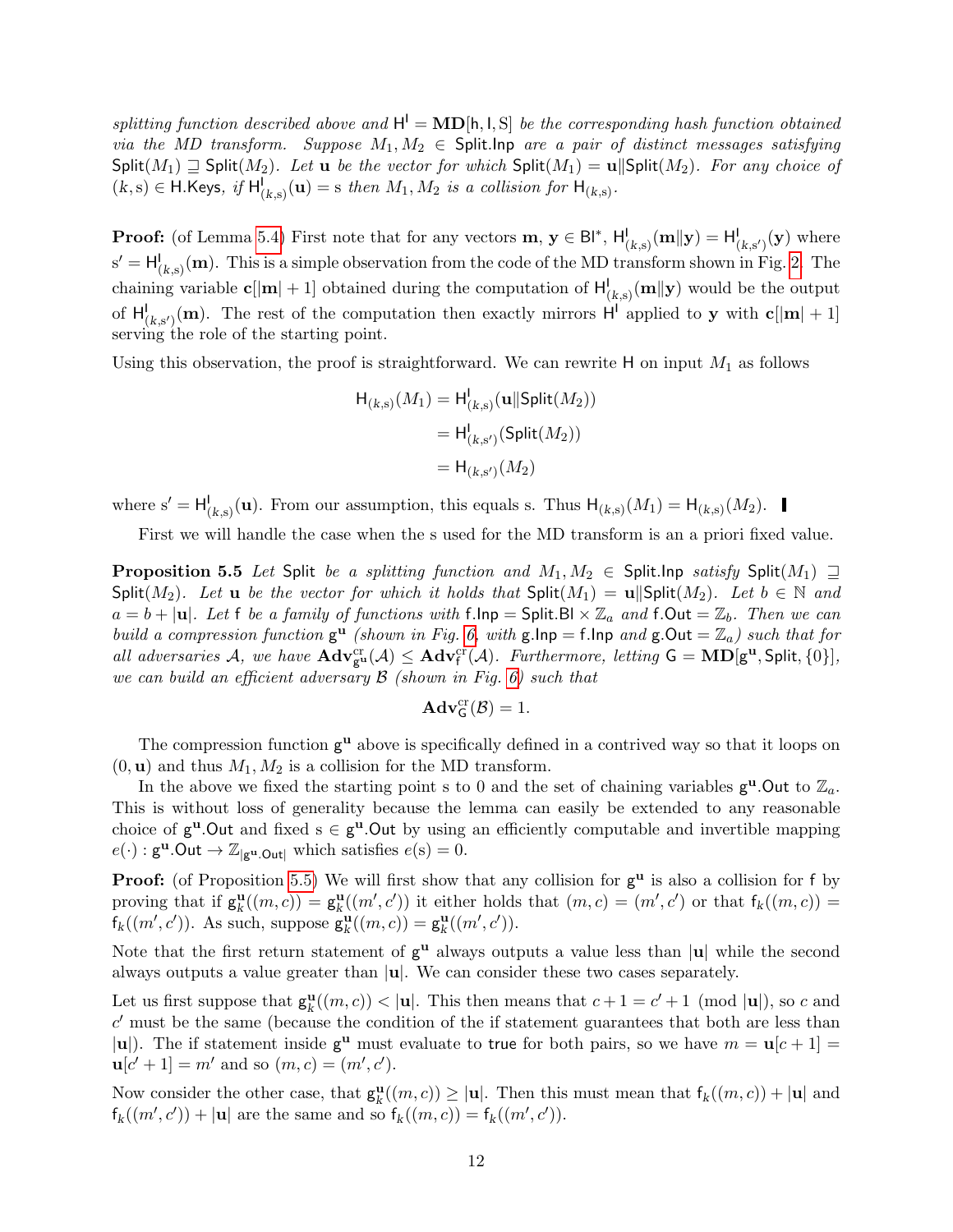| $\vert \mathbf{g}_{k}^{\mathbf{u}}((m,c)) \vert$             | Adversary $\mathcal{B}(k, s)$ | $\vert h_k^{\mathbf{u}}((m,c)) \vert$               |
|--------------------------------------------------------------|-------------------------------|-----------------------------------------------------|
| If $(c <  u )$ and $(m = u[c + 1])$ then Return $(M_1, M_2)$ |                               | $ (b_c, q_c, r_c) \leftarrow c$                     |
| Return $c+1$ mod   <b>u</b>                                  |                               | If $(b_c = 0)$ and $(m = \mathbf{u}[r_c + 1])$ then |
| Return $f_k((m,c)) +  \mathbf{u} $                           |                               | Return $(0, q_c, (r_c + 1 \mod  \mathbf{u} ))$      |
|                                                              |                               | $(q,r) \leftarrow f_k((m,c))$                       |
|                                                              |                               | Return $(1, q, r)$                                  |

<span id="page-12-0"></span>Figure 6: Left: Compression function used in Proposition [5.5.](#page-11-0) Middle: Adversary used in Propo-sition [5.5,](#page-11-0) Theorem [5.6,](#page-12-1) and Proposition [6.1.](#page-14-0) **Right:** Compression function used in Theorem [5.6.](#page-12-1)

Because any collision for  $g^u$  is also a collision for f, for any adversary A it must hold that  $\mathbf{Adv}_{\mathbf{g}^{\mathrm{u}}}^{\mathrm{cr}}(\mathcal{A}) \leq \mathbf{Adv}_{\mathsf{f}}^{\mathrm{cr}}(\mathcal{A}).$ 

To prove that B has advantage 1, we will make use of Lemma [5.4](#page-10-1) by showing that  $H^1_{(k,0)}(\mathbf{u})=0$ where  $H^{\dagger}$  is defined as in the lemma. Let **c** be the vector of values that would be obtained in the computation of  $H^1_{(k,0)}(\mathbf{u})$ ; that is, let  $\mathbf{c}[1] = 0$  and  $\mathbf{c}[i+1] = \mathbf{g}_k^{\mathbf{u}}((\mathbf{u}[i], \mathbf{c}[i]))$  for  $i = 1, \ldots, |\mathbf{u}|$ .

Following the code of  $g^u$  we can then see that its if statement will always evaluate to true in this computation and so  $c[i + 1] = c[i] + 1 \pmod{|\mathbf{u}|}$  holds for all i. Consequently,  $c[i] = i$  for  $i = 1, \ldots, |\mathbf{u}|$  and then  $\mathbf{c}[\lvert \mathbf{u} \rvert + 1] = 0$ . The latter is the value returned by  $\mathsf{H}^{\mathsf{I}}$  so  $\mathsf{H}^{\mathsf{I}}_{(k,0)}(\mathbf{u}) = 0$  and the pair  $M_1, M_2$  is a collision for H. It follows that the advantage of  $\beta$  is exactly 1.

The lemma above might seem somewhat contrived, because we allowed our compression function g to depend on the starting point used for the MD transform. This makes it, in some senses, a weak result and one might naturally wonder if this dependency is necessary for the result. It is not. At the cost of some added complexity and lost success probability for  $\mathcal{B}$ , we can extend this to the case when s is randomly chosen from some set instead of fixed.

<span id="page-12-1"></span>**Theorem 5.6** Let  $a \in \mathbb{N}$ . Let Split be a splitting function. Suppose Split $(M_1) \supseteq$  Split $(M_2)$  and in particular Split $(M_1) = \mathbf{u}$ ||Split $(M_1)$ . Let f be a family of functions with f.lnp = Split.Bl  $\times$  ( $\mathbb{Z}_2$   $\times$  $\mathbb{Z}_a \times \mathbb{Z}_{|\mathbf{u}|}$  and  $f.\mathsf{Out} = \mathbb{Z}_a \times \mathbb{Z}_{|\mathbf{u}|}$ . Now let  $\mathsf{h}^{\mathbf{u}}$  : Split.Bl  $\times (\mathbb{Z}_2 \times \mathbb{Z}_a \times \mathbb{Z}_{|\mathbf{u}|}) \to \mathbb{Z}_2 \times \mathbb{Z}_a \times \mathbb{Z}_{|\mathbf{u}|}$  be the compressions function shown in Fig. [6.](#page-12-0) For all adversaries A, it holds that  $\mathbf{Adv}_{h^u}^{cr}(\mathcal{A}) \leq \mathbf{Adv}_{f}^{cr}(\mathcal{A})$ . Furthermore, letting  $S = h^u$ . Out and  $H = MD[h^u, Split, S]$ , we can build an efficient adversary  $\beta$  $(shown \in Fig. 6) satisfying,$  $(shown \in Fig. 6) satisfying,$  $(shown \in Fig. 6) satisfying,$ 

$$
\mathbf{Adv}_{\mathsf{H}}^{\mathrm{cr}}(\mathcal{B}) \ge 1/(2|\mathbf{u}|).
$$

The compression function  $h^{\mathbf{u}}$  above is specifically designed so that it loops on s,  $\mathbf{u}$  for any s of the form  $(0, q, 0)$ , giving the desired collision between  $M_1$  and  $M_2$  with the specified probability over the random choice of s

Again, this theorem can be extended to cover any reasonable choice of  $h<sup>u</sup>$ . Out. One can first map  $h^u$ . Out to  $\mathbb{Z}_{|h^u|}$  analogously to earlier. Then from  $c \in \mathbb{Z}_{|h^u|}$  one can obtain the tuple  $(b_c, q_c, r_c)$  via  $b_c \leftarrow c \mod 2$ ,  $y \leftarrow \lfloor c/2 \rfloor$ ,  $r_c \leftarrow y \mod |\mathbf{u}|$ , and  $q_c \leftarrow \lfloor y/2 \rfloor$ . There are technical details to be considered regarding the fact that 2 and  $|u|$  may not be divisors of  $|h^u$ . Out and that S may not be "nicely" distributed in  $\mathbb{Z}_{h^u \text{.} Out}$ , but for any reasonable choice of  $h^u$ . Out and S this should not be an issue.

For our theorems we have assumed that we were given a pair  $M_1, M_2$  such that Split $(M_1) \supseteq$ Split( $M_2$ ). It is not difficult to come up with (contrived) splitting functions which are not suffixfree, but for which we believe it is computationally difficult to find such a pair. We chose our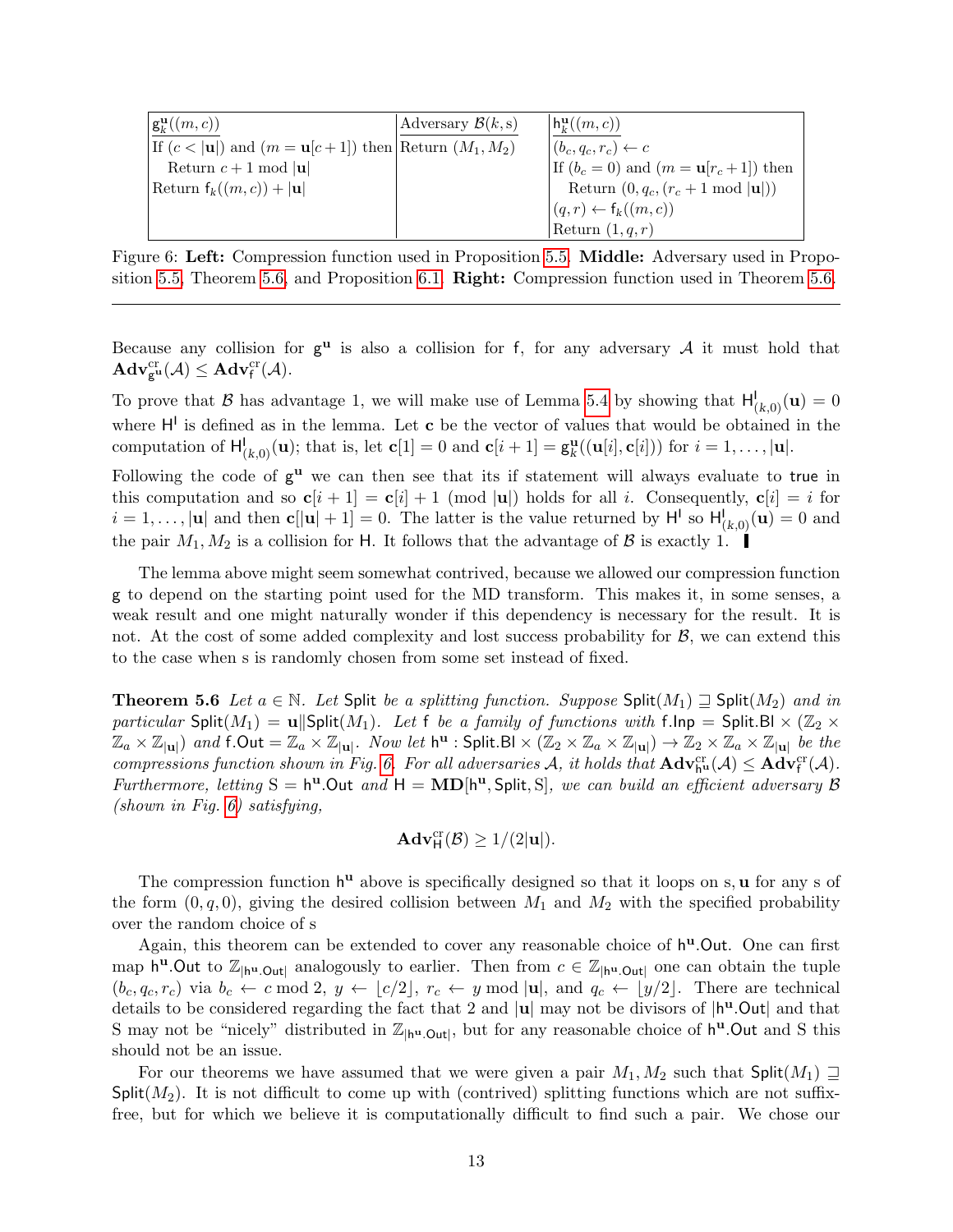formalization that  $M_1$  and  $M_2$  are a priori known because, for specific, prior splitting functions, either they were suffix-free, or it was trivially easy to find  $M_1$  and  $M_2$  violating suffix-freeness. An alternative way to address this would be to make suffix-freeness a computational condition, and then say that, given an adversary returning  $M_1$  and  $M_2$  violating suffix-freeness with high probability, we build our compression function and adversary. (Of course, one might then ask about finding the adversary, analogous to keyless collision resistance, but the philosophical position would at least seem on par with prior ones.)

**Proof:** (of Theorem [5.6\)](#page-12-1) The basic structure of this proof closely follows that of the proof for Proposition [5.5.](#page-11-0) Throughout this proof for a string c we will let  $b_c, q_c, r_c$  denote the corresponding values used by  $h^{\mathbf{u}}$  on input  $(m, c)$  for some c.

To start, we will show that any collision for  $h^{\mathbf{u}}$  is also a collision for f by proving that if  $h_k^{\mathbf{u}}((m, c)) =$  $h_k^{\mathbf{u}}((m',c'))$ , then it either holds that  $(m,c) = (m',c')$  or that  $f_k((m,c)) = f_k((m',c'))$ . As such, suppose  $h_k^{\mathbf{u}}((m,c)) = h_k^{\mathbf{u}}((m',c')).$ 

Note that the first return statement of  $h^u$  always outputs a tuple whose first element is 1 while the second always outputs a tuple whose first element is 0. We will consider these two cases separately. Let  $y = h_k^{\mathbf{u}}((m, c))$  and  $y' = h_k^{\mathbf{u}}((m', c')).$ 

Let us first suppose that  $y[1] = 0$ . This means that  $q_c = q_{c'}$  and  $r_c + 1 = r_{c'} + 1 \pmod{|\mathbf{u}|}$ . The latter implies  $r_c = r_{c'}$ , because both are always less than |u|. The if statement in  $h^{\mathbf{u}}$  must have evaluated to true on both inputs so we have  $b_c = 0 = b_{c'}$  and  $m = \mathbf{u}[r_c + 1] = \mathbf{u}[r_{c'} + 1] = m'.$ Putting this all together, we have shown that  $(m, c) = (m', c')$ .

Now consider the other case when  $y[1] = 1$ . Then we have that  $f_k((m, c)) = f_k((m', c')).$ 

Because any collision for  $h^u$  is also a collision for f, for any adversary A it must hold that  $\mathbf{Adv}_{h}^{cr}(\mathcal{A}) \leq \mathbf{Adv}_{f}^{cr}(\mathcal{A}).$ 

To prove our statement about the advantage of  $\beta$  we will make use of Lemma [5.4](#page-10-1) and lower bound the probability that  $H_{(k,s)}^{\mathsf{I}}(\mathbf{u}) = s$  over the random choice of s (where  $H^{\mathsf{I}}$  is defined as in the lemma).

Suppose s is of the form  $(0, q, 0)$  for some  $q \in \mathbb{Z}_a$ . Let **c** be the vector of values that would have been obtained in the computation of  $H_{(k,s)}^{\mathsf{I}}(\mathbf{u});$  that is, let  $\mathbf{c}[1] = \mathrm{s}$  and  $\mathbf{c}[i+1] = h_k^{\mathbf{u}}((\mathbf{u}[i], \mathbf{c}[i]))$  for  $i = 1, \ldots, |\mathbf{u}|.$ 

Following the code of  $h^u$  we can see that the if statement will always return true in this computation, and so  $\mathbf{c}[i] = (0, q, i)$  for  $i = 1, \ldots, |\mathbf{u}|$  and then  $\mathbf{c}[|\mathbf{u}| + 1] = (0, q, 0) = \mathbf{s}$ . The latter is the value returned by  $H^1$  so  $H^1_{(k,s)}(\mathbf{u}) = s$  as desired and the pair  $M_1, M_2$  is a collision for H.

Then the advantage of  $\beta$  is bounded by the probability that s is of the form  $(0, q, 0)$  which is exactly  $1/(2|{\bf u}|).$ 

#### <span id="page-13-0"></span>6 Weakening assumptions on h

In this section we improve on the classic result that the collision resistance of h guarantees that H will be collision resistant. In particular, we will explore the possibility of weakening the assumption made of h and provide a natural, less stringent variation of collision resistance from which we are able to assure the collision resistance of h obtained via the MD transform.

USING A NON-CR h. We have shown that the collision resistance of the compression function h implies the collision resistance of the hash function H obtained by the MD transform. However,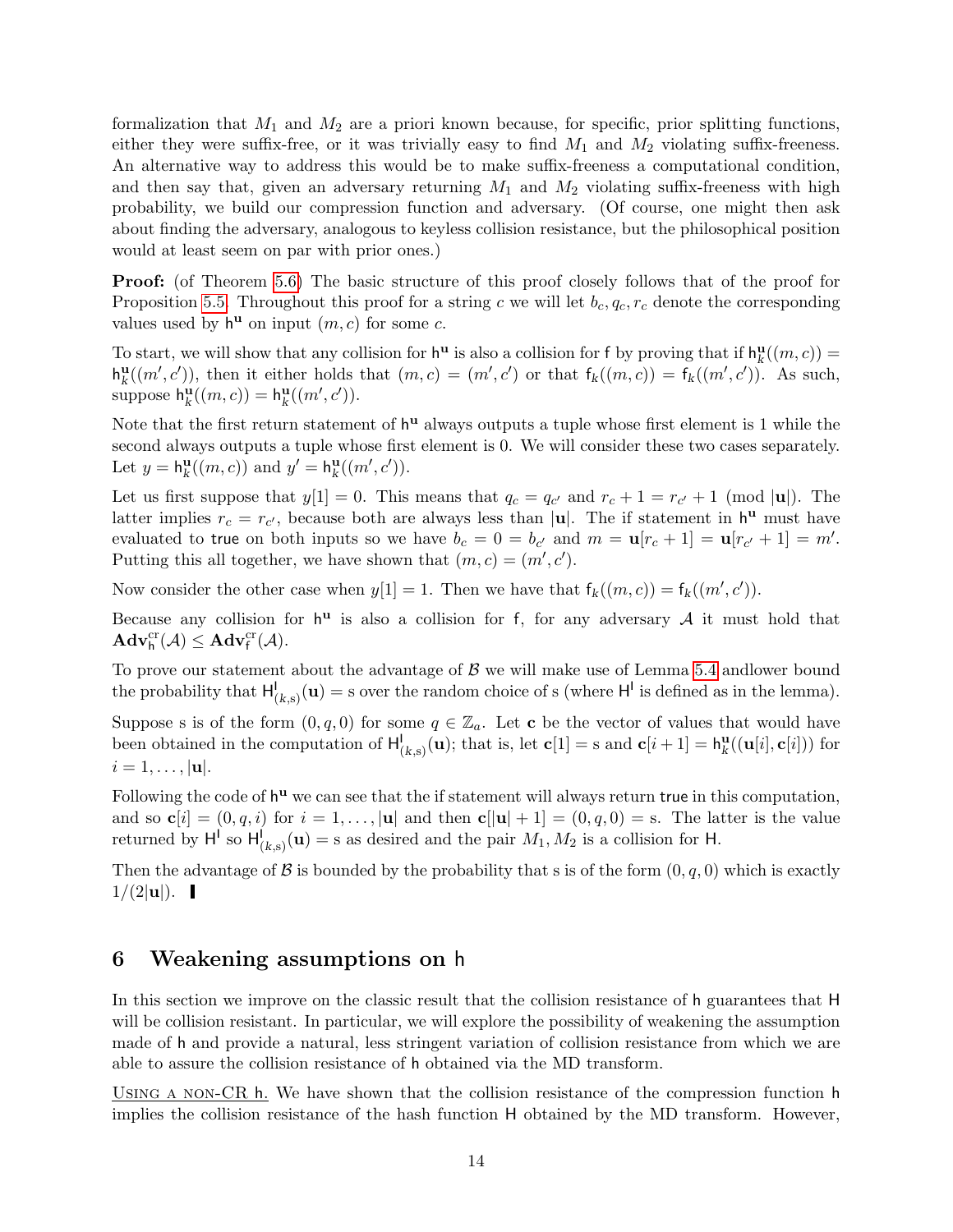| $h^s_{\nu}((m,c))$               | Adversary $\mathcal{A}_{h'}(k,\varepsilon)$                           |
|----------------------------------|-----------------------------------------------------------------------|
| If $c[1] = s[1]$ then            | $s \leftarrow s S$ ; $(M_1, M_2) \leftarrow A_H((k, s), \varepsilon)$ |
| Return s[1] $ h'_k((m, c[2 c]))$ | $((m_1, c_1), (m_2, c_2)) \leftarrow B_{\rm cr}((k, s), M_1, M_2)$    |
| Return $\bar{s}$                 | Return $((m_1, c_1[2 c_1 ]), (m_2, c_2[2 c_2 ]))$                     |

<span id="page-14-3"></span>Figure 7: Left: Compression function  $h_k^s$  for Proposition [6.1,](#page-14-0) Proposition [6.2,](#page-14-1) and Proposition [6.3.](#page-14-2) **Right:** Adversary  $A_{h'}$  for the proof of Proposition [6.3.](#page-14-2)

the collision resistance of H may not always rely on h being collision resistant. We will show by construction that H can be collision resistant even when h is not.

Let  $b, c \in \mathbb{N}$ . Given a compression function  $h' : h'.\mathsf{Keys} \times (\{0,1\}^b \times \{0,1\}^c) \to \{0,1\}^c$  and some  $s \in \{0,1\}^{c+1}$ , we construct the compression function  $h^s : h'.K$ eys  $\times (\{0,1\}^b \times \{0,1\}^{c+1}) \rightarrow$  $\{0,1\}^{c+1}$  shown in Fig. [7.](#page-14-3) Recall  $\bar{s}$  denotes the bitwise complement of s. Let Split be a suffixfree splitting function with  $Split.BI = h.BI$  and define the set of starting points by  $S = \{s\}$ . Let  $H = \text{MD}[h^s, \text{Split}, S]$  be the hash function associated to these components via the MD transform of Fig. [2.](#page-7-1) We will think of h' as being a good collision resistant compression function. Then we will show that while h<sup>s</sup> is a poor collision resistant compression function, H nonetheless remains a good collision resistant hash function.

The idea motivating our construction of  $h^s$  should be clear. Creating a collision for  $h^s$  is trivial by making the if statement evaluate to false. However, when h<sup>s</sup> is used inside of the MD transform with s as a starting point, this case will never occur.

<span id="page-14-0"></span>**Proposition [6.](#page-12-0)1** Let  $M_1 = (0^b, \bar{s}), M_2 = (1^b, \bar{s}),$  and  $\beta$  be the adversary shown in Fig. 6. Then  $\mathbf{Adv}_{\mathsf{h}^{\textup{S}}}^{\textup{cr}}(\mathcal{B})=1.$ 

Put simply, the above tells us that  $h^s$  is not collision resistant because  $\beta$  is clearly efficient.

**Proof:** (of Proposition [6.1\)](#page-14-0) When we compute  $h_k^s(M_1)$ , we see that  $\overline{s}[1] \neq s[1]$ , so  $\overline{s}$  is returned. Similarly,  $\bar{s}$  is returned when we compute  $h_k^s(M_2)$ . Notice that  $M_1 \neq M_2$  yet  $h_k^s(M_1) = h_k^s(M_2)$ . Thus,  $h^s$  is not collision resistant.

The following proposition is a useful stepping stone for showing that H is collision resistant if  $h'$  is.

<span id="page-14-1"></span>**Proposition 6.2** Let  $k \in \mathsf{h}'$ . Keys. Then for each excution of  $\mathsf{h}_k^s$  in the computation of  $\mathsf{H}_k$ , the output of  $\mathsf{h}^{\text{s}}_k$  is never  $\bar{\text{s}}.$ 

**Proof:** (of Proposition [6.2\)](#page-14-1) Fix  $M \in$  Split.lnp and let  $\mathbf{m}, \mathbf{c}$  be the vectors computed by  $\mathsf{H}_k(M)$ . Suppose, for a contradiction, that for some i from 1 to  $|\mathbf{m}|$ ,  $h_k^s(\mathbf{m}[i], \mathbf{c}[i]) = \overline{s}$  and let  $d = \overline{s}[1]$ . Note then the first bit of  $c[i]$  must be d because the if statement in  $h_k^s$  must have evaluated to false. Essentially the same reasoning implies the first bit of  $c[i - 1]$  is d.

We can continue this argument for each i back to 1. However, this contradicts the fact that  $c[1] = s$ , so  $\mathsf{h}^{\text{s}}_k$  never returns  $\bar{\text{s}}$ .

<span id="page-14-2"></span>**Proposition 6.3** Given an adversary  $A_H$ , let  $A_{h'}$  be the adversary of Fig. [7.](#page-14-3) Then

<span id="page-14-4"></span>
$$
\mathbf{Adv}_{\mathsf{H}}^{\mathrm{cr}}(\mathcal{A}_{\mathsf{H}}) \leq \mathbf{Adv}_{\mathsf{h}'}^{\mathrm{cr}}(\mathcal{A}_{\mathsf{h}'}).
$$
\n
$$
(2)
$$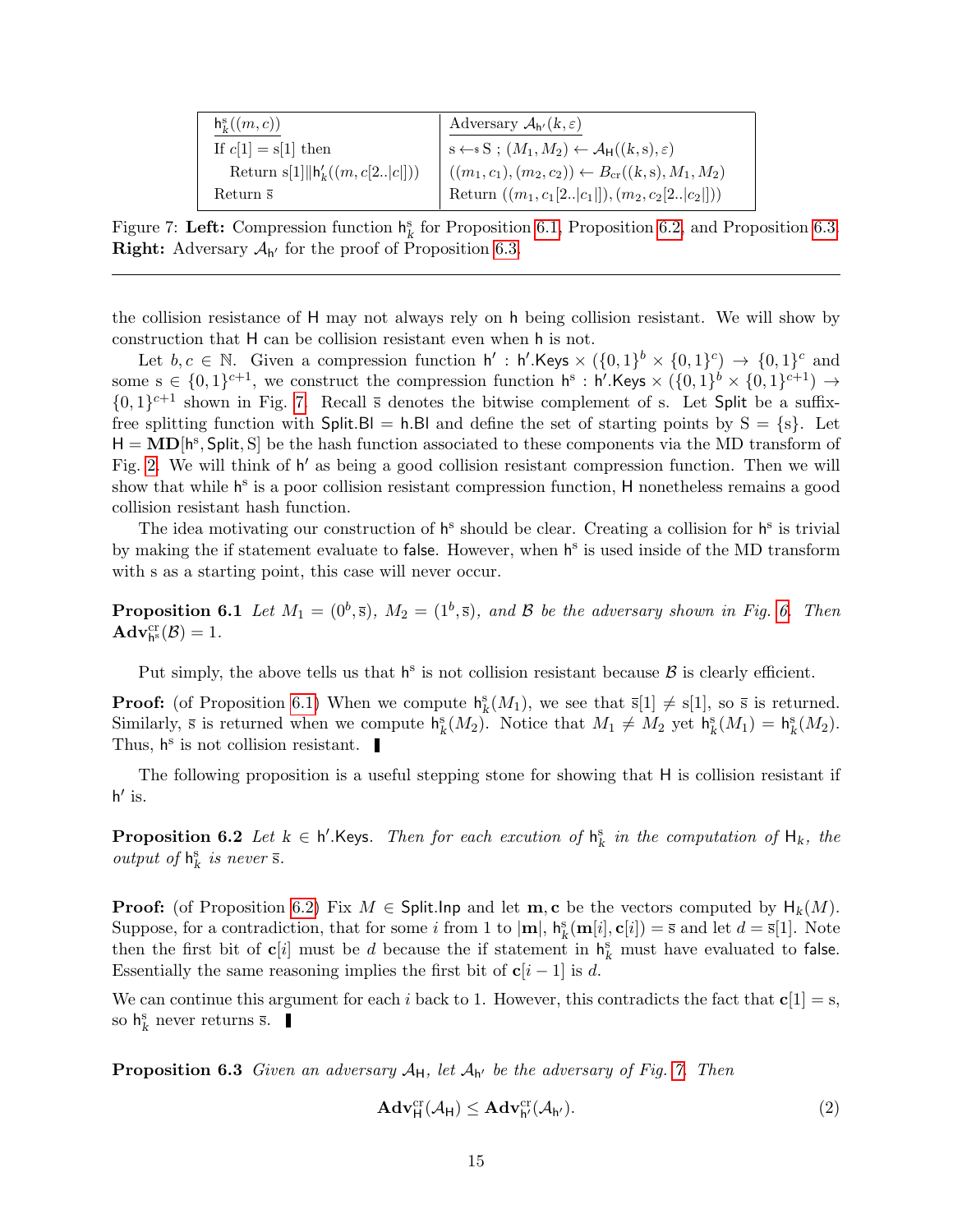The time complexity of  $A_h$  is the sum of the time complexities of  $A_H$  and  $B_{cr}$ . The memory complexity of  $A_h$  is the maximum of the memory complexity of  $A_H$  and the memory complexity of  $B_{\rm cr}.$ 

Notice that Equation [\(2\)](#page-14-4) tells us that if  $h'$  is collision resistant, then H is as well. Let  $\mathcal{A}_H$  be a practical adversary against H. Then  $A_{h'}$  is also practical because its efficiency is about that of  $A_H$ . This means that if h' is collision resistant,  $\mathbf{Adv}_{h'}^{cr}(\mathcal{A}_{h'})$  is low. Equation [\(2\)](#page-14-4) tells us that  $\mathbf{Adv}_{H}^{cr}(\mathcal{A}_{H})$ will be at most  $\mathbf{Adv}_{h'}^{cr}(\mathcal{A}_{h'})$ , which means H is also collision resistant.

**Proof:** (of Proposition [6.3\)](#page-14-2) The facts about the time and memory of  $A_{h'}$  are clear from its pseudocode.

Now we claim that if the message pair  $M_1, M_2$  returned by  $\mathcal{A}_{\mathsf{H}}$  is a collision for  $\mathsf{H}_{(k,s)}$  then  $\mathcal{A}_{\mathsf{h}'}$ will return a collision for  $h'_k$ . Adversary  $\mathcal{A}_{h'}$  takes input  $k \in \mathsf{h}$ . Keys. It then runs  $\mathcal{A}_{H}$  on input  $\varepsilon$ given key  $(k, s)$  to get a pair of messages  $(M_1, M_2)$  in Split. Inp. Then it runs  $B_{cr}$  to obtain a pair of inputs to h, which we will refer to as  $(m_1, c_1)$  and  $(m_2, c_2)$ . It then returns these (after removing the first bits of  $c_1$  and  $c_2$ ).

Suppose  $M_1, M_2$  is a collision for  $H_{(k,s)}$ . Since Split is suffix-free, Split $(M_1) \nsubseteq$  Split $(M_2)$  and Split( $M_2$ )  $\neq$  Split( $M_1$ ). Then by Lemma [5.2,](#page-9-1) we know that  $B_{cr}$  will have returned a collision for  $h_k^s$ .

From Proposition [6.2](#page-14-1) we also know that  $h_k^s((m_1, c_1)) \neq \overline{s}$  and  $h_k^s((m_2, c_2)) \neq \overline{s}$ . Then it must be the case that they cause the if statement in  $h^s$  to evaluate to true and so  $h'_k((m_1, c_1[2..|c_1])) =$  $h'_k((m_2, c_2[2..|c_2]]))$ . Furthermore,  $(m_1, c_1) \neq (m_2, c_2)$  and  $c_1[1] = c_2[1] = s[1]$ , so  $(m_1, c_1[2..|c_1]]) \neq$  $(\bar{m}_2, c_2[2..|c_2|])$  and thus they form a collision for  $\mathsf{h}'_k$ .

Therefore, adversary  $\mathcal{A}_{h'}$  finds a collision in  $h'_k$  whenever  $\mathcal{A}_H$  find a collision for  $H_{(k,s)}$ . This justifies Equation [\(2\)](#page-14-4), completing the proof.  $\blacksquare$ 

DEFINING A NEW CONSTRAINT FOR CR. The previous example established that traditional definitions of collision resistance with the MD transform do not fully capture the security behind the construction. Although the compression function h used to construct the hash function H was not collision resistant, we were still able to prove the collision resistance of H.

An obvious question at this point is whether there is a natural, weaker assumption we could place on h from which we can still prove H is collision resistant. We answer this in the affirmative with a new security definition in the RS security framework. For this, we now define a new relation which is strictly harder for the adversary to satisfy than  $R_{cr}$ , making it a weaker assumption on h. Despite this, we can still obtain the result that the MD transform is fully collision resistant under the assumption that h fulfills this weaker security assumption for any suffix-free splitting function. We call our new security definition constrained collision resistance, or  $R_{\rm ccr}$ , and provide the pseudocode for the relation below. We previously defined  $R_{\text{ccr}}$  in Fig. [1.](#page-6-1)

> Relation  $R_{\text{ccr}}(k, s, out)$  $(x_1, x_2, a_1, a_2) \leftarrow out$ ;  $(m_1, c_1) \leftarrow x_1$ ;  $(m_2, c_2) \leftarrow x_2$ coll  $\leftarrow$  R<sub>cr</sub>(k,  $\varepsilon$ , ((m<sub>1</sub>, c<sub>1</sub>), (m<sub>2</sub>, c<sub>2</sub>))) valid ←  $((c_1 \in \{s, h_k(a_1)\})$  and  $(c_2 \in \{s, h_k(a_2)\}))$ Return (coll and valid)

This relation makes the adversary's job harder than for collision resistance by putting further restrictions of the collisions it is allowed to submit. In particular, it requires that for both chain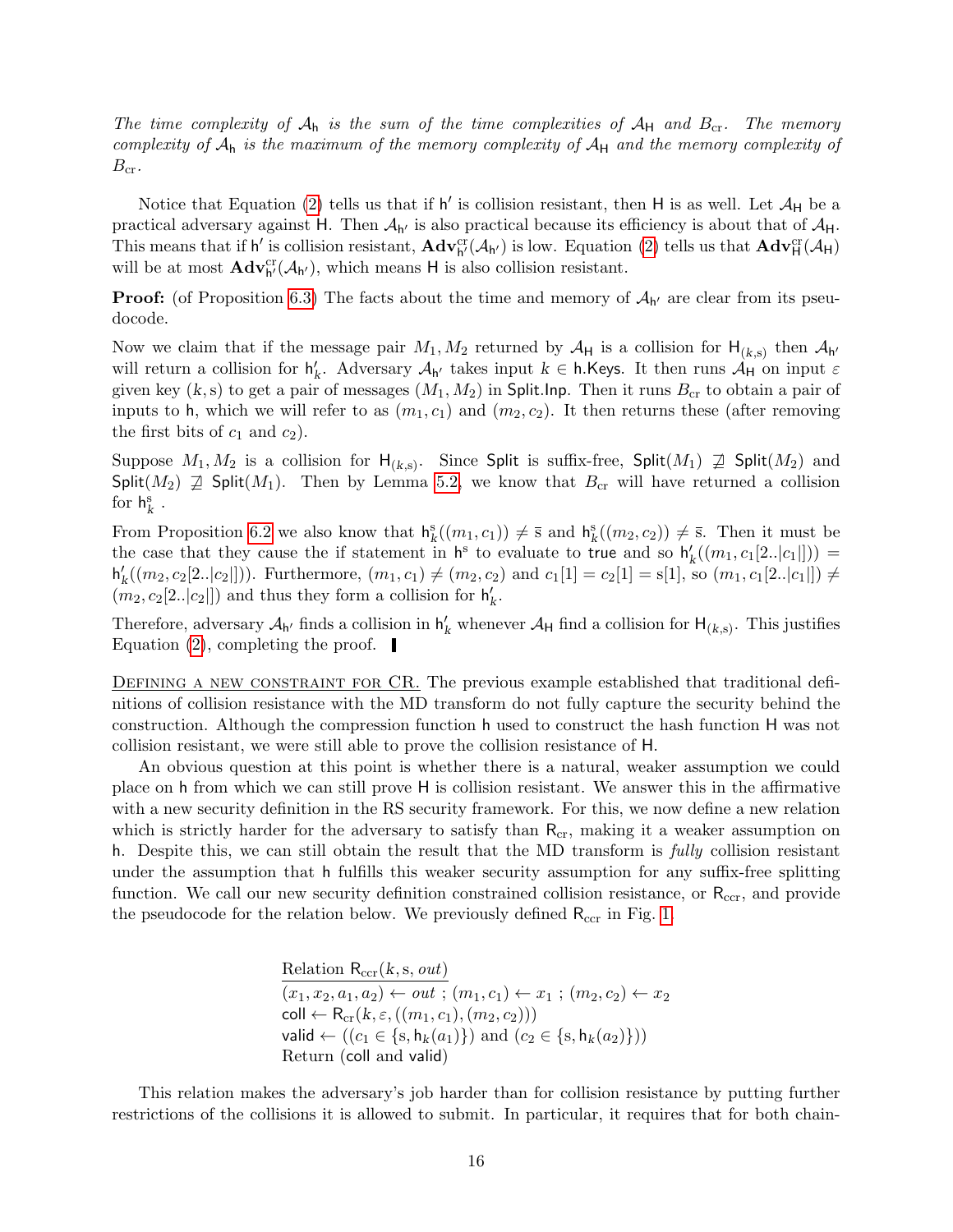ing variables in the collision submitted by the adversary, this chaining variable must be s or the adversary must know a pre-image for it.

Now we proceed to proving that the MD transform gives a collision resistant hash function if the splitting function is suffix-free and the compression function is constrained-collision resistant. This result helps provide some theoretical understanding to the observation that collisions in the compression functions underlying MD-style hash functions tend not to immediately result in the entire hash function being broken.

<span id="page-16-0"></span>Theorem 6.4 Let h be a compression function, let Split be a suffix-free splitting function with Split.Bl = h.Bl and let  $S \subseteq h$ .Out be a set of possible starting points. Let  $H = \textbf{MD}[h, \text{Split}, S]$  be the hash function associated to these components via the MD transform of Fig. [2.](#page-7-1) Given an adversary  $\mathcal{A}_{H}$ , let  $\mathcal{A}_{h}$  be the adversary of Fig. [8](#page-17-0) using algorithm  $B_{\text{ccr}}$ . Then

<span id="page-16-1"></span>
$$
\mathbf{Adv}_{\mathsf{H}}^{\mathrm{cr}}(\mathcal{A}_{\mathsf{H}}) \leq \mathbf{Adv}_{\mathsf{h}}^{\mathrm{R}_{\mathrm{ccr}}\mathrm{S}}(\mathcal{A}_{\mathsf{h}}).
$$
\n(3)

The time complexity of  $A_h$  is the sum of the time complexities of  $A_H$  and  $B_{ccr}$ . The memory complexity of  $A_h$  is the maximum of the memory complexity of  $A_H$  and the memory complexity of  $B_{\rm ccr}$ .

The algorithm  $B_{\text{ccr}}$  mentioned above (and defined in Fig. [8\)](#page-17-0) is an extension of  $B_{\text{cr}}$  to also return the values  $a_1, a_2$  expected by  $\mathsf{R}_{\text{ccr}}$ . We discuss it in more detail in the proof.

Equation [\(1\)](#page-9-2) tells us that if h is constrained-collision resistant, then H is collision resistant. Let  $A_H$  be a practical adversary against H. Then  $A_h$  is also practical because its efficiency is about that of  $\mathcal{A}_H$ . If h is constrained collision resistant, then  $\mathbf{Adv}_{h}^{\mathsf{R}_{\textup{cer}}S}(\mathcal{A}_h)$  will be low. Equation [\(3\)](#page-16-1) tells us that  $\mathbf{Adv}_{\mathsf{H}}^{\text{cr}}(\mathcal{A}_{\mathsf{H}})$  will be at most  $\mathbf{Adv}_{\mathsf{h}}^{\mathsf{R}_{\text{ccr}}\text{S}}(\mathcal{A}_{\mathsf{h}})$ , which means H is collision resistant.

**Proof:** (of Theorem [6.4\)](#page-16-0) The claimed bounds on the complexity of  $A_h$  are clear from its pseudocode.

Adversary  $A_h$  takes as input a random  $(k, s) \in h$ . Keys  $\times S$ . It runs  $A_H$  on input  $\varepsilon$  and key  $(k, s)$  to get a pair of messages  $(M_1, M_2)$  in Split. Inp. Note this exactly matches the input distribution  $\mathcal{A}_{\mathsf{H}}$ expects to be given. Adversary  $A_h$  can then run the algorithm  $B_{\text{ccr}}$  shown in Fig. [8](#page-17-0) with inputs  $((k, s), M_1, M_2)$  for it to extract a collision and appropriate information about the pre-images of this collision, if required.

Assume that  $M_1, M_2$  is a collision for  $\mathsf{H}_{(k,s)}$ . Since Split is suffix-free, Split $(M_1) \not\supseteq \mathsf{Split}(M_2)$  and  $\mathsf{Split}(M_2) \not\supseteq \mathsf{Split}(M_1)$ .

We may think of  $B_{\text{ccr}}$  as a similar algorithm to  $B_{\text{cr}}$ , with the added task of finding pre-images for the chaining variables in its colliding messages. Indeed,  $B_{\rm cr}$  creates the vectors of chaining variables,  $c_1$  and  $c_2$ , and searches for a collision in the same way as  $B_{cr}$ , returning this message pair at which it found a collision. Thus, Lemma [5.2](#page-9-1) guarantees that the pair  $(m_1, c_1), (m_2, c_2)$  forms a collision for  $h_k$ . We must verify that  $a_1, a_2$  returned by  $B_{\text{ccr}}$  additionally satisfies  $c_1 \in \{s, h_k(a_1)\}\$ and  $c_2 \in \{s, h_k(a_2)\}\.$  Let  $\mathbf{m}_1, \mathbf{c}_1, n_1$  and  $\mathbf{m}_2, \mathbf{c}_2, n_2$  be the values calculated by  $B_{\text{ccr}}$  when run by  $A_h$ .

First suppose that  $B_{\text{ccr}}$  halts in the middle of the execution of its for loop. Then it is clear for the manner they were created that  $a_1$  will be a pre-image for  $c_1$  and  $a_2$  will be a pre-image for  $c_2$ .

Now suppose that  $B_{\text{ccr}}$  does not halt until after the for loop is complete. We will separately analyze the case that  $n_1 = n_2$  and the case that  $n_1 \neq n_2$ . In the former case the chaining variables  $c_1$  and  $c_2$ specifying the collision are  $c_1[1]$  and  $c_2[1]$ , respectively. Since these are both equal to s,  $A_h$  does not need to provide a pre-image for them and we are done. In the latter case the above reasoning tells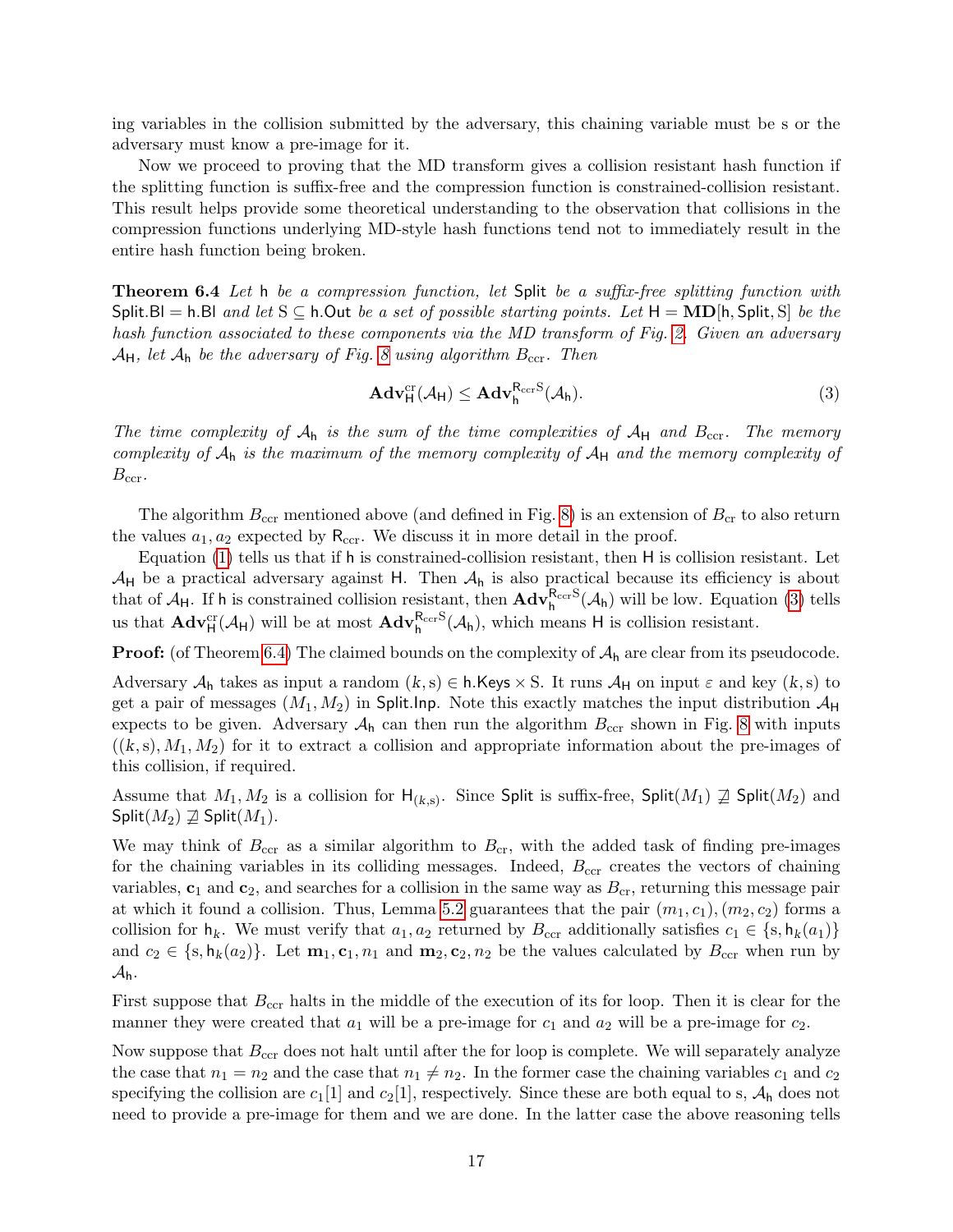Algorithm  $B_{\text{ccr}}((k, s), M_1, M_2)$  $m_1 \leftarrow$  Split $(M_1)$ ;  $m_2 \leftarrow$  Split $(M_2)$  $n_1 \leftarrow |\mathbf{m}_1|$ ;  $n_2 \leftarrow |\mathbf{m}_2|$  $c_1[1] \leftarrow s$ ;  $c_2[1] \leftarrow s$ For  $i = 1, \ldots, n_1$  do  $\mathbf{c}_1[i+1] \leftarrow \mathsf{h}_k((\mathbf{m}_1[i], \mathbf{c}_1[i]))$ For  $i = 1, \ldots, n_2$  do  $\mathbf{c}_2[i+1] \leftarrow \mathsf{h}_k((\mathbf{m}_2[i], \mathbf{c}_2[i]))$  $b \leftarrow \operatorname{argmin}_d(n_d)$ For  $i = 0, \ldots, n_b - 2$  do  $(m_1, c_1) \leftarrow (\mathbf{m}_1[n_1 - i], \mathbf{c}_1[n_1 - i])$  $(m_2, c_2) \leftarrow (\mathbf{m}_2[n_2 - i], \mathbf{c}_2[n_2 - i])$  $a_1 \leftarrow (\mathbf{m}_1[n_1 - i - 1], \mathbf{c}_1[n_1 - i - 1])$  $a_2 \leftarrow (\mathbf{m}_2[n_2 - i - 1], \mathbf{c}_2[n_2 - i - 1])$ If  $(m_1, c_1) \neq (m_2, c_2)$  then Return  $((m_1, c_1), (m_2, c_2), a_1, a_2)$ If  $n_1 = n_2$  then  $(m_1, c_1) \leftarrow (\mathbf{m}_1[1], \mathbf{c}_1[1]) ; (m_2, c_2) \leftarrow (\mathbf{m}_2[1], \mathbf{c}_2[1])$  $a_1 \leftarrow 1; a_2 \leftarrow 2$ Return  $((m_1, c_1), (m_2, c_2), a_1, a_2)$  $(m_1, c_1) \leftarrow (\mathbf{m}_1[n_1 - n_b + 1], \mathbf{c}_1[n_1 - n_b + 1])$  $(m_2, c_2) \leftarrow (\mathbf{m}_2[n_2 - n_b + 1], \mathbf{c}_2[n_2 - n_b + 1])$  $a_{3-b} \leftarrow (\mathbf{m}_{3-b}[n_{3-b} - n_b], \mathbf{c}_{3-b}[n_{3-b} - n_b])$  $a_b \leftarrow a_{3-b}$ Return  $((m_1, c_1), (m_2, c_2), a_1, a_2)$ 

```
Adversary \mathcal{A}_{h}(k,s)(M_1, M_2) \leftarrow \mathcal{A}_{\mathsf{H}}((k, s), \varepsilon)Return B_{\text{ccr}}((k, s), M_1, M_2)
```
<span id="page-17-0"></span>Figure 8: Adversary  $A_h$  and algorithm  $B_{\text{ccr}}$  used for Theorems [6.4](#page-16-0) and [7.2.](#page-21-1)

us that  $c_b = s$  (because  $c_b$  corresponds to the shorter vector) and so a pre-image is not required for it. This will, presumably, not hold for  $c_{3-b}$  (which corresponds to the longer vector), so a pre-image is required for it. As with our earlier analysis we can see that  $a_{3-b}$  is a pre-image for  $c_{3-b}$  under  $h_k$ . Then for compactness  $A_h$  arbitrarily returns this pre-image for both messages and we are again done.

Thus, on any input  $(k, s)$ , adversary  $\mathcal{A}_h$  finds a constrained collision in  $h_k$  when  $\mathcal{A}_H$  finds a collision in  $H_{(k,s)}$ . This justifies Equation [\(3\)](#page-16-1).

<span id="page-17-1"></span>A CCR h. With the introduction of  $R_{\rm ccr}$ S security, one might ask whether this assumption is necessary for any h to produce an MD transform that is collision resistant. It is, in fact, not necessary, although it is sufficient. Indeed, the compression function  $h_k^s$  given in Fig. [7](#page-14-3) is itself not R<sub>ccr</sub>S secure, yet we have shown that it results in a collision resistant MD transform. We prove this result below. This shows that an assumption on h even weaker than CCR could suffice, and the benefit of our framework is that one could easily specify such an assumption. However, one has to make some value judgment about the tradeoff between the assumptions and the result. In the extreme, the assumption on h could just be that the MD transform on it is  $R_{cr}S$  secure, which is not a useful result. The advantage of  $R_{\text{ccr}}S$  is that it is appropriately balanced: it is meaningfully weaker than  $R_{cr}S$ , yet the implication that the MD transform is  $R_{cr}S$  secure is still non-trivial.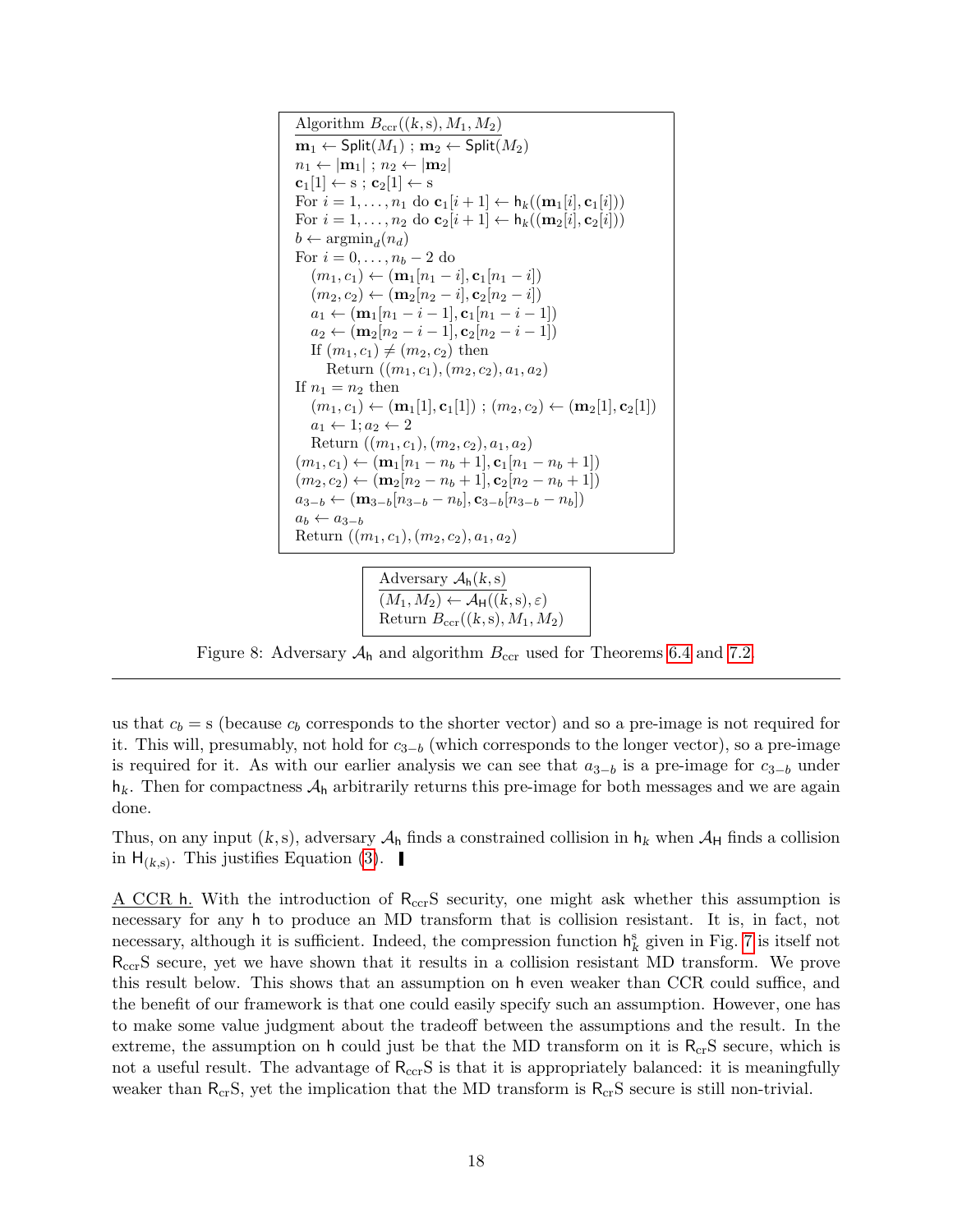| Adversary $\mathcal{B}_{h^s}(k,s)$ | $\vert h^{\dagger}_{k}((m,c)) \vert$                                                                                                                          | Adversary $\mathcal{B}_{h''}(k,\varepsilon)$ |
|------------------------------------|---------------------------------------------------------------------------------------------------------------------------------------------------------------|----------------------------------------------|
|                                    | Return $(M_1, M_2, a_1, a_2)$ If $(m, c) \in \{(0^b, 1   0^c), (1^b, 1^2   0^{c-1})\}$ then $(x_1, x_2, a_1, a_2) \leftarrow A_{h^{\dagger}}(k, \varepsilon)$ |                                              |
|                                    | Return $1^{c+1}$                                                                                                                                              | Return $(x_1, x_2)$                          |
|                                    | Return $0 \parallel h'_{k}((m, c))$                                                                                                                           |                                              |

<span id="page-18-1"></span>Figure 9: Adversary  $\mathcal{B}_{h^s}$  for Proposition [6.5.](#page-17-1) Compression function  $h_k^{\dagger}$  $\boldsymbol{\zeta}_{k}$  and adversary  $\mathcal{B}_{h''}$  for Proposition [6.6.](#page-18-0)

**Proposition 6.5** Let  $M_1 = a_1 = (0^b, \bar{s}), M_2 = a_2 = (1^b, \bar{s}), S \subseteq \mathsf{h}^s$ . Out, and  $\mathcal{B}_{\mathsf{h}^s}$  be the adversary shown in Fig. [9.](#page-18-1) Then  $\mathbf{Adv}_{h^s}^{\mathsf{R}_{\text{ccr}}\text{S}}(\mathcal{B}_{h^s}) = 1.$ 

Put simply, the above tells us that  $h^s$  is not constrained collision resistant because  $\mathcal{B}_{h^s}$  is clearly efficient.

**Proof:** (of Proposition [6.5\)](#page-17-1) As shown in the proof of Proposition [6.1,](#page-14-0)  $M_1$  and  $M_2$  form a collision for  $h^s$ . Notice that for  $M_1 = (0^b, \overline{s})$ , a preimage for  $\overline{s}$  is simply  $M_1$  itself. Similarly  $M_2$  is a preimage for  $\bar{s}$ . We thus let  $a_1 = M_1$  and  $a_2 = M_2$ . Therefore, h<sup>s</sup> is not constrained collision resistant.

A natural question that might arise is whether  $R_{\text{ccr}}S$  security is actually strictly weaker than  $R_{cr}S$ . With the revelation that  $h_k^s$  in Fig. [7](#page-14-3) is not  $R_{cr}S$  secure, is there any compression function that is  $R_{\rm ccr}$ S secure yet is not  $R_{\rm cr}$ S secure? We claim that such a compression function does exist and give an example in Fig. [9.](#page-18-1)

We again let  $b, c \in \mathbb{N}$ . Given a good collision resistant function  $h'' : h''$ . Keys  $\times (\{0,1\}^b \times$  $\{0,1\}^{c+1}$   $\rightarrow$   $\{0,1\}^c$ , we construct the compression function  $h^{\dagger}$ :  $h''$ . Keys  $\times$   $(\{0,1\}^b \times \{0,1\}^{c+1})$   $\rightarrow$  $\{0,1\}^{c+1}$  shown in Fig. [9.](#page-18-1)

It is clear that  $h^{\dagger}$  is not collision resistant, since for the distinct inputs  $(0^b, 1||0^c)$  and  $(1^b, 1^2||0^{c-1})$ it returns  $1^{c+1}$ . Despite this, we now show that  $h^{\dagger}$  is instead constrained collision resistant.

<span id="page-18-0"></span>**Proposition 6.6** Let  $S \subseteq h^{\dagger}$ . Out. Given an adversary  $A_{h^{\dagger}}$ , let  $B_{h''}$  be the adversary of Fig. [9.](#page-18-1) Then  $\mathbf{Adv}_{h^{\dagger}}^{\mathrm{R_{ccr}S}}(\mathcal{A}_{h^{\dagger}}) \leq \mathbf{Adv}_{h''}^{\mathrm{cr}}(\mathcal{B}_{h''})$  and both the time and memory complexity of  $\mathcal{B}_{h''}$  are about that of  $\mathcal{A}_{h^{\dagger}}$ .

Notice that given bound on the advantage of the adversaries tells us that if  $h''$  is collision resistant, then  $h^{\dagger}$  is constrained collision resistant. Let  $\mathcal{A}_{h^{\dagger}}$  be a practical adversary against  $h^{\dagger}$ . Then  $\mathcal{B}_{h''}$  is also practical because its efficiency is about that of  $\mathcal{A}_{h^{\dagger}}$ . This means that if h'' is collision resistant,  $\mathbf{Adv}_{h''}^{cr}(\mathcal{B}_{h''})$  is low. The bound tells us that  $\mathbf{Adv}_{h^{\dagger}}^{R_{cc}S}(\mathcal{A}_{h^{\dagger}})$  will be at most  $\mathbf{Adv}_{h''}^{cr}(\mathcal{B}_{h''})$ , which means  $h^{\dagger}$  is constrained collision resistant.

**Proof:** (of Proposition [6.6\)](#page-18-0) The complexity claims are clear from the pseudocode. We claim that if the tuple  $(x_1, x_2, a_1, a_2)$  returned by  $\mathcal{A}_{h^{\dagger}}$  is a constrained collision for  $h^{\dagger}$  then  $\mathcal{B}_{h''}$  will return a collision for  $h''_k$ . Adversary  $\mathcal{B}_{h''}$  takes input k ∈ h.Keys. It then runs  $\mathcal{A}_{h^{\dagger}}$  on input the given key k and  $\varepsilon$  to get the tuple  $(x_1, x_2, a_1, a_2)$ . Letting  $(x_1, x_2) = (m_1, c_1), (m_2, c_2)$  we have  $(m_1, c_1), (m_2, c_2) \in \{0, 1\}^b \times \{0, 1\}^{c+1}$  and  $a_1, a_2 \in \{0, 1\}^{c+1}$ . Since  $\mathcal{A}_{h^{\dagger}}$  returns a constrained collision, it must be true that  $(m_1, c_1) \neq (m_2, c_2)$ ,  $h_k^{\dagger}$  $\frac{\dagger}{k}((m_1, c_1)) = \mathsf{h}_k^{\dagger}$  $\sharp_k^{\dagger}((m_2, c_2)),\, c_1\in \{\text{s}, \textsf{h}_k^{\dagger}$  $_{k}^{\lceil}(a_{1})\},$  and  $c_2 \in \{\mathrm{s},\mathrm{h}_k^{\dagger}$  $_{k}^{\dagger}(a_{2})\}.$ 

Since  $h_k^{\dagger}$  will only output strings of all 1s or strings that start with 0, it can never output  $1||0^c$  or  $1^2 || 0^{c-1}$ . Thus, neither string has a pre-image, so  $(m_1, c_1), (m_2, c_2) \notin \{(0^b, 1 || 0^c), (1^b, 1^2 || 0^{c-1})\}$ . On input  $(m_1, c_1)$ , the if statement in  $h_k^{\dagger}$  will be false, so  $h_k^{\dagger}$  will return  $0 \|\mathsf{h}_k''((m_1, c_1))$ . Similarly, on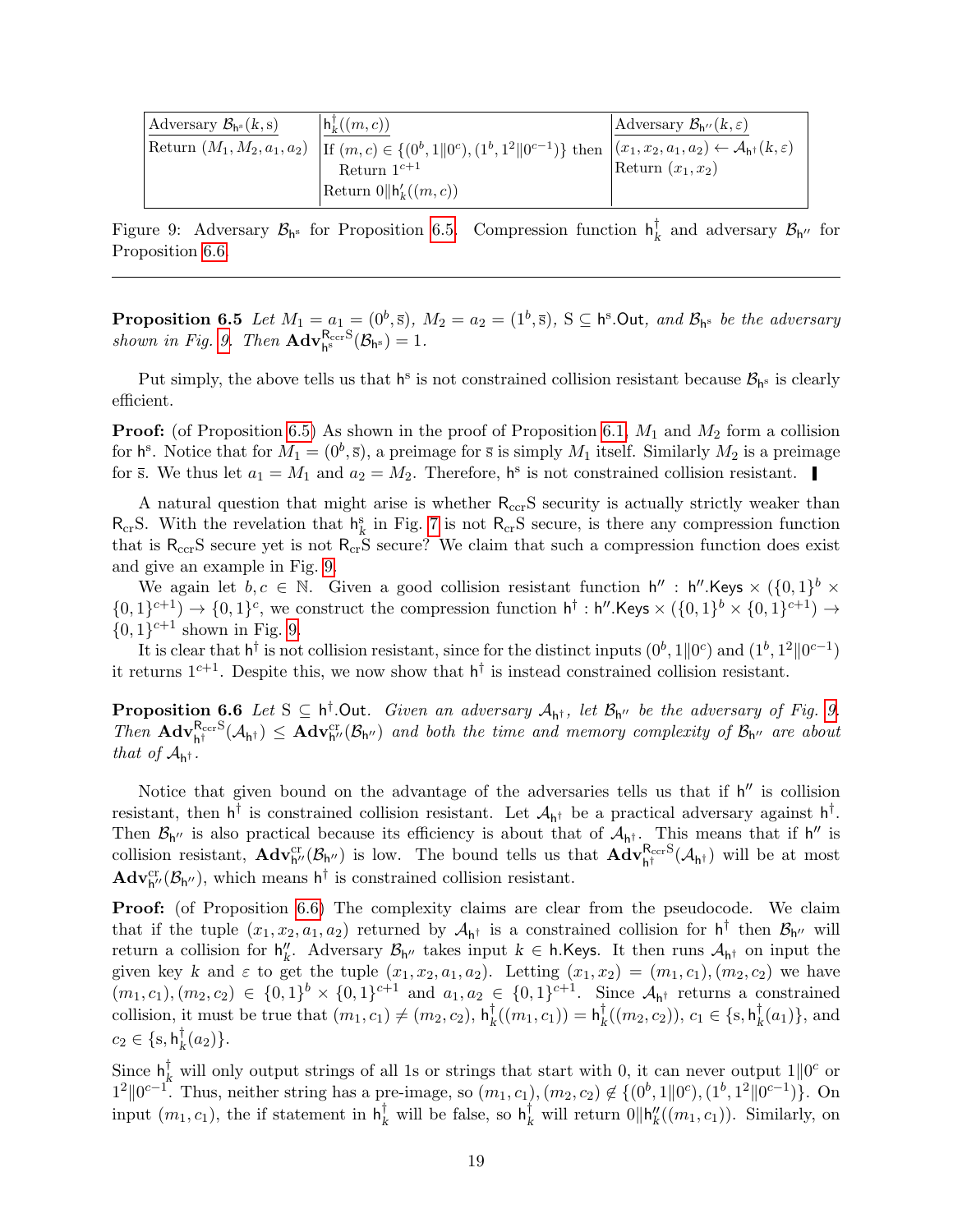<span id="page-19-1"></span>input  $(m_2, c_2)$ ,  $\mathsf{h}_k^{\dagger}$  will return  $0 \|\mathsf{h}_k''((m_2, c_2))$ . Since  $\mathsf{h}_k^{\dagger}$  $\frac{\dagger}{k} ((m_1, c_1)) = \textsf{h}_k^{\dagger}$  $\binom{1}{k}((m_2, c_2))$ , we can conclude that  $h''_k((m_1, c_1)) = h''_k((m_2, c_2))$ , therefore forming a collision for  $h''_k$ . Adversary  $\mathcal{B}_{h''}$  returns this message pair, so it finds a collision in  $h''_k$  whenever  $A_{h^{\dagger}}$  finds a constrained collision for  $h^{\dagger}$ . This justifies the stated advantage bound, completing the proof.

#### <span id="page-19-0"></span>7 A minimal transform

Having to use a suffix-free splitting function necessarily adds some computational overhead to the computation of the MD hash function over what would have been necessary if we were able to use a minimal splitting function. For instance, one such splitting function could be padding M with a single one bit and then with as many zeros as necessary to be of a block size. If the message M is particularly short, this padding scheme may only require one invocation of h when a suffix-free padding function would likely have increased the length of M enough to require a second such invocation.

As such, in some use cases it would be beneficial to use such a minimal splitting function in the transform. We saw earlier that we cannot hope to use a splitting function which is not suffix-free assuming only that the underlying compression function is collision resistant, so it may seem that this efficiency gain would be countered by a loss in provable security.

In this section we show this is not the case, establishing that if the compression function is constrained collision resistant and is fixed-point resistant (a notion introduced by [\[18\]](#page-32-5)), then it suffices for the splitting function to be injective.

It is important to emphasize here that our proof assumes only the constrained collision resistance of the compression function and, thus, this use of MD may similarly enjoy collision resistance even after a collision is found in the underlying compression function. We leave it to others to decide when this gain in efficiency is worth the security tradeoff required in assuming an additional security property of the hash function.

The main result of this section was inspired by an inquiry from Dodis as to how the analogous result of the proceedings version of this paper [\[10\]](#page-31-4) (which uses pre-image resistance instead of fixed-point resistance) compared to some of his results with Puniya [\[18\]](#page-32-5) (which uses collision resistance instead of constrained collision resistance). The current result improves on both of these by using both fixed-point resistance and constrained collision-resistance. In Section [8,](#page-21-0) we show that the assumption of fixed-point resistance can be dropped assuming that the compression function satisfies a notion of uniformity and the set of message blocks is sufficiently large. This, again, is an improvement on distinct results shown in [\[10\]](#page-31-4) and [\[18\]](#page-32-5).

Fixed-point resistance. First we will show how fixed-point resistance is captured in the RS framework by relation  $R_{fix}$ . Note that our definition generalizes that of Dodis and Puniya slightly by allowing compression functions to be keyed and allowing the set of starting points, S, to be arbitrary instead of fixed as  $S = h$ . Out. We define a fixed-point witness for starting point s under  $f_k$  as a vector of messages **m** such that, when **m** is iterated upon through the MD transform under  $f_k$ , it outputs s. In other words,  $f_k(\mathbf{m}[[\mathbf{m}]], \dots (f_k(\mathbf{m}[2], f_k(\mathbf{m}[1], s)))) = s$ .

The relation  $R_{fix}$  requires the adversary to provide a fixed-point witness for s under  $f_k$ . This is strictly more difficult to satisfy than  $R_{\text{pre}}$ , for which the adversary is required to return the pre-image of s under  $f_k$ . We provide the pseudocode for relation  $R_{fix}$  below.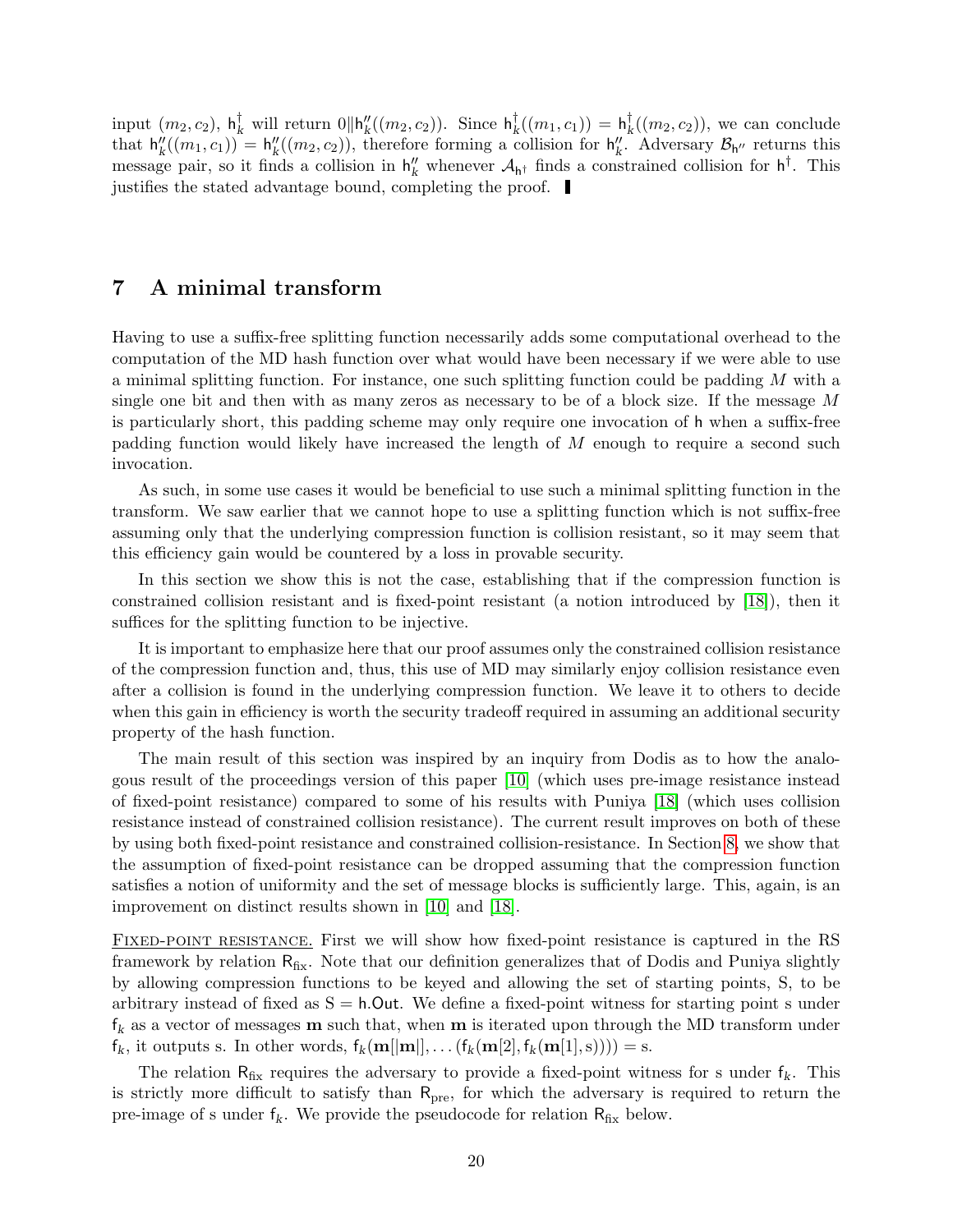Relation  $R_{fix}(k,s,out)$  $\overline{\mathbf{m} \leftarrow out; \mathbf{c}[1] \leftarrow \mathbf{s}}$ For  $i = 1, \ldots, |\mathbf{m}|$  do  $\mathbf{c}[i + 1] \leftarrow f_k((\mathbf{m}[i], \mathbf{c}[i]))$ Return  $(c||m| + 1] = s$ 

Note if **m** is a fixed-point witness for s under  $f_k$ , then  $(m||m||, c)$  is a pre-image for s under  $f_k$  where  $c = f_k(\mathbf{m}||\mathbf{m}|-1], \ldots (f_k(\mathbf{m}[2], f_k(\mathbf{m}[1], s))))$ . Consequently, it is strictly harder to find a fixed-point witness for s than a pre-image, making fixed-point resistance a weaker assumption than pre-image resistance.

SECURITY OF THE MINIMAL TRANSFORM. We now proceed with the proof that if the compression function is constrained collision resistant and is fixed-point resistant, then it suffices for the splitting function to be injective. It will be convenient to first prove a lemma we will use in our proof. The lemma establishes that any collision in the MD transform must necessarily give either a collision in the underlying compression function or a fixed-point witness of s for that compression function. This builds on Lemma [5.2](#page-9-1) to classify MD collisions by additionally considering what happens when the splitting function is not necessarily suffix-free. This is not a computational statement; it is a fact about the structure of collisions for the MD transform.

<span id="page-20-0"></span>**Lemma 7.1** Let h be a compression function, Split be a splitting function with Split. BI =  $h.BI^*$ , and S  $\subseteq$  h.Out be a set of possible starting points. Let H = MD[h, Split, S]. Let  $k \in h$ . Keys,  $s \in S$ and suppose  $M_1, M_2 \in \mathsf{Split}$ . Inp form a collision for  $\mathsf{H}_{(k,s)}$ . Then at least one of the following two conditions holds:

- 1. On inputs  $(k, s), M_1, M_2$ , the algorithm  $B_{\text{ccr}}$  shown in Fig. [8](#page-17-0) returns  $((m_1, c_1), (m_2, c_2), a_1, a_2)$ such that  $(m_1, c_1), (m_2, c_2)$  form a collision for  $h_k$  and both  $(c_1 \in \{s, h_k(a_1)\})$  and  $(c_2 \in$  $\{s, h_k\}$ ) hold.
- 2. Given  $(k, s)$ ,  $M_1, M_2$ , algorithm  $B_{fix}$  of Fig. [10](#page-21-2) returns a fixed-point witness for s under  $h_k$ .

**Proof:** (of Lemma [7.1\)](#page-20-0) Let  $\mathbf{m}_1 = \mathsf{Split}(M_1), \mathbf{m}_2 = \mathsf{Split}(M_2), n_1 = |\mathbf{m}_1|$ , and  $n_2 = |\mathbf{m}_2|$ , as defined in algorithms  $B_{\text{ccr}}$  and  $B_{\text{fix}}$ .

As detailed in the proof of Theorem [6.4](#page-16-0) and from Lemma [5.2,](#page-9-1) if  $\mathbf{m}_1 \not\sqsupseteq \mathbf{m}_2$  and  $\mathbf{m}_2 \not\sqsupseteq \mathbf{m}_1$ , then the first condition holds. So suppose without loss of generality that  $m_1 \supseteq m_2$ . Note it then must hold that  $n_1 \geq n_2$ .

First suppose there exists an  $i \in \{0, \ldots, n_2-1\}$  such that  $(\mathbf{m}_1[n_1-i], \mathbf{c}_1[n_1-i]) \neq (\mathbf{m}_2[n_2-i], \mathbf{c}_2[n_2-i])$ i). Let j be the smallest such value. It will then hold that  $c_1[n_1 - (j-1)] = c_2[n_2 - (j-1)]$ , so  $(\mathbf{m}_1[n_1-j], \mathbf{c}_1[n_1-j])$  and  $(\mathbf{m}_2[n_2-j], \mathbf{c}_2[n_2-j])$  form a collision for  $\mathbf{h}_k$ . During the execution of  $B_{\text{ccr}}$  it will then return this collision when  $i = j$  in the for loop (or after the for loop in the case that  $j = n<sub>2</sub> - 1$ . The same reasoning as in the proof of Theorem [6.4](#page-16-0) tells us that the condition  $(c_1 \in \{s, h_{Hk}(a_1)\})$  and  $(c_2 \in \{s, h_{Hk}\})$  will hold of the values returned by  $B_{\text{ccr}}$ .

Now suppose  $(\mathbf{m}_1[n_1-i], \mathbf{c}_1[n_1-i]) = (\mathbf{m}_2[n_2-i], \mathbf{c}_2[n_2-i])$  for all  $i \in \{0, ..., n_2-1\}$ . This implies, in particular, that  $\mathbf{c}_1[n_1 - (n_2 - 1)] = \mathbf{c}_2[n_2 - (n_2 - 1)] =$  s. Note it must then hold that  $n_1 > n_2$  (because otherwise we would have  $m_1 = m_2$  contradicting the fact that  $M_1 \neq M_2$ ). Hence,  $h_k((\mathbf{m}_1[n_1-n_2], \mathbf{c}_1[n_1-n_2])) = \text{s}$ . From this it is immediate that  $\mathbf{m}_1[1, \dots, n]$  is a fixed-point witness for s under  $h_k$ , concluding the proof.

Having established the above lemma we can move on to the main result of this section, that Split being merely injective (and not necessarily suffix-free) suffices to prove that the MD transform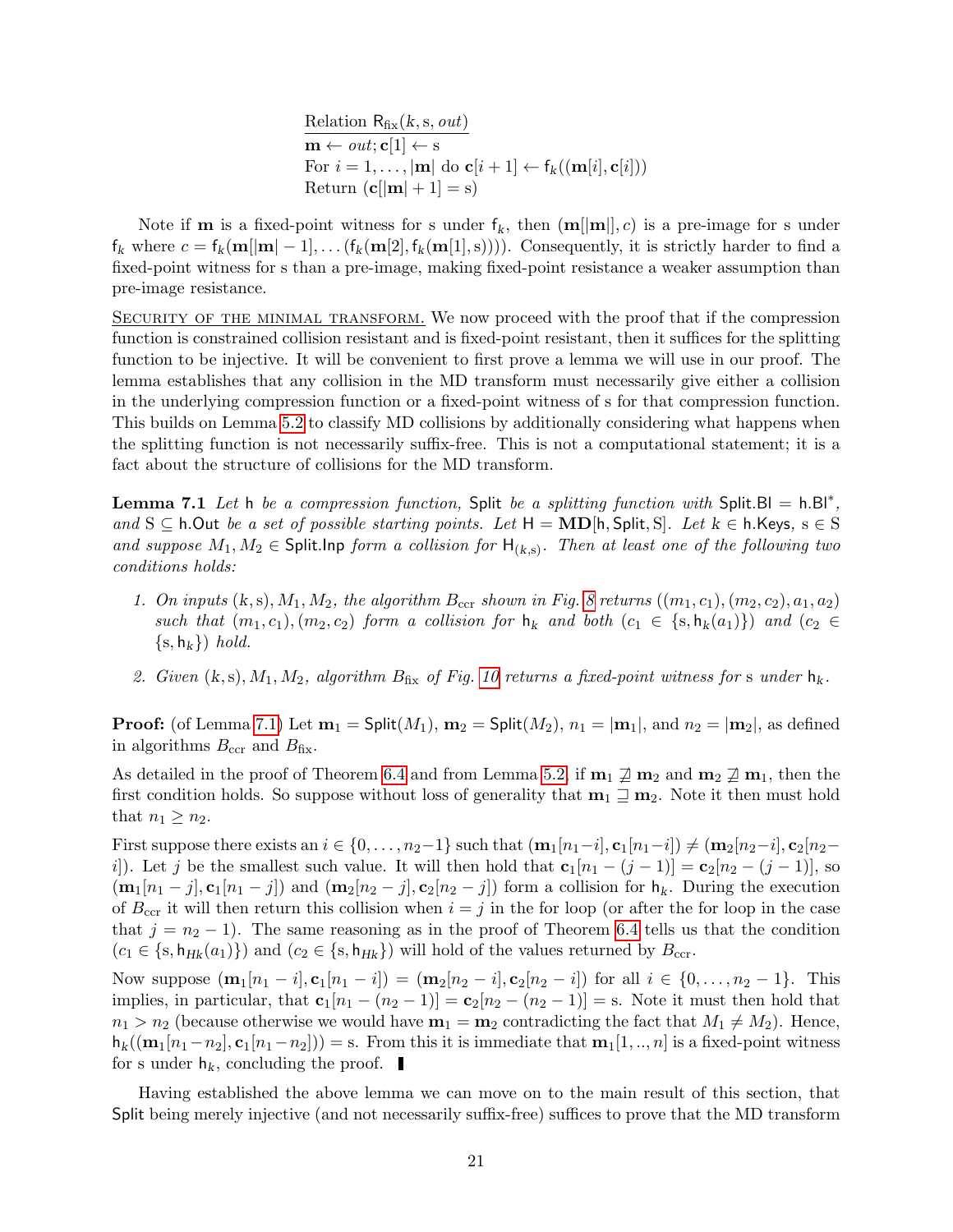| Algorithm $B_{\text{fix}}((k, s), M_1, M_2)$                              | Adversary $C_h(k, s)$                                  |
|---------------------------------------------------------------------------|--------------------------------------------------------|
| $\mathbf{m}_1 \leftarrow$ Split $(M_1)$ ; $n_1 \leftarrow  \mathbf{m}_1 $ | $(M_1, M_2) \leftarrow \mathcal{A}_{\mathsf{H}}(k, s)$ |
| $m_2 \leftarrow$ Split $(M_2)$ ; $n_2 \leftarrow  m_2 $                   | Return $B_{fix}((k, s), M_1, M_2)$                     |
| $b \leftarrow \text{argmax}_d(n_d)$                                       |                                                        |
| $n \leftarrow n_b - n_{3-b}$                                              |                                                        |
| Return $\mathbf{m}_b[1,,n]$                                               |                                                        |

<span id="page-21-2"></span>Figure 10: Algorithm  $B_{fix}$  and adversary  $C_h$  for Theorem [7.2.](#page-21-1)

gives collision resistance if h is fixed-point resistant. Mirroring Theorem [6.4,](#page-16-0) we will in fact show the result assuming only the weaker notion of constrained collision resistance for the compression function h.

<span id="page-21-1"></span>**Theorem 7.2** Let h be a compression function, let Split be an injective splitting function with Split.Bl = h.Bl<sup>\*</sup> and let S  $\subseteq$  h.Out be a set of possible starting points. Let  $H = \text{MD}[\text{h}, \text{Split}, \text{S}]$ . Given an adversary  $A_H$ , let  $A_h$  be the adversary of Fig. [8](#page-17-0) and  $C_h$  be the adversary of Fig. [10.](#page-21-2) Then

$$
\mathbf{Adv}_{\mathsf{H}}^{\mathrm{cr}}(\mathcal{A}_{\mathsf{H}}) \leq \mathbf{Adv}_{\mathsf{h}}^{\mathrm{R}_{\mathrm{ccr}}S}(\mathcal{A}_{\mathsf{h}}) + \mathbf{Adv}_{\mathsf{h}}^{\mathrm{R}_{\mathrm{fix}}S}(\mathcal{C}_{\mathsf{h}}).
$$
\n
$$
\tag{4}
$$

The time complexity of  $A_h$  is about that of  $A_H$  plus that of  $B_{\rm ccr}$ . The memory complexity of  $A_h$  is the maximum of that of  $A_H$  and that of  $B_{\text{ccr}}$ . The time complexity of  $C_h$  is about that of  $A_H$  plus that of  $B_{\text{fix}}$ . The memory complexity of  $C_h$  is the maximum of that of  $A_H$  and that of  $B_{\text{fix}}$ .

Stating that Split is injective is redundant (splitting functions are required to be injective), but we state this explicitly above to emphasize that injectivity is the *only* property we assume of Split. The theorem proceeds fairly easily from Lemma [7.1](#page-20-0) because the relevant adversaries simply run  $B_{\text{ccr}}$  and  $B_{\text{fix}}$ .

**Proof:** (of Theorem [7.2\)](#page-21-1) Consider the view of adversary  $A_H$  when run by either  $A_h$ ,  $C_h$ , or in  $\mathbf{G}_{\mathsf{F}}^{\text{cr}}(\mathcal{A}_{\mathsf{H}})$ . In each, it consists of a key k and starting point s, both of which were chosen uniformly at random from their respective sets. From Lemma [7.1,](#page-20-0) we know if  $A_H$  successfully finds a collision in H for  $(k, s)$  it must be the case that one of  $\mathcal{A}_h$  or  $\mathcal{C}_h$  will be successful in their respective games (because they simply run  $B_{\text{ccr}}$  and  $B_{\text{fix}}$ , respectively).

Then we have the following inequality, that establishes the result,

$$
\begin{aligned} \mathbf{Adv}^{\mathrm{cr}}_H(\mathcal{A}_H) &= \Pr[\mathbf{G}^{\mathrm{cr}}_F(\mathcal{A}_H)] \\ &\leq \Pr[\mathbf{G}^{R_{\mathrm{cer}}S}_h(\mathcal{A}_h)] + \Pr[\mathbf{G}^{R_{\mathrm{fix}}S}_h(\mathcal{C}_h)] \\ &= \mathbf{Adv}^{R_{\mathrm{cer}}S}_h(\mathcal{A}_h) + \mathbf{Adv}^{R_{\mathrm{fix}}S}_h(\mathcal{C}_h). \end{aligned}
$$

The claims on the time and memory complexities of the adversaries are clear.

#### <span id="page-21-0"></span>8 Relationships between notions

We showed that the MD transform can be simplified by additionally assuming that the compression function h satisfies a fixed-point resistance property (and is constrained collision resistant). To help understand this result we will establish the relationships between all of the security notions we have considered in the RS security framework for compression functions.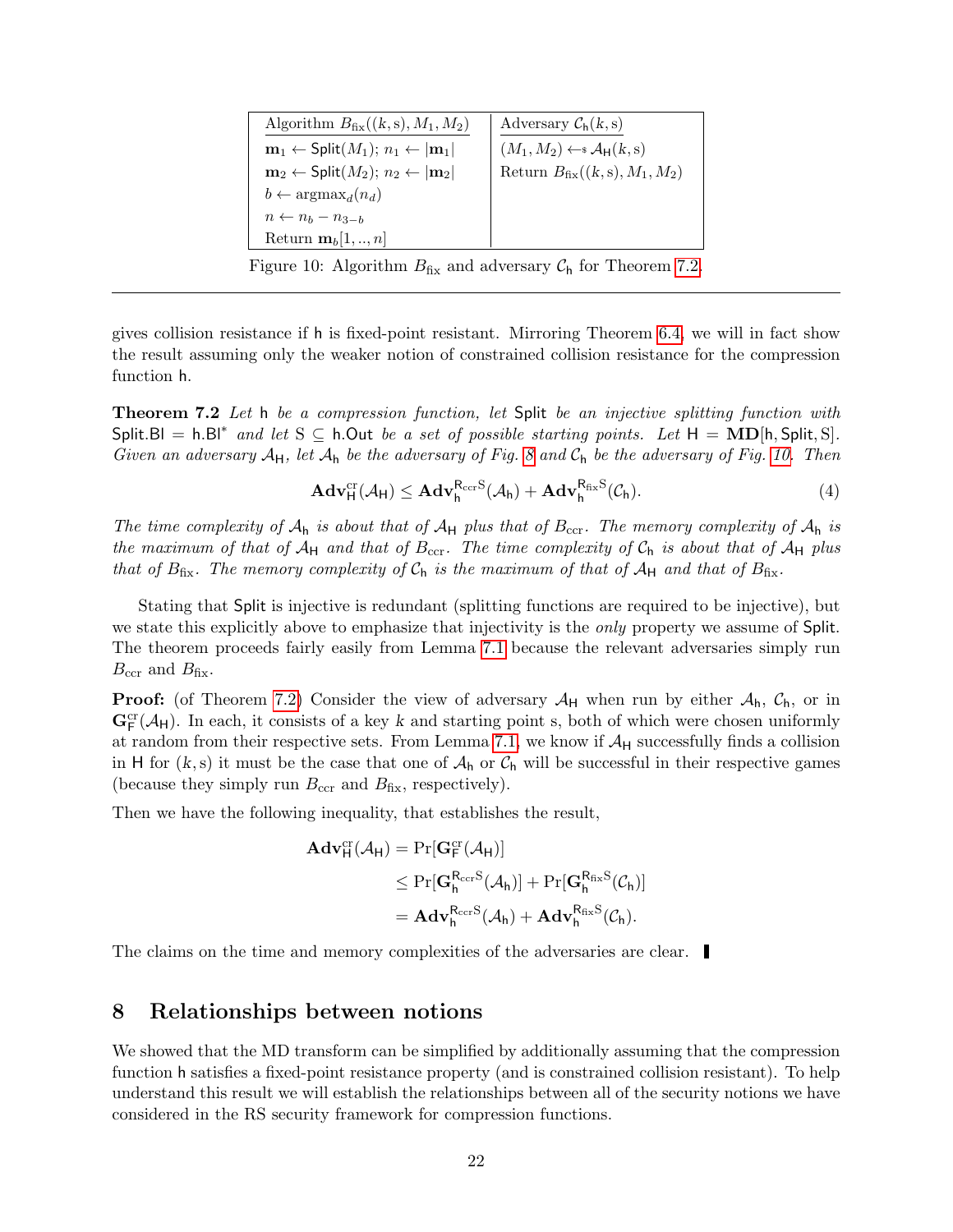

<span id="page-22-0"></span>Figure 11: Relationships between security notions in the RS framework. Edges are labeled with theorem/proposition numbers. The implications using UNIF additionally require that the input space of the function be much larger than the output space.

Fig. [11](#page-22-0) shows these relations. For a relation  $R_a$  and set S we let  $A[S]$  denote  $R_aS$  security. For collision resistance we omit the set  $S$  because it does not affect the security definition. Unif is a security definition we will introduce momentarily which is not implied by, nor implies any of the other security notions by itself. An arrow from A[S] to B[S] means that for all choices of S any A[S]-secure compression function is also B[S]-secure. A crossed out arrow from A[S] to B[S] means for some choice of S there exists an A[S]-secure compression function which is not B[S]-secure (for Proposition [8.1](#page-22-1) this requires the assumption that collision resistant compression functions exist).

As noted previously, the implications  $CR \to CCR[S]$  and  $Pre[S] \to Fixed[S]$  hold trivially from the respective definitions. Proofs for the other relations shown in Fig. [11](#page-22-0) are provided below. The relations not shown in the graph between the four security notions are all separations which are implied by the shown relations and transitivity.

NEGATIVE RESULTS. Beyond the trivial implications mentioned above, none of the security notions we consider will imply any other.

Pre-image resistance does not suffice to imply collision resistance or even constrained collision resistance. Consider the hash function  $g$  which on any input x returns its key k as output. This is trivially pre-image resistant but not constrained collision resistant. We formalize this in the following proposition.

<span id="page-22-1"></span>**Proposition 8.1** Let g be the compression function which on any input returns its key, g. Keys  $=$ g.Out, and g.Bl is an arbitrary set with at least two distinct elements. Let  $S \subseteq$  Out. Then for any A it holds that  $\text{Adv}_{g}^{\text{BpreS}}(\mathcal{A}) \leq 1/|\text{Out}|$ . If  $m_1$  and  $m_2$  are two distinct elements of g.Bl, then the efficient adversary  $\beta$  defined in the proof satisfies  $\mathbf{Adv}_{g}^{\mathsf{R_{ccr}S}}(\beta) = 1$ .

**Proof:** (of Proposition [8.1\)](#page-22-1) The first part of this claim holds because the only way that a preimage of the chosen  $s \in S$  will even *exist* is if k happens to equal it. This happens with an exact probability of 1/|Out|.

Let B be the adversary which on input  $(k, s)$  simply returns  $((m_1, s), (m_2, s), (\varepsilon, \varepsilon))$ . Then the second part of this claim holds because two distinct elements of g.Inp always form a collision for  $g_k$ .

<span id="page-22-2"></span>It is also the case that fixed-point resistance is not implied by collision-resistance. The following proposition establishes the result for a particular  $S = h$ . Out and can easily be extended to any reasonable choice of a "large" S. Note that an immediate implication of this result is that constrained collision resistance also does not imply fixed-point resistance.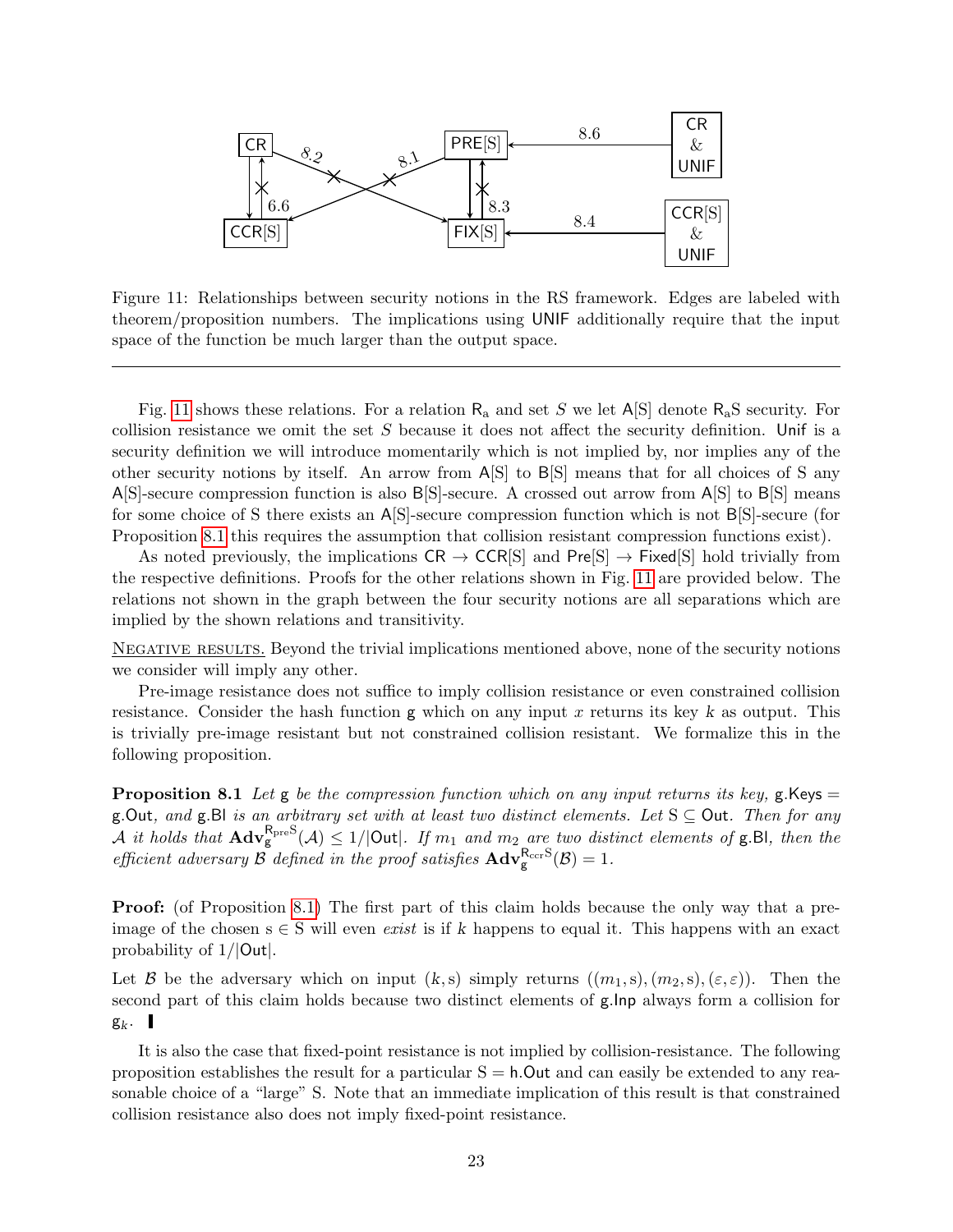<span id="page-23-1"></span>**Proposition 8.2** Let  $a \in \mathbb{N}$ . Let  $h'$  be a family of functions with  $h'.\textsf{inp} = \{0,1\} \times \{0,1\}^a$  and h'.Out =  $\{0,1\}^{a-1}$ . Then there exists a compression function h (defined in the proof) with h.lnp = h'.lnp, h.Out =  $\{0,1\}^a$ , and h.Keys = h'.Keys such that the following holds. For all adversaries A,  $\mathbf{Adv}_{h}^{cr}(\mathcal{A}) \leq \mathbf{Adv}_{h'}^{cr}(\mathcal{A})$ . Furthermore, letting  $S = h$ . Out, we can build an efficient adversary  $\mathcal{B}$ (defined in the proof) satisfying,  $\mathbf{Adv}_{h}^{\mathsf{R}_{fix}\mathsf{S}}(\mathcal{B}) \geq 1/2$ .

**Proof:** (of Proposition [8.2\)](#page-22-2) Let h and  $\beta$  be defined as follows.

 $\mathsf{h}_k((m, c))$ If  $((m, c[1]) = (0, 0))$  then Return c  $r \leftarrow \mathsf{h}'_k((m,c))$ Return  $1||r$ Adversary  $\mathcal{B}'_h(k,s)$  $\mathbf{m}[1] \gets 0$ Return m

To see that the first claim of the above statement holds, note that no collisions in h are possible unless the if statement evaluates to false for both inputs of the collision. In this case, a collision for h is immediately a collision for h'. To see that the second claim holds, observe that for half the choices of s  $\in$  S, specifically those whose first bit are 0, the compression function  $h_k$  returns s when given input  $(0, s)$ .

For our final negative result, the following propositon shows that pre-image resistance is not implied by fixed-point resistance.

**Proposition 8.3** Let  $a \in \mathbb{N}$  and  $S = \{0,1\}^a$ . There exists a compression function  $h : S \times \{0\} \times$  $S \to S$  and efficient adversary A such that  $\text{Adv}_{h}^{\text{RpreS}}(A) \geq 1/2$ . Furthermore, for any adversary  $\mathcal B$  it holds that  $\mathbf{Adv}_{h}^{\mathsf{R}_{fix}S}(\mathcal B) \leq 2^{-a+1}$ .

**Proof:** (of Proposition [8.3\)](#page-23-0) Let h and  $A$  be defined as follows.

<span id="page-23-0"></span>

| $h_k((b,c))$       | Adversary $A(k, s)$       |
|--------------------|---------------------------|
| If $c[1] = 1$ then | Return $(0,\overline{s})$ |
| Return $\bar{c}$   |                           |
| Return k           |                           |

The given advantage of A holds from the fact that if  $s[1] = 0$ , then  $h_k((0, \bar{s})) = s$ . To bound the advantage of any adversary B, first suppose that  $k \notin \{s, \overline{s}\}.$  If  $s[1] = 1$ , then s has no pre-image under  $h_k$  and so, therefore, there cannot be a fixed-point witness for s. If  $s[1] = 0$ , then the only pre-image for s is  $(0,\bar{s})$ . However, notice that  $\bar{s}$  has no pre-image because  $\bar{s}[1] = 1$ . Thus, in this case it is clear that there also does not exist any fixed-point witness for s. The event that  $k \in \{s, \overline{s}\}\$ happens with probability  $2^{-a+1}$ , so for any adversary  $\mathcal B$  it holds that  $\mathbf{Adv}_{h}^{\mathsf{R}_{fix}}(\mathcal B) \leq 2^{-a+1}$ .

POSITIVE RESULTS. In Proposition [8.2](#page-22-2) we showed that fixed-point resistance is not, in general, implied by collision resistance. This implies that the fixed-point resistance assumed for Theorem [7.2](#page-21-1) is necessarily a separate assumption than the assumption of constrained collision resistance. There is, however, an assumption we can make on the structure of the compression function for which fixedpoint resistance will not be a separate assumption. In particular, constrained collision resistance will imply fixed-point resistance when the image of a random point is indistinguishable from a random range point. This result extends a result from [\[18\]](#page-32-5) that fixed-point resistance is implied by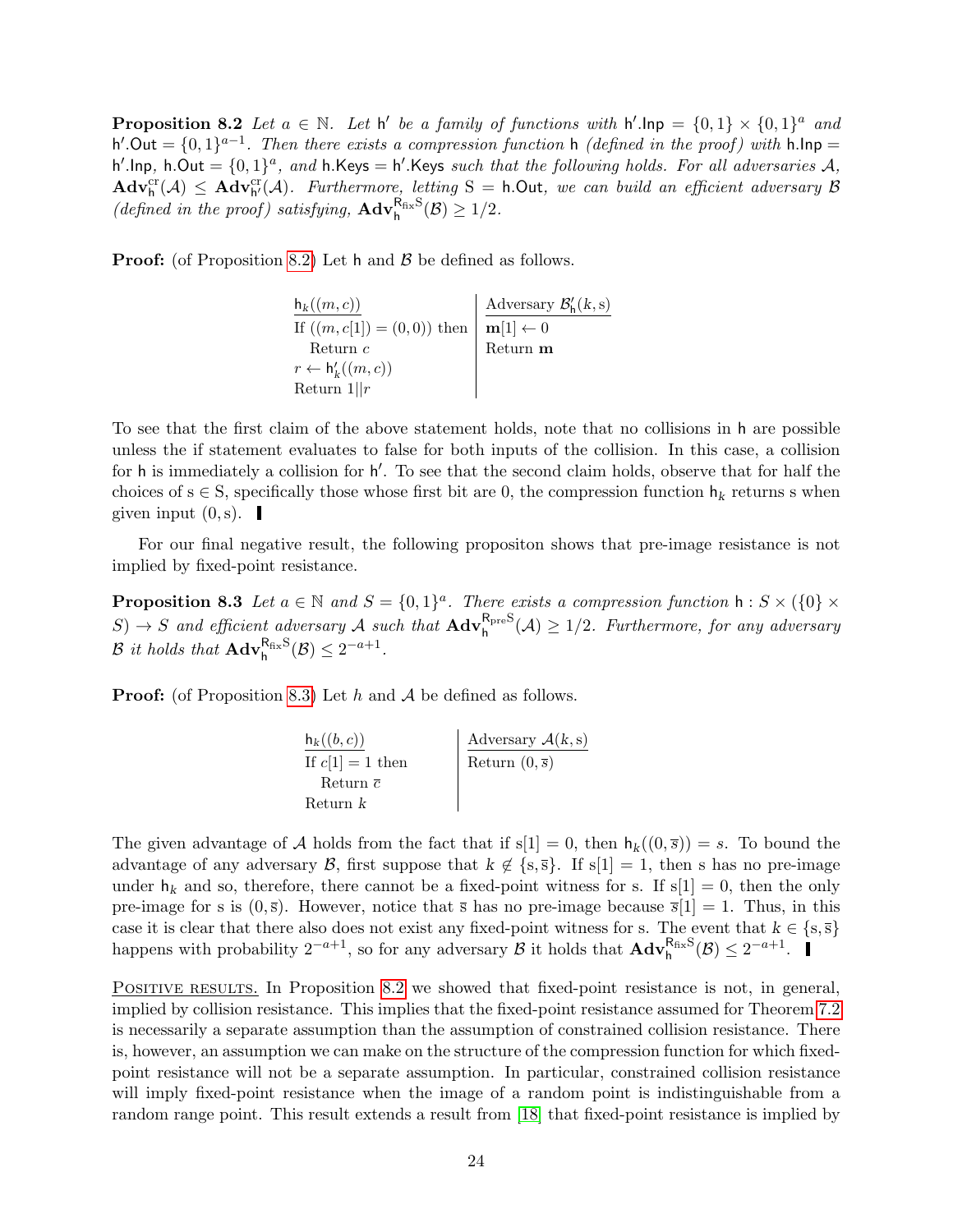| Game $\mathbf{G}^{\text{unif}}_{\mathbf{f}}(\mathcal{A})$                                | Adversary $\mathcal{A}_1(k,s)$   | Adversary $A_2(k,\epsilon)$        |
|------------------------------------------------------------------------------------------|----------------------------------|------------------------------------|
| $\vert b \leftarrow \{0,1\}$ ; $k \leftarrow \{5\}$ f. Keys; $x \leftarrow \{5\}$ f. Inp | $x \leftarrow \mathcal{A}(k, s)$ | $x_1 \leftarrow s$ f.lnp           |
| $ s_0 \leftarrow f_k(x)$ ; $s_1 \leftarrow s$ f.Out                                      | If $(f_k(x) = s)$ then           | $ s \leftarrow f_k(x_1) $          |
| $b' \leftarrow \mathcal{A}(k, s_b)$                                                      | Return 1                         | $x_2 \leftarrow \mathcal{A}(k, s)$ |
| Return $(b = b')$                                                                        | Return 0                         | Return $(x_1, x_2)$                |

<span id="page-24-0"></span>Figure 12: Left: Game defining uniformity of compression function F. Middle and Right: adversaries used in proof of Theorem [8.6.](#page-27-0)

| Game $ G_0 $ , $G_1$                                           | Game $G_2$                         |
|----------------------------------------------------------------|------------------------------------|
| $k \leftarrow s$ f.Keys                                        | $k \leftarrow s$ f. Keys           |
| $bad \leftarrow false$                                         | $bad \leftarrow false$             |
| $x_1 \leftarrow s$ f.lnp                                       | $x_1 \leftarrow s$ f.lnp           |
| $s \leftarrow f_k(x_1)$                                        | $s \leftarrow f_k(x_1)$            |
| $\vert_{\text{S}} \leftarrow \_\text{s} \text{f}$ .Out $\vert$ | $x_2 \leftarrow \mathcal{A}(k, s)$ |
| $x_2 \leftarrow \in \mathcal{A}(k,s)$                          | If $(x_1 = x_2)$ then              |
| If $(x_1 = x_2)$ then                                          | $bad \leftarrow true$              |
| $bad \leftarrow true$                                          | Return false                       |
| Return $(f_k(x_2) = s)$                                        | Return $(f_k(x_2) = s)$            |

Figure 13: Games used in proof of Theorem [8.6.](#page-27-0) Boxed code is only in game  $G_0$ .

collision resistance and the latter property (which they refer to as output regularity) by replacing collision resistance with the weaker notion of constrained collision resistance.

We will define the uniformity of a hash function by the game  $\mathbf{G}_{f}^{\text{unif}}(\mathcal{A})$  shown in Fig. [12.](#page-24-0) This game measures an adversary's ability to distinguish between the pairs  $(k, y)$  and  $(k, f_k(x))$  when y is picked at random from f. Out and  $x$  is picked randomly from f. Inp. The advantage of an adversary is defined by  $\mathbf{Adv}_{f}^{\text{unif}}(\mathcal{A})=2\Pr[\mathbf{G}_{f}^{\text{unif}}(\mathcal{A})]-1$ . It is important to note that this requires the output of f to look uniformly random even given k. The most natural way to achieve this property is if for all  $k \in \mathsf{f}$ .Keys and  $y \in \mathsf{f}$ .Out, the set of pre-images of y under  $f_k$  has size approximately f.lnp/f.Out.

The following theorem tells us that if f is sufficiently uniform then constrained collision resistance will imply fixed-point resistance as long as  $1/|f.B||$  is small.

**Theorem 8.4** Let f be a compression function,  $S = f$ . Out, and A be an adversary. Then we can build adversaries  $A_5$  and  $A_6$  (shown in Fig. [14\)](#page-25-0) such that,

<span id="page-24-1"></span>
$$
\mathbf{Adv}^{R_{fix}S}_f(\mathcal{A}) \leq 2\cdot \mathbf{Adv}^{unif}_f(\mathcal{A}_6) + \mathbf{Adv}^{R_{ccr}S}_f(\mathcal{A}_5) + 1/|f.B||.
$$

Both  $A_5$  and  $A_6$  have approximately the same time and memory complexities as A.

To prove the result, we use the uniformity of f to switch to a game in which  $\mathcal A$  is trying to find a fixed-point witness for  $f_k(x_1)$ , where  $x_1$  is chosen at random, instead of for a random s. We then again use the uniformity of f to switch to a game in which  $A$  is trying to find a fixed-point witness now for  $f_k((m, c))$ , where m is chosen at random and  $c = f_k(x)$  for a randomly chosen x. Then we consider the standard constrained collision resistance adversary, which chooses  $s = f_k((m, c))$ , where m is chosen at random and  $c = f_k(x)$  for a randomly chosen x. It asks A to produce a vector that is a fixed-point witness of s, for which it computes the MD transform, after which it can deduce the constrained collision. Analyzing the success of this adversary requires bounding the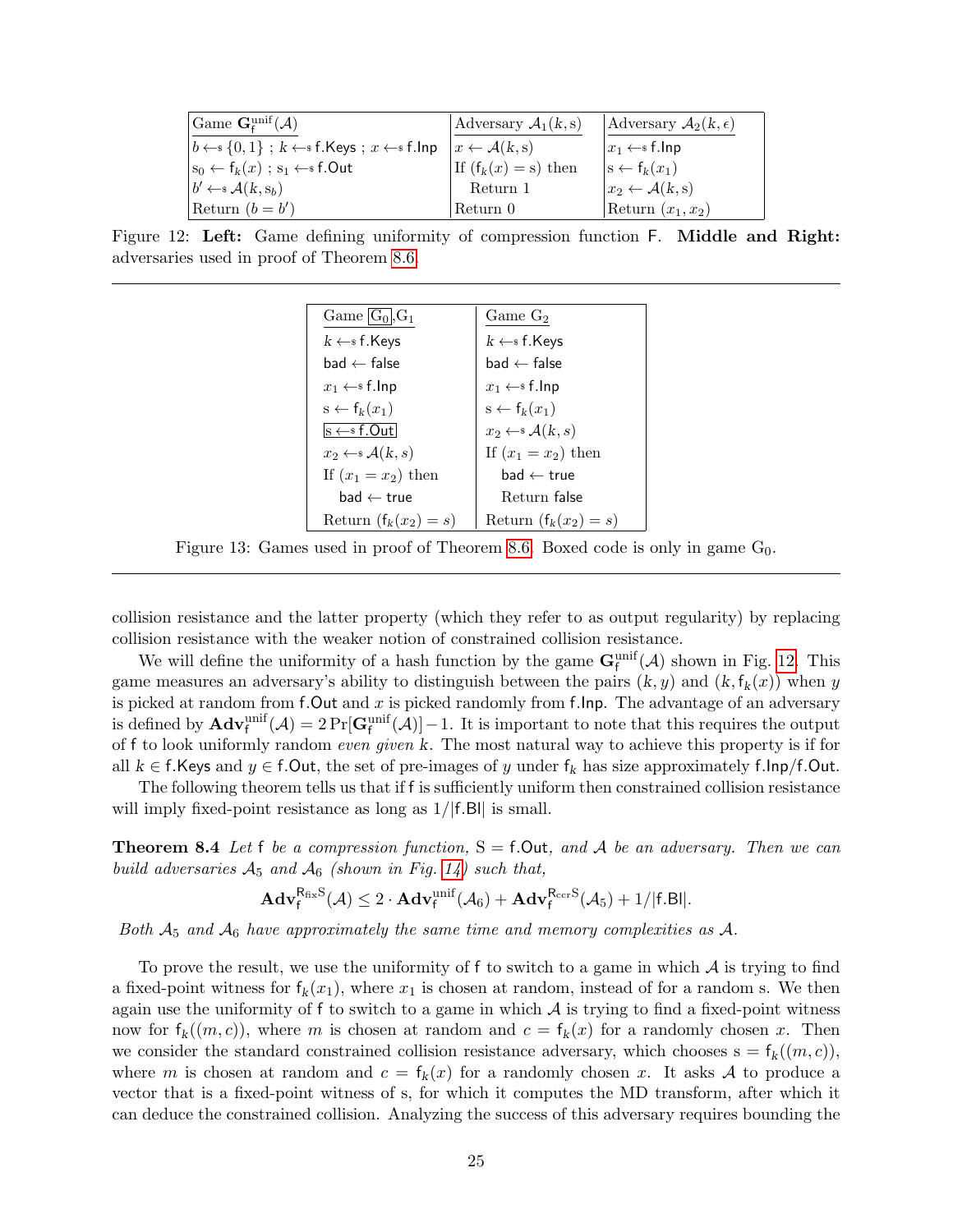<span id="page-25-1"></span>

| Adversary $A_3(k, s)$                                            | Adversary $\mathcal{A}_4(k, s)$                                  | Adversary $A_5(k,\epsilon)$                                               |
|------------------------------------------------------------------|------------------------------------------------------------------|---------------------------------------------------------------------------|
| $\mathbf{m} \leftarrow \mathcal{A}(k, s)$                        | $m \leftarrow s$ f.BI                                            | $x \leftarrow s$ f.lnp                                                    |
| $c[1] \leftarrow s$                                              | $x_1 \leftarrow (m, s)$                                          | $c \leftarrow f_k(x)$                                                     |
| For $i = 1, \ldots,  \mathbf{m} $ do                             | $s \leftarrow f_k(x_1)$                                          | $m \leftarrow s$ f.Bl                                                     |
| $\mathbf{c}[i+1] \leftarrow f_k((\mathbf{m}[i], \mathbf{c}[i]))$ | $\mathbf{m} \leftarrow \mathcal{A}(k, s)$                        | $x_1 \leftarrow (m, c)$                                                   |
| If $(c[m] + 1] = s)$ then                                        | $ {\bf c}[1] \leftarrow {\rm s}$                                 | $s \leftarrow f_k(x_1)$                                                   |
| Return 1                                                         | For $i = 1, \ldots,  \mathbf{m} $ do                             | $\vert \mathbf{m} \leftarrow \mathbf{s} \mathcal{A}(k,s)$                 |
| Return 0                                                         | $\mathbf{c}[i+1] \leftarrow f_k((\mathbf{m}[i], \mathbf{c}[i]))$ | $ {\bf c}[1] \leftarrow {\rm s}$                                          |
|                                                                  | If $(x_1 = x_2)$ then                                            | For $i = 1, \ldots,  \mathbf{m} $ do                                      |
| Adversary $A_6(k, s)$                                            | Return 0                                                         | $\mathbf{c}[i+1] \leftarrow \mathbf{f}_k((\mathbf{m}[i], \mathbf{c}[i]))$ |
| $d \leftarrow \{3, 4\}$                                          | If $(c  m  + 1] = s$ then                                        | $x_2 \leftarrow (\textbf{m}[[\textbf{m}]], \textbf{c}[[\textbf{m}]])$     |
| $b \leftarrow^* \mathcal{A}_d(k,s)$                              | Return 1                                                         | If $( m  > 1)$ then                                                       |
| Return b                                                         | Return 0                                                         | $a_2 \leftarrow (m[ m -1], c[ m -1])$                                     |
|                                                                  |                                                                  | Else do                                                                   |
|                                                                  |                                                                  | $a_2 \leftarrow x_2$                                                      |
|                                                                  |                                                                  | Return $(x_1, x_2, (x, a_2))$                                             |

<span id="page-25-0"></span>Figure 14: Adversaries used in proof of Theorem [8.4.](#page-24-1)

probability that the pre-image of s produced in this MD transform computation is not itself  $(m, c)$ because  $((m, c), (m, c))$  is not a valid collision.

**Proof:** (of Theorem [8.4\)](#page-24-1) Consider the sequence of games  $G_0$ ,  $G_1$ ,  $G_2$ , and  $G_3$  shown in Fig. [15.](#page-27-1) The boxed code is only included in  $G_0$ , meaning that s will be chosen uniformly at random. Game  $G_0$  is identical to  $\mathbf{G}^{R_{fix}S}_{\mathsf{f}}(\mathcal{A})$  with f and  $\mathcal{A}$  hardcoded. In both,  $\mathcal{A}$  is given a random key k and string s chosen at random from f.Out. It wins if it correctly returns a fixed-point witness for s under  $f_k$ . Thus we have

$$
\begin{aligned} \mathbf{Adv}_{\mathbf{f}}^{\mathsf{R}_{fix}\mathsf{S}}(\mathcal{A}) &= \Pr[\mathbf{G}_{\mathbf{f}}^{\mathsf{R}_{fix}\mathsf{S}}(\mathcal{A})] \\ &= \Pr[\mathrm{G}_{0}] \\ &= (\Pr[\mathrm{G}_{0}] - \Pr[\mathrm{G}_{1}]) + (\Pr[\mathrm{G}_{1}] - \Pr[\mathrm{G}_{2}]) + (\Pr[\mathrm{G}_{2}] - \Pr[\mathrm{G}_{3}]) + \Pr[\mathrm{G}_{3}]. \end{aligned}
$$

To bound the first difference, note that the first two games differ only in whether s is sampled uniformly at random or as  $f_k(x_1)$  for a randomly chosen  $x_1$ . We use a reduction to the uniformity of f defined by adversary  $A_3$  in Fig. [14.](#page-25-0) Consider the view of A when run by  $A_3$  (during the execution of  $\mathbf{G}_{f}^{\text{unif}}(A_3)$ . Let  $b_{\text{unif}}$  denote the bit chosen by the game  $\mathbf{G}_{f}^{\text{unif}}(A_3)$  and  $b_3$  denote the bit output by  $A_3$ . When  $b_{\text{unif}} = 1$ , the view of A is k and s chosen uniformly at random. Then  $A_3$ returns  $b_3 = 1$  if A returns a fixed-point for s. Similarly, when  $b_{\text{unif}} = 0$ , A is given k and  $s = f_k(x)$ for a uniformly random x. In this case,  $A_3$  once again returns  $b_3 = 1$  if A returns a fixed-point for s. Thus we have

$$
Pr[G_0] - Pr[G_1] = Pr[b_3 = 1|b_{\text{unif}} = 1] - Pr[b_3 = 1|b_{\text{unif}} = 0]
$$

$$
= \mathbf{Adv}_{f}^{\text{unif}}(\mathcal{A}_3).
$$

such that the latter equality holds by a standard conditioning argument.

Now games  $G_1$  and  $G_2$  are identical until bad, so the fundamental lemma of game playing [\[12\]](#page-31-12) says that  $Pr[G_1]-Pr[G_2] \leq Pr[G_1]$  sets bad. In particular, the bad flag is set when A happens to choose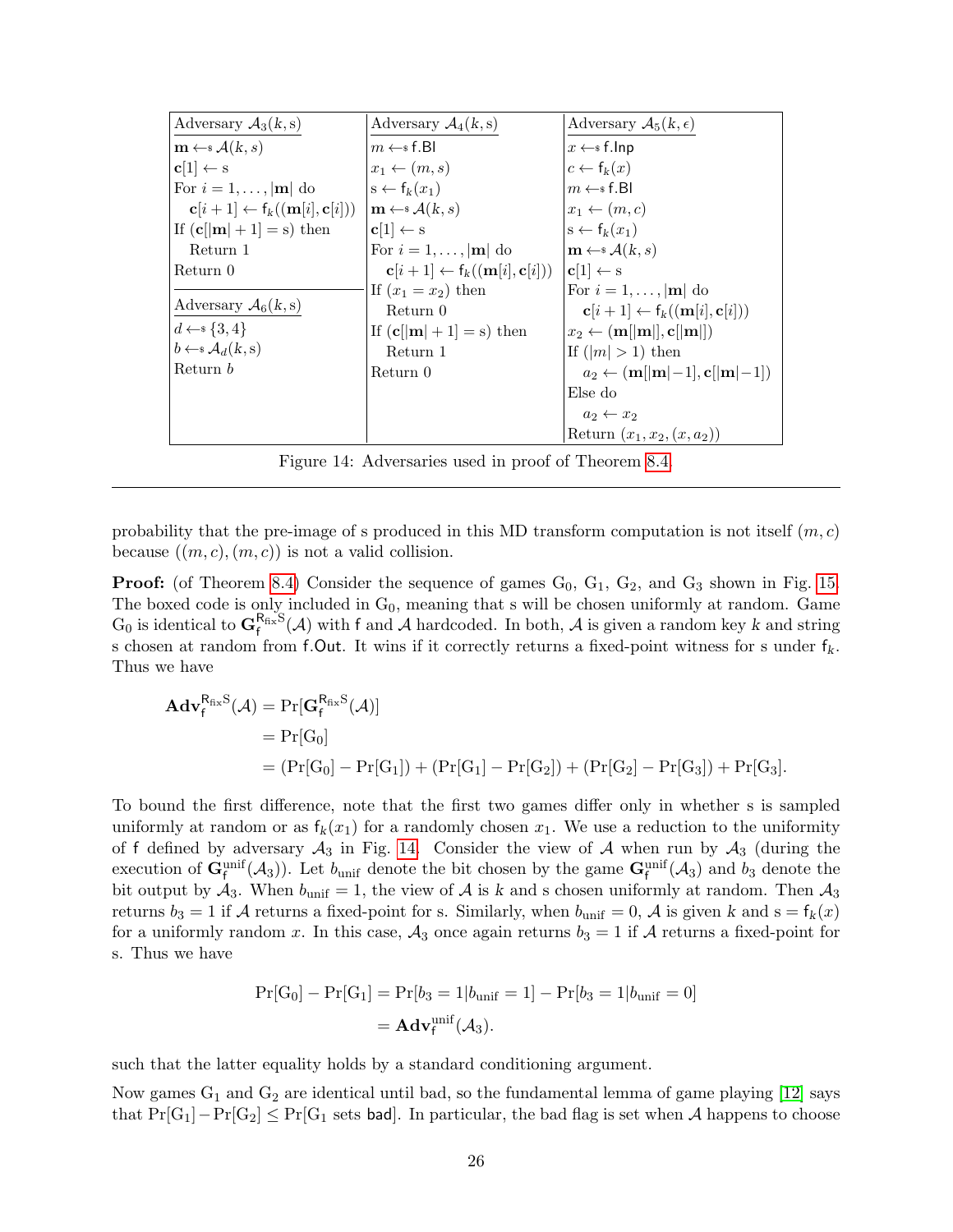$x_2$  exactly as the pre-image  $x_1$  used to define s in  $G_1$ . This probability is then

$$
\Pr[x_1 = x_2] = \sum_{s^* \in S} \Pr[x_1 = x_2 \land s = s^*]
$$
  
= 
$$
\sum_{s^* \in S} \Pr[s = s^*] \Pr[x_1 = x_2 | s = s^*]
$$
  

$$
\leq \sum_{s^* \in S} (|f_k^{-1}(s^*)|/|f \cdot \ln p|)(1/|f_k^{-1}(s^*)|)
$$
  
= 
$$
\sum_{s^* \in S} 1/|f \cdot \ln p| = |f \cdot Out|/|f \cdot \ln p| = 1/|f \cdot Bl|.
$$

Here probabilities are over the random choice of  $x_1$  and k in  $G_1$  and the coins of A. We use  $f_k^{-1}$  $k^{-1}(s)$ to denote the set of all pre-images of s under  $f_k$ . The probability that A is given a particular s is then exactly  $|f_k^{-1}|$  $\binom{n-1}{k}$  |/|f.lnp| and the probability that  $x_1 = x_2$  given that A is given s is at most  $1/|f_k^{-1}|$  $\binom{r-1}{k}$  because the view of A depends on  $x_1$  only via s. Summing over all possible choices of s and recalling that  $f(\text{lnp}) = f(\text{Bl} \times f)$ . Out we then have that bad is set with probability at most  $1/|f(\text{Bl})|$ . This was independent of the key k, so the probability averaged over all choices of k will be bounded by the same probability. Hence,  $Pr[G_1 \text{ sets } \text{bad}] \leq 1/|f.B||$ .

Bounding the difference  $Pr[G_2] - Pr[G_3]$  is similar to that which was shown for the first difference. In both games the first component of  $x_1$  is chosen randomly from f.Bl. The differ in whether the second component is chosen uniformly at random or as  $f_k(x)$  for a randomly chosen x. Consider the adversary  $A_4$  shown in Fig. [14.](#page-25-0) Using analogous analysis to that used for the bound between games  $G_0$  and  $G_1$  we get  $Pr[G_2] - Pr[G_3] \leq \mathbf{Adv}_{f}^{\text{unif}}(\mathcal{A}_4)$ .

Finally, we argue that the probability A succeeds in  $G_3$  is at least the probability that adversary  $\mathcal{A}_5$ succeeds in  $G_f^{\text{R}_{\text{cer}}S}(\mathcal{A}_5)$ . The former succeeds if, given  $f_k(x_1)$ , it produces a fixed-point witness **m** for s under  $f_k$  such that when **m** is iterated through the MD transform,  $(m||m||, c||m||)$  forms a collision with  $x_1$  for  $f_k$ . Notice also that this allows  $A_5$  to win the constrained-collision game, since it can return the pre-image for each chaining variable of the messages forming the collision. By definition x is a pre-image for c, the chaining variable of x<sub>1</sub>. If  $|m| > 1$ , then  $(m||m|-1]$ , c $[|m|-1]$ ) is defined and is a pre-image for  $c[|m|]$  the chaining variable of  $x_2$ . If  $|m| = 1$ , then  $c[|m|] = c[1] = s$  so  $x_2$  is itself a pre-image of this whenever it collides with  $x_1$ . Hence,  $Pr[G_3] \leq G_f^{R_{\text{ccr}}S}(\mathcal{A}_5) = \mathbf{Adv}_f^{R_{\text{ccr}}S}(\mathcal{A}_5)$ .

Combining the given equation gives the following bound.

$$
\mathbf{Adv}_{f}^{\mathsf{R}_{fix}S}(\mathcal{A}) \leq \mathbf{Adv}_{f}^{\text{unif}}(\mathcal{A}_{3}) + \mathbf{Adv}_{f}^{\text{unif}}(\mathcal{A}_{4}) + \mathbf{Adv}_{f}^{\mathsf{R}_{\text{ccr}}S}(\mathcal{A}_{5}) + 1/|f.B||.
$$

The final bound is obtained by letting  $A_6$  be the adversary (shown in Fig. [14\)](#page-25-0) which samples  $d \leftarrow$  {3,4} and then runs  $\mathcal{A}_d$ . The stated complexities of the adversaries are apparent from the code of  $A_3$ ,  $A_4$ , and  $A_5$ .

As an immediate corollary of Theorem [7.2](#page-21-1) and Theorem [8.4](#page-24-1) we have the following result that if Split is injective, h is constrained collision resistant and uniform and  $1/|h.B|$  is small, then the MD transform achieves full collision resistance.

Corollary 8.5 Let h be a compression function, let Split be a splitting function with Split.Bl = h.Bl<sup>\*</sup> and let S = h.Out. Let  $H = MD[h, Split, S]$ . Given an adversary  $A_H$ , we can build adversaries  $A_{\text{ccr}}$ and  $\mathcal{A}_{\text{unif}}$  such that

$$
\mathbf{Adv}_{\mathsf{H}}^{\mathrm{cr}}(\mathcal{A}_{\mathsf{H}}) \leq 2 \cdot \mathbf{Adv}_{\mathsf{h}}^{\mathrm{R}_{\mathrm{ccr}}S}(\mathcal{A}_{\mathrm{ccr}}) + 2 \cdot \mathbf{Adv}_{\mathsf{h}}^{\mathrm{unif}}(\mathcal{A}_{\mathrm{unif}}) + 1/|\mathsf{h}.\mathsf{Bl}|. \tag{5}
$$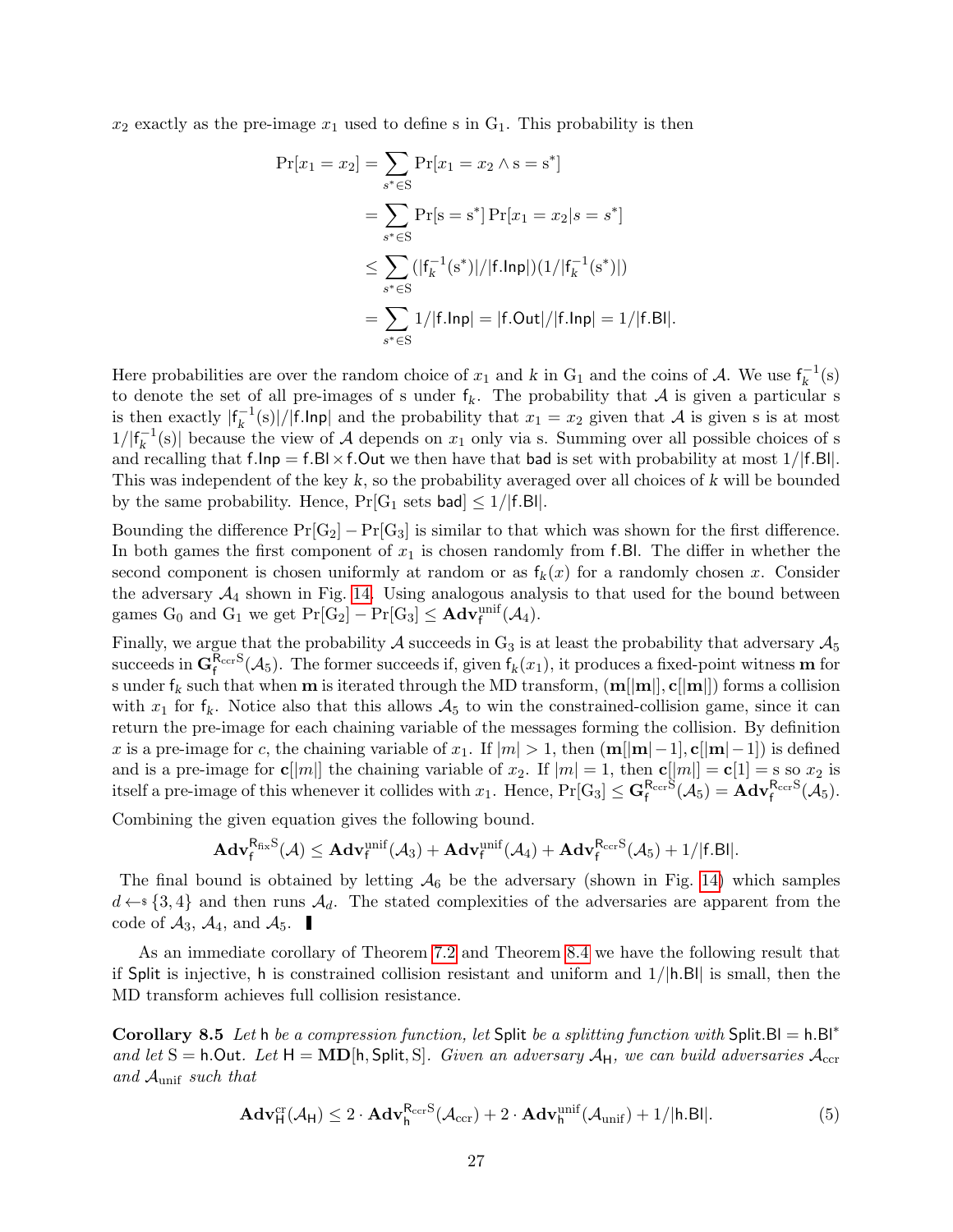<span id="page-27-2"></span>

| $ Game G_0 $ , $G_1$                                             | Game $G_2$                                                            | Game $G_3$                                                            |
|------------------------------------------------------------------|-----------------------------------------------------------------------|-----------------------------------------------------------------------|
| $k \leftarrow s$ f.Keys                                          | $k \leftarrow s$ f. Keys                                              | $k \leftarrow s$ f. Keys                                              |
| $ $ bad $\leftarrow$ false                                       | $bad \leftarrow false$                                                | $bad \leftarrow false$                                                |
| $x_1 \leftarrow s$ f.lnp                                         | $x_1 \leftarrow s$ f.lnp                                              | $x \leftarrow s$ f.lnp                                                |
| $ s \leftarrow f_k(x_1)$                                         | $s \leftarrow f_k(x_1)$                                               | $c \leftarrow f_k(x)$                                                 |
| $\vert$ s $\leftarrow$ s f.Out                                   | $\mathbf{m} \leftarrow \mathcal{A}(k, s)$                             | $m \leftarrow s$ f.Bl                                                 |
| $\mathbf{m} \leftarrow \mathcal{A}(k,s)$                         | $c[1] \leftarrow s$                                                   | $x_1 \leftarrow (m, c)$                                               |
| $ {\bf c}[1] \leftarrow {\rm s}$                                 | For $i = 1, \ldots,  \mathbf{m} $ do                                  | $s \leftarrow f_k(x_1)$                                               |
| For $i = 1, \ldots,  \mathbf{m} $ do                             | $\mathbf{c}[i+1] \leftarrow f_k((\mathbf{m}[i], \mathbf{c}[i]))$      | $\mathbf{m} \leftarrow \mathcal{A}(k, s)$                             |
| $\mathbf{c}[i+1] \leftarrow f_k((\mathbf{m}[i], \mathbf{c}[i]))$ | $x_2 \leftarrow (\textbf{m}[[\textbf{m}]], \textbf{c}[[\textbf{m}]])$ | $ {\bf c}[1] \leftarrow {\rm s}$                                      |
| $ x_2 \leftarrow (m[ m ], c[ m ])$                               | If $(x_1 = x_2)$ then                                                 | For $i = 1, \ldots,  \mathbf{m} $ do                                  |
| If $(x_1 = x_2)$ then                                            | $bad \leftarrow true$                                                 | $\mathbf{c}[i+1] \leftarrow f_k((\mathbf{m}[i], \mathbf{c}[i]))$      |
| $bad \leftarrow true$                                            | Return false                                                          | $x_2 \leftarrow (\textbf{m}[[\textbf{m}]], \textbf{c}[[\textbf{m}]])$ |
| Return $(c  \mathbf{m}  + 1) = s$                                | Return $(c  m  + 1] = s$                                              | If $(x_1 = x_2)$ then                                                 |
|                                                                  |                                                                       | $bad \leftarrow true$                                                 |
|                                                                  |                                                                       | Return false                                                          |
|                                                                  |                                                                       | Return $(c[m] + 1] = s)$                                              |
|                                                                  |                                                                       |                                                                       |

<span id="page-27-1"></span>Figure 15: Games used in proof of Theorem [8.4.](#page-24-1) Boxed code is only in game  $G_0$ .

The time complexity of  $\mathcal{A}_{\text{ccr}}$  is about that of  $\mathcal{A}_{\text{H}}$  plus the maximum of  $B_{\text{ccr}}$  and  $B_{\text{fix}}$ . The memory complexity of  $\mathcal{A}_{\text{ccr}}$  is the maximum of that of  $\mathcal{A}_{H}$ , that of  $B_{\text{ccr}}$ , and that of  $B_{\text{fix}}$ . The time complexity of  $\mathcal{A}_{\text{unif}}$  is about that of  $\mathcal{A}_{\text{H}}$  plus that of  $B_{\text{fix}}$ . The memory complexity of  $\mathcal{A}_{\text{unif}}$  is the maximum of that of  $A_H$  and that of  $B_{fix}$ .

It is also the case that uniformity and collision resistance together suffice to prove pre-image resistance (assuming |f.Out|/|f.Inp| is small). We omit the proof, because it is essentially a simplied version of the proof for Theorem [8.4.](#page-24-1) The interested reader can find a detailed proof in [\[10\]](#page-31-4).

**Theorem 8.6** Let f be a family of functions,  $S = f$ . Out, and A be an adversary. Then we can build adversaries  $A_1$  and  $A_2$  (shown in Fig. [12\)](#page-24-0) such that,

<span id="page-27-0"></span>
$$
\mathbf{Adv}^{\mathsf{R}_{\operatorname{pre}}\operatorname{S}}_f(\mathcal{A})\leq \mathbf{Adv}^{\operatorname{unif}}_f(\mathcal{A}_1)+\mathbf{Adv}^{\operatorname{cr}}_f(\mathcal{A}_2)+|f.\mathsf{Out}|/|f.\mathsf{Inp}|.
$$

Both  $A_1$  and  $A_2$  have approximately the same time and memory complexities as A.

<u>PRIOR USE OF PRE-IMAGE RESISTANCE.</u> The notion of  $R_{pre}S$ , defined in Fig. [1,](#page-6-1) with  $S = h$ . Out has been considered under several different names. In [\[14\]](#page-31-14), Brown refers to it as both one-wayness and pre-image resistance and uses it as one of several assumptions on a hash function to prove a digital signature scheme is secure. BRS [\[13\]](#page-31-15) refer to it as inversion resistance and analyze the security of hash functions in an idealized model. In [\[22\]](#page-32-16), Laccetti and Schmid refer to it as pre-image resistance and analyze the success probability of a brute force attack. In [\[33\]](#page-32-17), Stinson refers to it as the pre-image problem and bounds the advantage of an adversary in the random oracle model as well as giving reductions between it and some other security notions. Andreeva and Stam [\[3\]](#page-31-16) refer to it as range-oriented pre-image finding and relate its security to various other notions of pre-image resistance. Finally, DRS [\[19\]](#page-32-6) refer to it as a variant of pre-image resistance and cite [\[18\]](#page-32-5) for the definition, though the latter actually considers a weaker notion. The notion of  $R_{pre}\{z\}$ (where  $z \in \{0,1\}^*$  is a fixed string referred to as the zero string) is considered by both [\[14\]](#page-31-14) and [\[33\]](#page-32-17), where it is referred to, respectively, as zero-finder-resistance and the zero pre-image problem.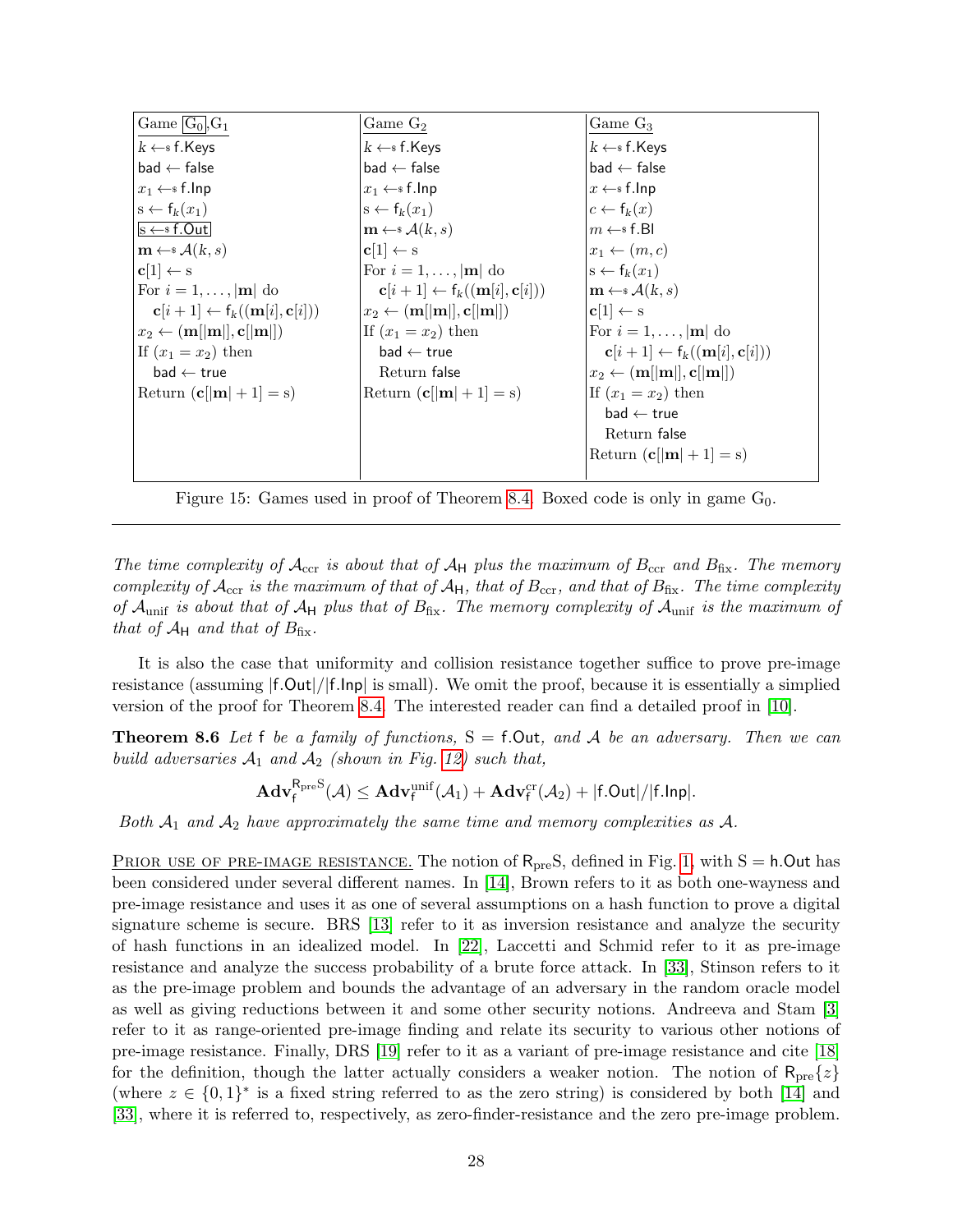#### <span id="page-28-3"></span><span id="page-28-0"></span>9 Reduction complexity

We will now briefly revisit some of our reductions to provide alternative reductions that are more memory-efficient [\[4\]](#page-31-5).

Consider, for example, Theorem [5.3.](#page-9-0) The primary technical component underlying that theorem is the collision-finding algorithm  $B_{cr}$  which, given as input a collision for the hash function H, finds a collision for the underlying compression function h. This collision-finding algorithm naturally emanates from various proofs of the MD transform's collision resistance which do not explicitly give an algorithm. [\[25,](#page-32-0) [16,](#page-31-0) [18,](#page-32-5) [19,](#page-32-6) [1,](#page-31-2) [5,](#page-31-3) [32,](#page-32-10) [21,](#page-32-9) [23\]](#page-32-8). We observe that  $B_{\rm cr}$  is a less memory efficient algorithm than the algorithm specified by BBBGKSZ in [\[5\]](#page-31-3).

Recall the algorithm  $B_{cr}$  shown in Fig. [5.](#page-10-0) It first precomputes the entire vectors  $\mathbf{m}_1$ ,  $\mathbf{m}_2$ ,  $\mathbf{c}_1$ , and  $c_2$ , then processes them *backwards* to find the collision described in the proof of the lemma. Its memory complexity is thus the memory required to store the entire precomputed vectors.

However, this reduction can be done in a more memory efficient manner. We present such an algorithm, called  $B_{\text{mem}}$ , in Fig. [5.](#page-10-0) It scans for the collision in the opposite direction, as compared to  $B_{cr}$ . By doing so, it avoids the need to precompute the vector **c** and instead only computes the individual blocks of  $c$  that it needs in a streaming fashion. Furthermore, for most choices of splitting function considered in practice (e.g. SplitSha), the individual blocks of  $\text{Split}(M)$  can be computed independently in a memory-efficient manner which would allow  $B_{\text{mem}}$  to use only a constant amount of memory overhead.

<span id="page-28-1"></span>Theorem 9.1 Let h be a compression function, let Split be a suffix-free splitting function with Split.Bl = h.Bl and let  $S \subseteq h$ .Out be a set of possible starting points. Let  $H = \textbf{MD}[h, \text{Split}, S]$  be the hash function associated to these components via the MD transform of Fig. [2.](#page-7-1) Given an adversary  $\mathcal{A}_{\mathsf{H}}$ , let  $\mathcal{A}_{\text{mem}}$  be the adversary of Fig. [16](#page-29-0) using  $B_{\text{mem}}$  from the same figure. Then

<span id="page-28-2"></span>
$$
\mathbf{Adv}_{\mathsf{H}}^{\mathrm{cr}}(\mathcal{A}_{\mathsf{H}}) \leq \mathbf{Adv}_{\mathsf{h}}^{\mathrm{cr}}(\mathcal{A}_{\mathrm{mem}}). \tag{6}
$$

The time complexity of  $\mathcal{A}_{\text{mem}}$  is the sum of the time complexities of  $\mathcal{A}_{H}$  and  $B_{cr}$ . The memory complexity of  $A_{\text{mem}}$  is the maximum of the memory complexity of  $A_{\text{H}}$  and the memory complexity of  $B_{\text{mem}}$ .

We make no value statement on how likely the improved memory usage of  $B_{\text{mem}}$  is to matter in practice. Our point is simply that it is more memory efficient and that these differences are hidden by proofs in which the explicit reduction algorithms are not provided.

The proof of the theorem mirrors that of Theorem [5.3,](#page-9-0) only requiring arguing that  $B_{\text{mem}}$  also correctly returns a collision whenever  $\mathcal{A}_{H}$  does.

**Proof:** (of Theorem [9.1\)](#page-28-1) It is clear that the time and memory complexity of adversary  $A_{\text{mem}}$  are as stated in the theorem.

Let  $k \in \mathsf{h}$ .Keys,  $s \in \mathsf{S}$  be the values sampled when  $\mathcal{A}_{\text{mem}}$  is executed and  $M_1, M_2 \in \mathsf{Split}$ .Inp be the values returned by  $\mathcal{A}_H$ . We have  $\text{Split}(M_1) \not\supseteq \text{Split}(M_2)$  and  $\text{Split}(M_2) \not\supseteq \text{Split}(M_1)$ , so if they form a collision for  $H_{(k,s)}$ , then they fulfill the conditions of Lemma [5.2](#page-9-1) so  $B_{\rm cr}$  would be guaranteed to return a collision for  $h_k$ . It is clear from examining the code that if  $B_{cr}$  finds a collision on any input, then  $B_{\text{mem}}$  will find a collision on the same input (though they might output different collisions). As an immediate result Equation [\(6\)](#page-28-2) holds, completing the proof.

In Fig. [17](#page-30-1) we present an analogous memory efficient algorithm  $B_{\text{mem2}}$  and the corresponding  $\mathcal{A}_{\text{mem2}}$  which would obtain the same sorts of memory savings for Theorem [6.4](#page-16-0) and Theorem [7.2.](#page-21-1) For notational convenience, the presented pseudocode of  $B_{\text{mem2}}$  uses vectors  $c_1$  and  $c_2$ , but we note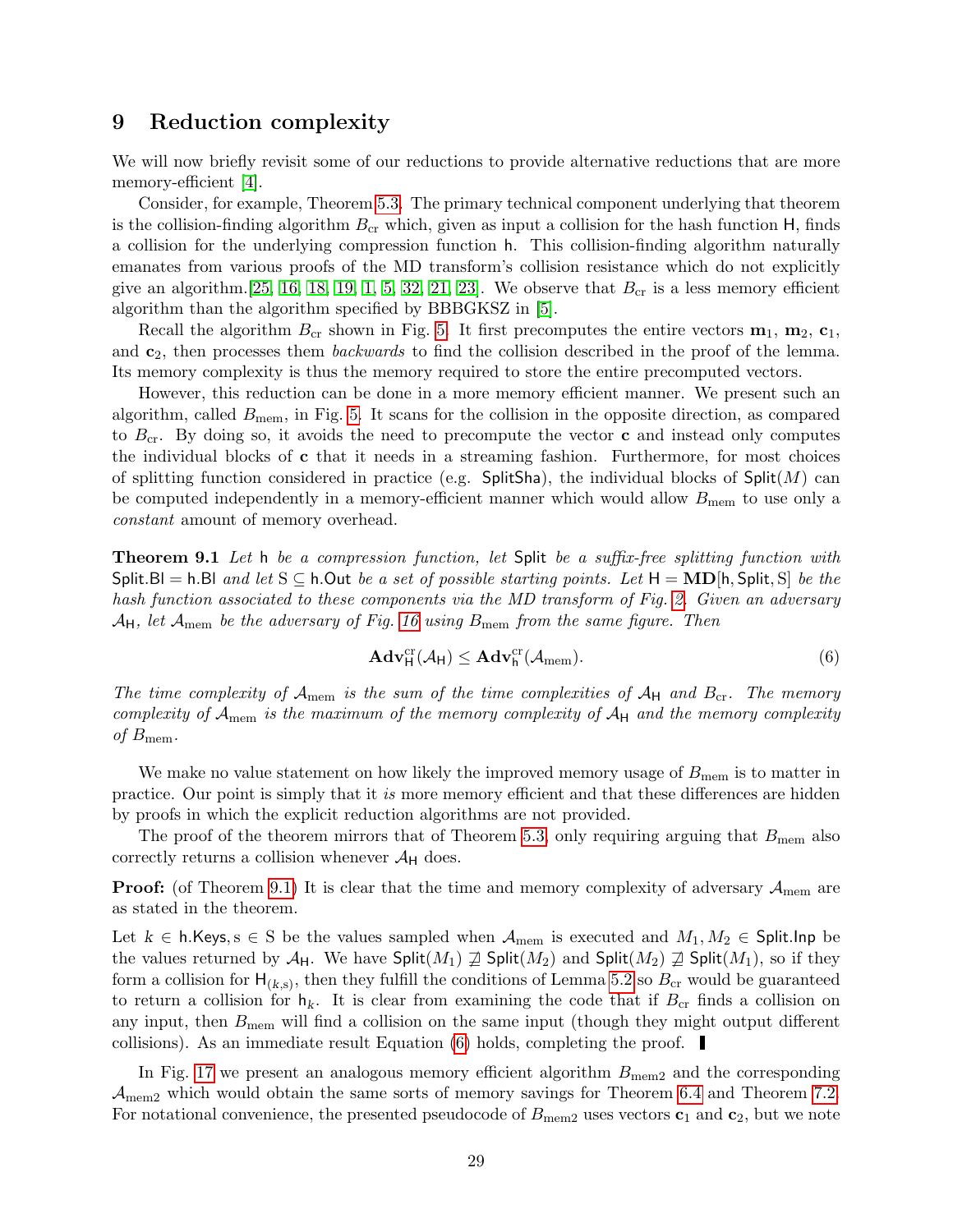<span id="page-29-1"></span>Algorithm 
$$
B_{\text{mem}}((k, s), M_1, M_2)
$$
  
\n $\mathbf{m}_1 \leftarrow \text{Split}(M_1) ; \mathbf{m}_2 \leftarrow \text{Split}(M_2)$   
\n $n_1 \leftarrow |\mathbf{m}_1| ; n_2 \leftarrow |\mathbf{m}_2|$   
\n $n \leftarrow \min(n_1, n_2)$   
\n $c_1 \leftarrow s; c_2 \leftarrow s$   
\nIf  $(n_1 > n_2)$  then  
\nFor  $i = 1, ..., n_1 - n_2$  do  $c_1 \leftarrow h_k((\mathbf{m}_1[i], c_1))$   
\nIf  $(n_2 > n_1)$  then  
\nFor  $i = 1, ..., n_2 - n_1$  do  $c_2 \leftarrow h_k((\mathbf{m}_2[i], c_2))$   
\nFor  $i = 1, ..., n$  do  
\n $c'_1 \leftarrow h_k((\mathbf{m}_1[n_1 - n + i], c_1))$   
\n $c'_2 \leftarrow h_k((\mathbf{m}_2[n_2 - n + i], c_2))$   
\nIf  $(c'_1 = c'_2)$  and  $(\mathbf{m}_1[n_1 - n + i], c_1) \neq (\mathbf{m}_2[n_2 - n + i], c_2)$  then  
\nReturn  $((\mathbf{m}_1[n_1 - n + i], c_1), (\mathbf{m}_2[n_2 - n + i], c_2))$   
\n $c_1 \leftarrow c'_1; c_2 \leftarrow c'_2$   
\nReturn  $\perp$ 

Adversary  $\overline{{\cal A}_{\rm mem}(k,\varepsilon)}$  $\overline{s \leftarrow s S : (M_1, M_2) \leftarrow A_{\rm H}((k, s), \varepsilon)}$ Return  $B_{\text{mem}}((k, s), M_1, M_2)$ 

<span id="page-29-0"></span>Figure 16: Memory efficient algorithm  $B_{\text{mem}}$  and adversary  $A_{\text{mem}}$  used for Theorem [9.1.](#page-28-1)

that the computation can easily be performed using constant memory because only two consecutive chaining variables will need to be stored at a time. Furthermore, we use the convention that out of bounds accesses to an array are accesses to its first element (this simplifies notation for the case that the initialization vector is part of the collision).

We note that ACFK [\[4\]](#page-31-5) make the claim that collision-resistance is not a memory sensitive problem, saying for example "t-collision-resistance is not memory sensitive for  $t = 2$ ." This seems to imply that there is no reason to worry about memory tightness in our setting because we are doing a reduction to collision resistance. However, this statement is somewhat deceptive. When one unpacks this statement, the actual claim they are making is that the best known generic attack does not require much memory. This tells us nothing about whether there may exist better, not yet known, generic attacks or whether there exist better non-generic attacks against specific hash functions for which memory is a dominating factor.

We also observe that, as a community, there is much work to be done in this setting to determine how the memory usage of an adversary "should" be measured to best capture the reality. For example, in their work ACFK observe that many reductions in the random oracle model are highly inefficient in terms of memory complexity. They then show that, in some cases, a PRF can be used to make reductions more tight. However, the value of these points depends heavily on the fact that they adopt a convention of the memory used by the underlying game not counting towards the memory complexity of the adversary. When using our convention that the memory complexity of the adversary includes the memory used by the game in which it is executed (this way of measuring of memory complexity is referred to as LocalMem in their work), the value of this observation disappears. In this setting, the straightforward security reductions typically being done in the literature would already be memory-tight. By giving our reduction algorithms explicitly, we aim to make it easy for their memory complexity to be analyzed using whichever convention one desires.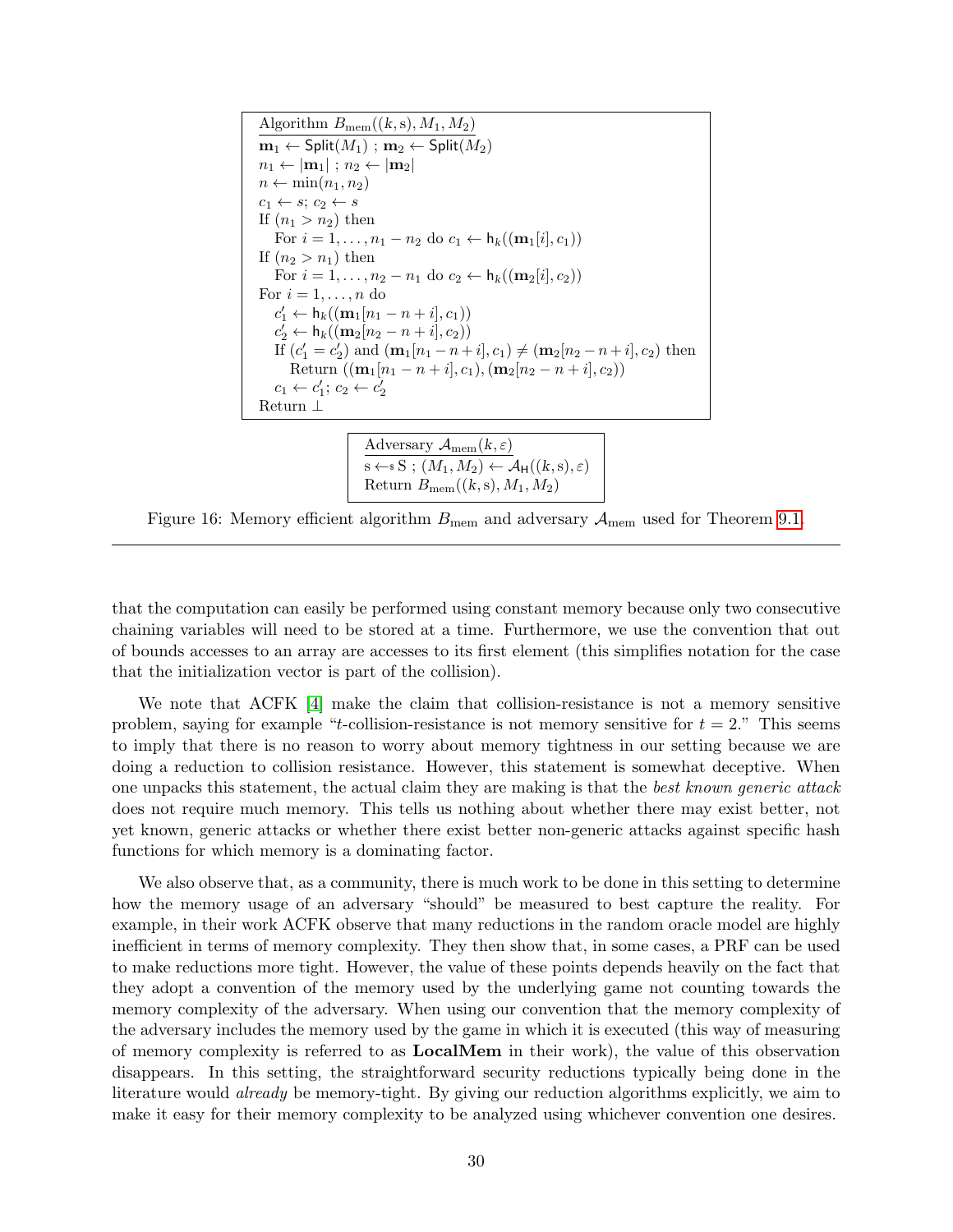Algorithm  $B_{\text{mem2}}((k, s), M_1, M_2)$  $\mathbf{m}_1 \leftarrow \mathsf{Split}(M_1)$ ;  $\mathbf{m}_2 \leftarrow \mathsf{Split}(M_2)$  $n_1 \leftarrow |\mathbf{m}_1|$ ;  $n_2 \leftarrow |\mathbf{m}_2|$  $\mathbf{c}_1[1] \leftarrow s$ ;  $\mathbf{c}_2[1] \leftarrow s$ ;  $n \leftarrow \min(n_1, n_2)$ If  $(n_1 > n_2)$  then For  $i = 1, \ldots, n_1 - n_2$  do  $\mathbf{c}_1[i+1] \leftarrow \mathbf{h}_k((\mathbf{m}_1[i], \mathbf{c}_1[i]))$ If  $(n_2 > n_1)$  then For  $i = 1, ..., n_2 - n_1$  do  $\mathbf{c}_2[i+1] \leftarrow h_k((\mathbf{m}_2[i], \mathbf{c}_2[i]))$ For  $i = 1, \ldots, n$  do  $m_1 \leftarrow \mathbf{m}_1[n_1 - n + i]; \, c_1 \leftarrow \mathbf{c}_1[n_1 - n + i]$  $m_2 \leftarrow m_2[n_2 - n + i]; c_2 \leftarrow c_2[n_2 - n + i]$  $c'_1 \leftarrow \mathsf{h}_k((m_1, c_1))$  $c'_2 \leftarrow h_k((m_2, c_2))$ If  $(c'_1 = c'_2)$  and  $(m_1, c_1) \neq (m_2, c_2)$  then  $a_1 \leftarrow (\mathbf{m}_1[n_1 - n + i - 1], \mathbf{c}_1[n_1 - n + i - 1])$  $a_2 \leftarrow (\mathbf{m}_2[n_2 - n + i - 1], \mathbf{c}_2[n_2 - n + i - 1])$ Return  $((m_1, c_1), (m_2, c_2), a_1, a_2)$  $c_1[n_1 - n + i + 1] \leftarrow c'_1$  $c_2[n_2 - n + i + 1] \leftarrow c'_2$ Return ⊥

> Adversary  $\mathcal{A}_{\text{mem2}}(k, s)$  $(M_1, M_2) \leftarrow \mathcal{A}_{\mathsf{H}}((k, s), \varepsilon)$ Return  $B_{\text{mem2}}((k, s), M_1, M_2)$

<span id="page-30-1"></span>Figure 17: Memory efficient algorithm and adversary to improve Theorems [6.4](#page-16-0) and [7.2.](#page-21-1)

### <span id="page-30-0"></span>10 Conclusions

This paper revisited the MD transform to unify prior work and variants, improve security guarantees and formalize folklore results. We introduced the RS security framework for hash functions with which we simultaneously capture several standard notions of security for hash functions and introduce our new notion of constrained collision resistance. Our new security notion allows us to understand ways in which an MD hash function can satisfy collision resistance despite collisions being known for its underlying compression function. In more detail, we have considered a parameterized MD transform that constructs a hash function  $H = MD[h, Split, S]$  from a compression function h, splitting function Split, and set S of starting points. We have then comprehensively investigated what assumptions on h and Split guarantee collision resistance (CR) of H. We have shown that MD is better than advertised in the sense that conditions on h weaker than CR, formalized in our RS framework as constrained collision resistance  $(R_{\rm ccr}S)$ , suffice for H to be CR. This strengthens guarantees on hash functions and partially explains why, historically, attacks on compression functions have not immediately translated to attacks on the hash functions. The consequences are the usual benefits of weakening assumptions, namely that weaker compression functions are easier to design, harder to break and more likely to last. Furthermore, we have also shown how to speed up hashing by using very simple Split functions.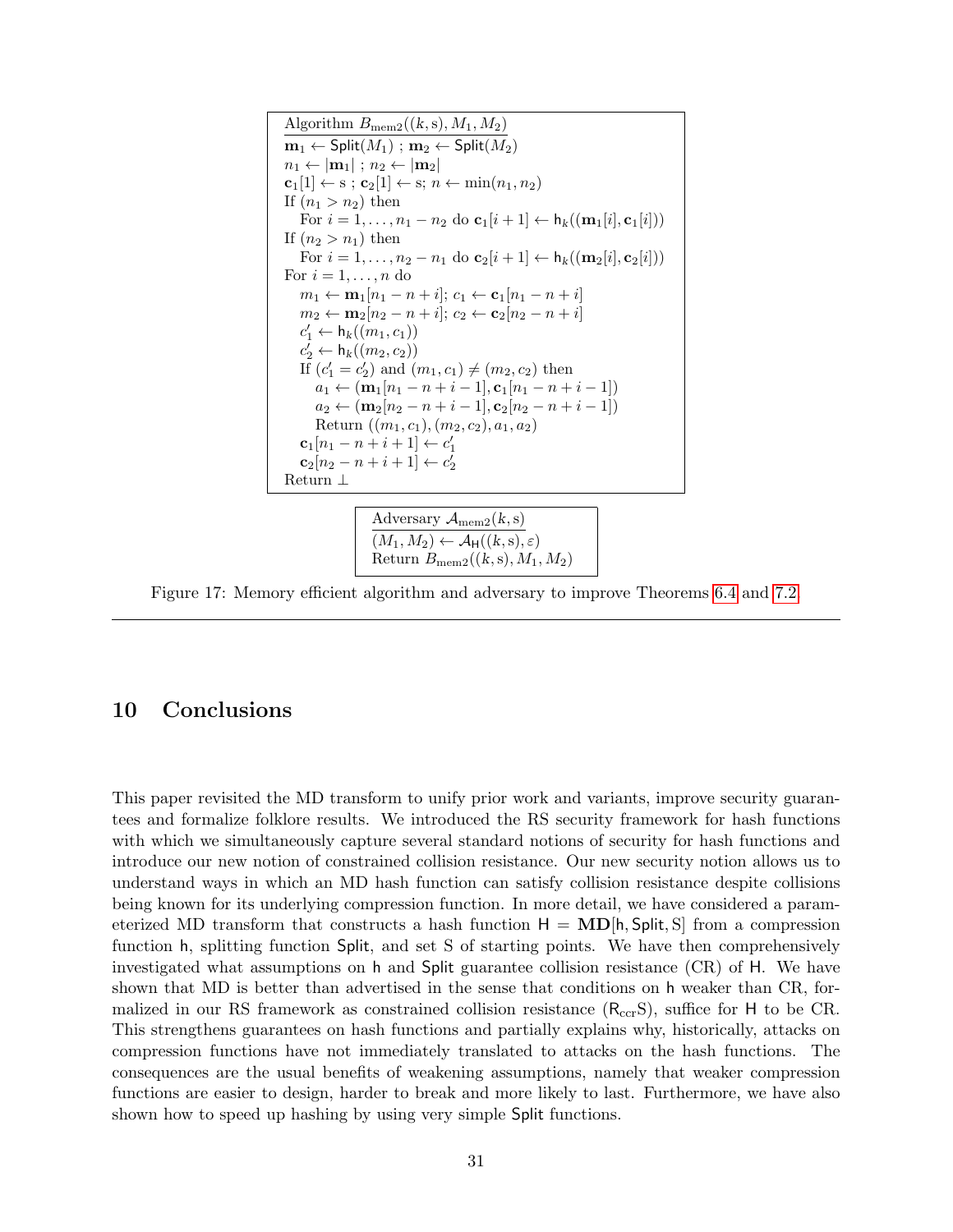#### References

- <span id="page-31-2"></span>[1] E. Andreeva, B. Mennink, and B. Preneel. Security reductions of the second round SHA-3 candidates. In M. Burmester, G. Tsudik, S. S. Magliveras, and I. Ilic, editors, *ISC 2010*, volume 6531 of *LNCS*, pages 39–53. Springer, Heidelberg, Oct. 2011. [3,](#page-2-1) [5,](#page-4-0) [8,](#page-7-2) [29](#page-28-3)
- <span id="page-31-11"></span>[2] E. Andreeva, G. Neven, B. Preneel, and T. Shrimpton. Seven-property-preserving iterated hashing: ROX. In K. Kurosawa, editor, ASIACRYPT 2007, volume 4833 of LNCS, pages 130–146. Springer, Heidelberg, Dec. 2007. [6](#page-5-2)
- <span id="page-31-16"></span>[3] E. Andreeva and M. Stam. The symbiosis between collision and preimage resistance. In L. Chen, editor, 13th IMA International Conference on Cryptography and Coding, volume 7089 of LNCS, pages 152–171. Springer, Heidelberg, Dec. 2011. [28](#page-27-2)
- <span id="page-31-5"></span>[4] B. Auerbach, D. Cash, M. Fersch, and E. Kiltz. Memory-tight reductions. In J. Katz and H. Shacham, editors, CRYPTO 2017, Part I, volume 10401 of LNCS, pages 101–132. Springer, Heidelberg, August 20–24 2017. [5,](#page-4-0) [10,](#page-9-3) [29,](#page-28-3) [30](#page-29-1)
- <span id="page-31-3"></span>[5] M. Backes, G. Barthe, M. Berg, B. Grégoire, C. Kunz, M. Skoruppa, and S. Z. Béguelin. Verified security of merkle-damgård. In *Computer Security Foundations Symposium (CSF)*, 2012 IEEE 25th, pages 354–368. IEEE, 2012. [3,](#page-2-1) [5,](#page-4-0) [8,](#page-7-2) [29](#page-28-3)
- <span id="page-31-7"></span>[6] M. Bellare. New proofs for NMAC and HMAC: Security without collision-resistance. In C. Dwork, editor, *CRYPTO 2006*, volume 4117 of *LNCS*, pages 602–619. Springer, Heidelberg, Aug. 2006. [5](#page-4-0)
- <span id="page-31-9"></span>[7] M. Bellare, D. J. Bernstein, and S. Tessaro. Hash-function based PRFs: AMAC and its multi-user security. In M. Fischlin and J.-S. Coron, editors, EUROCRYPT 2016, Part I, volume 9665 of LNCS, pages 566–595. Springer, Heidelberg, May 2016. [6](#page-5-2)
- <span id="page-31-6"></span>[8] M. Bellare, R. Canetti, and H. Krawczyk. Keying hash functions for message authentication. In N. Koblitz, editor, CRYPTO'96, volume 1109 of LNCS, pages 1–15. Springer, Heidelberg, Aug. 1996. [5](#page-4-0)
- <span id="page-31-8"></span>[9] M. Bellare, R. Canetti, and H. Krawczyk. Pseudorandom functions revisited: The cascade construction and its concrete security. In 37th FOCS, pages 514–523. IEEE Computer Society Press, Oct. 1996. [6](#page-5-2)
- <span id="page-31-4"></span>[10] M. Bellare, J. Jaeger, and J. Len. Better than advertised: Improved collision-resistance guarantees for MD-based hash functions. In B. M. Thuraisingham, D. Evans, T. Malkin, and D. Xu, editors, ACM CCS 17, pages 891–906. ACM Press, Oct. / Nov. 2017. [5,](#page-4-0) [20,](#page-19-1) [28](#page-27-2)
- <span id="page-31-10"></span>[11] M. Bellare and T. Ristenpart. Multi-property-preserving hash domain extension and the EMD transform. In X. Lai and K. Chen, editors, ASIACRYPT 2006, volume 4284 of LNCS, pages 299–314. Springer, Heidelberg, Dec. 2006. [6](#page-5-2)
- <span id="page-31-12"></span>[12] M. Bellare and P. Rogaway. The security of triple encryption and a framework for code-based gameplaying proofs. In S. Vaudenay, editor, EUROCRYPT 2006, volume 4004 of LNCS, pages 409–426. Springer, Heidelberg, May / June 2006. [6,](#page-5-2) [26](#page-25-1)
- <span id="page-31-15"></span>[13] J. Black, P. Rogaway, and T. Shrimpton. Black-box analysis of the block-cipher-based hash-function constructions from PGV. In M. Yung, editor, CRYPTO 2002, volume 2442 of LNCS, pages 320–335. Springer, Heidelberg, Aug. 2002. [28](#page-27-2)
- <span id="page-31-14"></span>[14] D. R. L. Brown. Generic groups, collision resistance, and ECDSA. Contributions to IEEE P1363a, Feb. 2002. Updated version for "The Exact Security of ECDSA." Available from [http://grouper.ieee.](http://grouper.ieee.org/groups/1363/) [org/groups/1363/](http://grouper.ieee.org/groups/1363/). [28](#page-27-2)
- <span id="page-31-13"></span>[15] I. Damgård. Collision free hash functions and public key signature schemes. In D. Chaum and W. L. Price, editors, EUROCRYPT'87, volume 304 of LNCS, pages 203–216. Springer, Heidelberg, Apr. 1988. [8](#page-7-2)
- <span id="page-31-0"></span>[16] I. Damgård. A design principle for hash functions. In G. Brassard, editor, CRYPTO'89, volume 435 of LNCS, pages 416–427. Springer, Heidelberg, Aug. 1990. [3,](#page-2-1) [4,](#page-3-0) [5,](#page-4-0) [29](#page-28-3)
- <span id="page-31-1"></span>[17] H. Dobbertin. Cryptanalysis of md5 compress. 1996. [3,](#page-2-1) [4](#page-3-0)